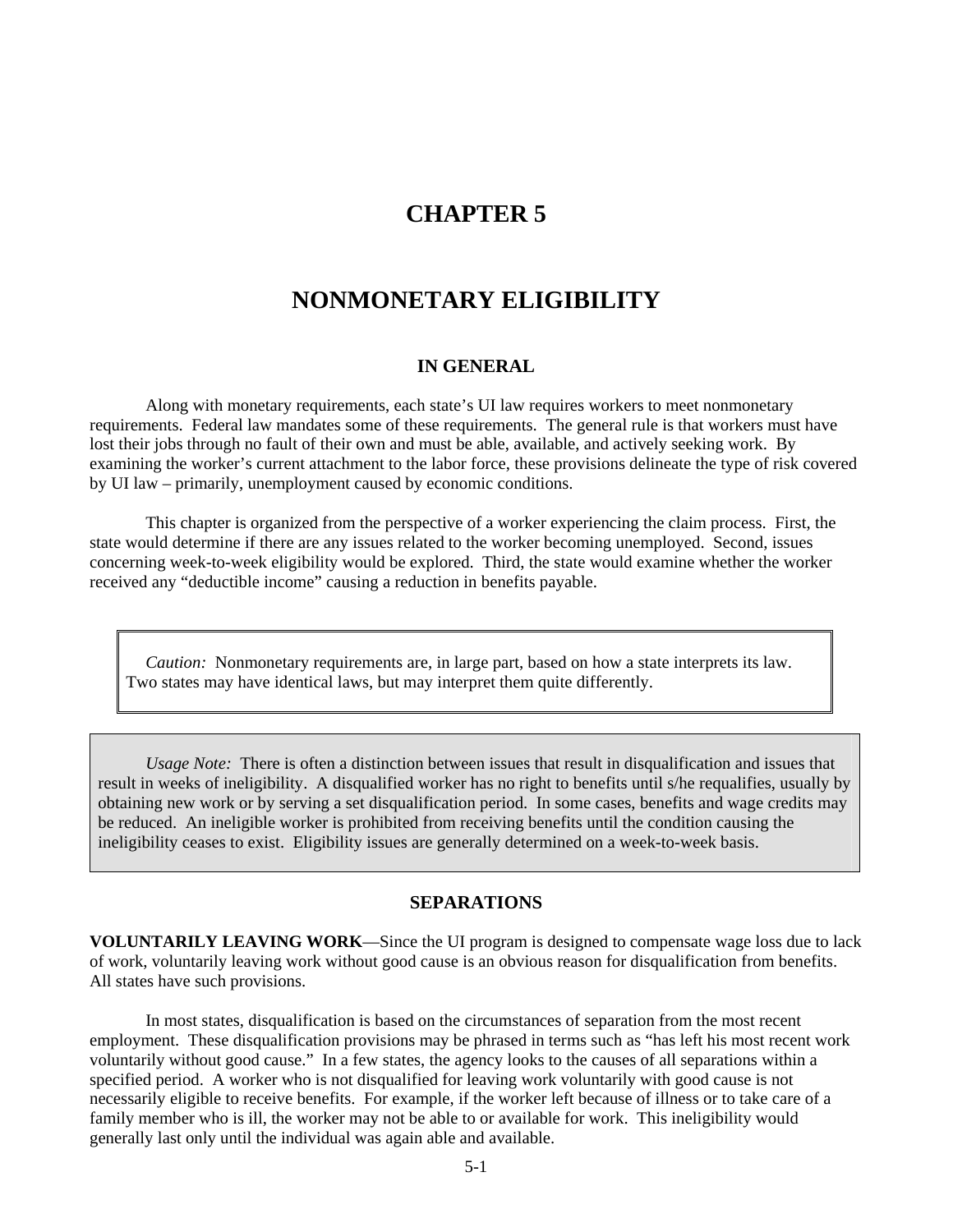**Good Cause for Voluntarily Leaving**—In all states, workers who leave their work voluntarily must have good cause if they are not to be disqualified.

 In many states, good cause is explicitly restricted to good cause connected with the work, attributable to the employer, or involving fault on the part of the employer. However, in a state where good cause is not explicitly linked to the work, the state may interpret its law to include good personal cause or it may limit it to good cause related to work. Since a state law limiting good cause to the work is more restrictive, it may contain specific exceptions that are not necessary in states recognizing good personal cause. (For example, an explicit provision not disqualifying a person who quits to accompany a spouse to a new job might not be necessary in a state which recognizes good personal cause; it would be necessary in a state restricting good cause to that related to the work.)

The following table identifies states that restrict good cause for quitting to reasons connected to work.

|                | <b>Table 5-1: VOLUNTARILY LEAVING - MUST BE CONNECTED TO WORK</b> |                |              |              |              |  |  |  |  |
|----------------|-------------------------------------------------------------------|----------------|--------------|--------------|--------------|--|--|--|--|
| <b>State</b>   | <b>Basis</b>                                                      | <b>State</b>   | <b>Basis</b> | <b>State</b> | <b>Basis</b> |  |  |  |  |
| AL             | L                                                                 | AZ             | L            | <b>AR</b>    | L            |  |  |  |  |
| CO             | L                                                                 | <b>CT</b>      | L            | DE           | L            |  |  |  |  |
| DC             | L                                                                 | FL             | L            | <b>GA</b>    | L            |  |  |  |  |
| ID             | L, R                                                              | IL             | L            | IN           | L            |  |  |  |  |
| IA             | L                                                                 | <b>KS</b>      | L            | KY           | L            |  |  |  |  |
| LA             | L                                                                 | ME             | L, R         | <b>MD</b>    | 1            |  |  |  |  |
| <b>MA</b>      | L                                                                 | MI             | L            | <b>MN</b>    | L            |  |  |  |  |
| <b>MO</b>      | L                                                                 | MT             | L, R         | NE           | L            |  |  |  |  |
| <b>NH</b>      | L                                                                 | NJ             | L, R         | <b>NM</b>    | L            |  |  |  |  |
| NC             | L                                                                 | N <sub>D</sub> | L            | OK.          | L            |  |  |  |  |
| <b>PR</b>      | I                                                                 | <b>SC</b>      | I            | <b>SD</b>    | 1            |  |  |  |  |
| <b>TN</b>      | L                                                                 | TX             | L            | <b>VT</b>    | L            |  |  |  |  |
| <b>WA</b>      | L                                                                 | <b>WV</b>      | L            | WI           | I            |  |  |  |  |
| <b>WY</b>      | L                                                                 |                |              |              |              |  |  |  |  |
| $KEY: L = law$ | $R =$ regulation $I =$ interpretation                             |                |              |              |              |  |  |  |  |

The following table indicates common "good cause" provisions. Other provisions are discussed in the text following the table. The American Recovery and Reinvestment Act of 2009 (Public Law 111-5) has resulted in changes to many state laws as they seek to modernize their unemployment compensation programs, including providing for "compelling family reasons" to voluntarily leave employment. Please note that the table below does not align with the requirements established by P.L. 111-5.

|              | Table 5-2: VOLUNTARILY LEAVING - GOOD CAUSE                                                                                                                                                                                                                                                                                                                                                                 |       |   |  |   |   |  |          |  |
|--------------|-------------------------------------------------------------------------------------------------------------------------------------------------------------------------------------------------------------------------------------------------------------------------------------------------------------------------------------------------------------------------------------------------------------|-------|---|--|---|---|--|----------|--|
| <b>State</b> | <b>To Perform</b><br>Leaving<br><b>To Move</b><br><b>To Join</b><br><b>Sexual Or</b><br>Marital,<br>Worker's<br><b>To Accept</b><br><b>Compulsory</b><br><b>Domestic</b><br>With<br><b>Other</b><br><b>To Marry</b><br>Armed<br>Other<br><b>Violence</b><br>Domestic, Or<br><b>Retirement</b><br><b>Illness</b><br><b>Harassment</b><br><b>Spouse</b><br><b>Forces</b><br><b>Filial Obligations</b><br>Work |       |   |  |   |   |  |          |  |
| AL           | ⊥                                                                                                                                                                                                                                                                                                                                                                                                           |       |   |  |   |   |  |          |  |
| AK           |                                                                                                                                                                                                                                                                                                                                                                                                             |       |   |  |   |   |  | $L, R^2$ |  |
| AZ           | R                                                                                                                                                                                                                                                                                                                                                                                                           | $R^3$ | R |  | R | R |  | R        |  |
| AR           |                                                                                                                                                                                                                                                                                                                                                                                                             |       |   |  |   |   |  |          |  |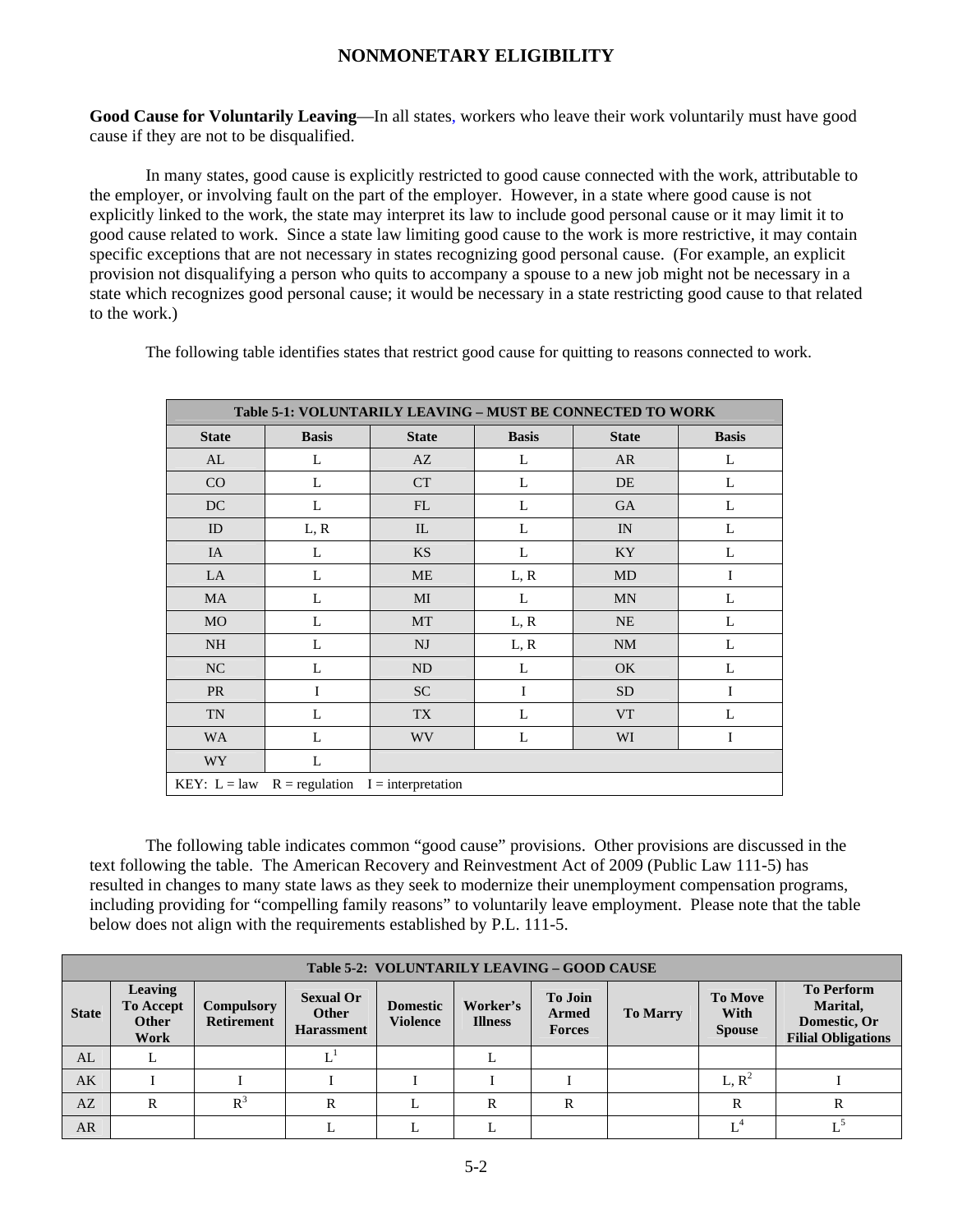r

| Table 5-2: VOLUNTARILY LEAVING - GOOD CAUSE |                                              |                                 |                                                |                                    |                                 |                                   |                 |                                              |                                                                            |
|---------------------------------------------|----------------------------------------------|---------------------------------|------------------------------------------------|------------------------------------|---------------------------------|-----------------------------------|-----------------|----------------------------------------------|----------------------------------------------------------------------------|
| <b>State</b>                                | Leaving<br>To Accept<br><b>Other</b><br>Work | <b>Compulsory</b><br>Retirement | <b>Sexual Or</b><br><b>Other</b><br>Harassment | <b>Domestic</b><br><b>Violence</b> | Worker's<br><b>Illness</b>      | To Join<br><b>Armed</b><br>Forces | <b>To Marry</b> | To Move<br>With<br><b>Spouse</b>             | <b>To Perform</b><br>Marital,<br>Domestic, Or<br><b>Filial Obligations</b> |
| CA                                          | ${\bf R}$                                    | L, R                            | $\mathbf L$                                    | $\mathbf L$                        | ${\bf R}$                       |                                   | $\mathbf{R}^6$  | $\mbox{L}^4$                                 | $\mathbb{R}^{20}$                                                          |
| CO                                          | $L^7$                                        | $\mathbf L$                     | $\mathbf L$                                    | L                                  | $\mathbf L$                     | $\mathbf I$                       | $\mbox{L}^8$    | $L^{4, 11}$                                  | $L^5$                                                                      |
| ${\cal C}{\cal T}$                          | $L^9$                                        | ${\bf R}$                       | ${\bf R}$                                      | $\mathbf L$                        | R, I <sup>10</sup>              |                                   |                 | $\mbox{L}^4$                                 | $\mathrm{L}^5$                                                             |
| $\rm DE$                                    |                                              | $\bf I$                         | $\rm I$                                        | $\mathbf L$                        | $\mathbf L$                     |                                   |                 | $\mbox{L}^4$                                 | $L^5$                                                                      |
| $\operatorname{DC}$                         |                                              |                                 | ${\bf R}$                                      | $\mathbf L$                        | $R^{10}$                        |                                   |                 | $\mathbf{L}^{11}$                            |                                                                            |
| FL                                          | $L^9$                                        | $\bf{I}$                        |                                                |                                    | $\mathbf L$                     |                                   |                 | $\mathbf{L}^{11}$                            |                                                                            |
| $\rm GA$                                    | $\rm I$                                      | $I^3$                           | $\mathbf{R}^{12}$                              |                                    | $R^{10, 12}$                    | $\bf{I}$                          |                 | $\mathbf{L}^{11}$                            |                                                                            |
| $\mathop{\rm HI}\nolimits$                  | ${\bf R}$                                    | ${\bf R}$                       | $\mathbf L$                                    | $\mathbf L$                        | $\rm I$                         | $\bf{I}$                          |                 | $\mbox{L}^4$                                 | $\mbox{L}^5$                                                               |
| $\rm ID$                                    | L, R                                         | L, R                            | $\mathbf L$                                    |                                    | L, R                            | $\mathbf L$                       |                 |                                              |                                                                            |
| ${\rm IL}$                                  | ${\bf L}$                                    | $\bf I$                         | $\mathbf L$                                    | $\mathbf L$                        | $\overline{L^{10}}$             |                                   |                 | $\mbox{L}^4$                                 | $L^5$                                                                      |
| $\ensuremath{\text{IN}}$                    | $\bf L$                                      | $\mathbf L$                     | $\mathbf L$                                    | $\mathbf L$                        | $\mathbf L$                     | $\mathbf L$                       |                 | $\mathbf L$                                  |                                                                            |
| IA                                          | $\bf L$                                      | ${\bf R}$                       | $\rm I$                                        | $\bf{I}$                           | $\mathbf L$                     | ${\bf R}$                         |                 |                                              |                                                                            |
| KS                                          | $\bf L$                                      | $\mathbf L$                     | $\mathbf L$                                    | $\mathbf L$                        | $\bf L$                         | $\mathbf L$                       |                 | $\mbox{L}^4$                                 | $\bf{I}$                                                                   |
| $\mathbf{K}\mathbf{Y}$                      | $\bf L$                                      | $\bf I$                         | $\mathbf{I}^1$                                 |                                    | ${\rm I}^{10}$                  |                                   |                 | $\mathbf{L}^{11}$                            |                                                                            |
| ${\rm LA}$                                  | $I^9$                                        | $\bf I$                         | $\rm I$                                        |                                    |                                 |                                   |                 |                                              |                                                                            |
| $\operatorname{ME}$                         | L, R                                         | L, R                            | ${\bf R}$                                      | L, R                               | $L, R^{20}$                     | $\rm I$                           |                 | $\operatorname{L}^{4,\,13},\operatorname{R}$ | $L, R^{20}$                                                                |
| $\rm MD$                                    |                                              | $I^3$                           | $\rm I$                                        | $\mbox{L}^{14}$                    | $\overline{L^{14}}$             |                                   |                 | $L^{8, 11}$                                  |                                                                            |
| $\rm MA$                                    | $\mathbf L$                                  | $\mathbf L$                     | $\mathbf L$                                    | $\mathbf L$                        | $\bf I$                         | $\rm I$                           |                 | $\rm I$                                      | $\mathbf{I}^5$                                                             |
| $\rm MI$                                    | ${\bf L}$                                    | $I^3$                           | $\rm I$                                        |                                    | $\overline{\mathrm{I}^{15}}$    | $\bf I$                           |                 | $\overline{L^{11}}$                          |                                                                            |
| $\mbox{MN}$                                 | $\bf L$                                      | $\bf I$                         | $\rm I$                                        | $\mathbf L$                        | $\bf I$                         | $\bf I$                           |                 | $\mbox{L}^4$                                 | $\mbox{L}^{\,20}$                                                          |
| $\rm MS$                                    | $\mathbf I$                                  | $L^3$                           | $\mathbf L$                                    | ${\bf R}$                          | $\rm I$                         |                                   |                 | $\mathbf{R}^{11}$                            |                                                                            |
| $_{\rm MO}$                                 | $\mathrm{L}^{9,\,16}$                        |                                 | $\rm I$                                        |                                    | $\rm I$                         | $I^{16}$                          |                 | $\mathbf{I}^{17}$                            |                                                                            |
| $\rm{MT}$                                   |                                              | L, R                            | $L, R^{18}$                                    | $\mathbf{L}^{18}$                  | L, R                            |                                   |                 | $\mathbf{L}^{11}$                            |                                                                            |
| $\rm NE$                                    | $\mbox{L}^7$                                 | $\mbox{L}^3$                    | $L^{19}$                                       | $\mathbf L$                        | $\mathbf L$                     |                                   |                 | $\mathbf L$                                  |                                                                            |
| $\ensuremath{\text{NV}}$                    | $\mathbf L$                                  | $I^3$                           | $\rm I$                                        | $\rm I$                            | $\rm I$                         | $\bf{I}$                          |                 | $\rm I$                                      | ${\bf I}^{20}$                                                             |
| $\rm NH$                                    | $L, R^{16}$                                  | $\bf I$                         | $\bf I$                                        | L, R                               | $\mathcal{L}^{10}, \mathcal{R}$ |                                   |                 | $\mathbf{L}^4$                               | $L^5$                                                                      |
| $\mathbf{N}\mathbf{J}$                      | ${\bf R}$                                    | $\overline{\mathbf{I}^3}$       | $\rm I$                                        | L, R                               | ${\bf R}$                       |                                   |                 | $\mathbf{L}^{11}$                            |                                                                            |
| $\mathrm{NM}$                               | $\mathbf L$                                  | $\mathbf L$                     | L, R                                           | $\bf L$                            | $\mathbf L$                     | L, R                              |                 | $L^{11}$                                     |                                                                            |
| $\bold{NY}$                                 | $\rm I$                                      | $\bf I$                         | $\rm I$                                        | $\mathbf L$                        | $\rm I$                         | $\rm I$                           |                 | $L^4$ , I                                    | $\mathrm{L}^5, \mathrm{I}$                                                 |
| $\rm NC$                                    |                                              | $L^3$                           | $\mathbf L$                                    | $\bf L$                            | $\mathbf L$                     |                                   |                 | $\mathbf{L}^4$                               | $L^{21}$                                                                   |
| ND                                          | $L^{9, 22}$                                  |                                 |                                                |                                    | $\mathbf L$                     |                                   |                 |                                              |                                                                            |
| OH                                          | $L^9$                                        | $\bf I$                         | $\rm I$                                        |                                    | $\rm I$                         | $\mbox{L}^{23}$                   | $\text{X}^8$    | $X^8$                                        | $X^8$                                                                      |
| OK                                          |                                              | $\rm I$                         | $\rm I$                                        | $\mathbf L$                        | $\mathbf L$                     |                                   |                 | $L^{4, 11}$                                  | $L^5$                                                                      |
| $\mathcal{O}\mathcal{R}$                    | $R^{16}$                                     | $I^3$                           | ${\rm I}^{20}$                                 | L, R                               | ${\bf I}^{20}$                  | $I^{16}$                          | $I^{20}$        | ${\bf I}^{20}$                               | ${\rm I}^{20}$                                                             |
| PA                                          | $\bf{I}$                                     | $\rm I$                         | $I^{12}$                                       | $\mathbf I$                        | $\mathbf{I}^{12}$               | $\rm I$                           |                 | $I^{24}$                                     | $I^{20}$                                                                   |
| ${\rm PR}$                                  | $\rm I$                                      | $\bf I$                         | $\rm I$                                        | $\bf I$                            | $\rm I$                         |                                   |                 |                                              |                                                                            |
| RI                                          | $\rm I$                                      | $I^3$                           | $\mathbf L$                                    | $\mathbf L$                        | $\rm I$                         | $\rm I$                           |                 | $\mathbf{X}^8$                               |                                                                            |
| ${\rm SC}$                                  |                                              | $\rm I$                         | $\rm I$                                        | $\mathbf L$                        |                                 |                                   |                 | $L^{11}$                                     |                                                                            |
| ${\rm SD}$                                  | $\mbox{L}^9$                                 | $\bf I$                         | $\rm I$                                        | $\mathbf L$                        | $\mathbf L$                     |                                   |                 |                                              |                                                                            |
| $\mbox{T}\mbox{N}$                          |                                              | $\mathbf{L}^3$                  | $\mathbf L$                                    |                                    |                                 | $\mathbf{L}$                      |                 |                                              |                                                                            |
| ${\rm TX}$                                  | $\mathbf L$                                  | $\bf I$                         | $\mathbf L$                                    | $\mathbf L$                        | $\mathbf L$                     |                                   |                 | $L^{8, 11}$                                  | $L^{20}$                                                                   |
| $\mathop{\rm UT}$                           | ${\bf R}$                                    | $\mathbf{I}^3$                  | ${\bf R}$                                      | $\mathbf I$                        | ${\bf R}$                       | $\bf{I}$                          |                 |                                              | $\bf I$                                                                    |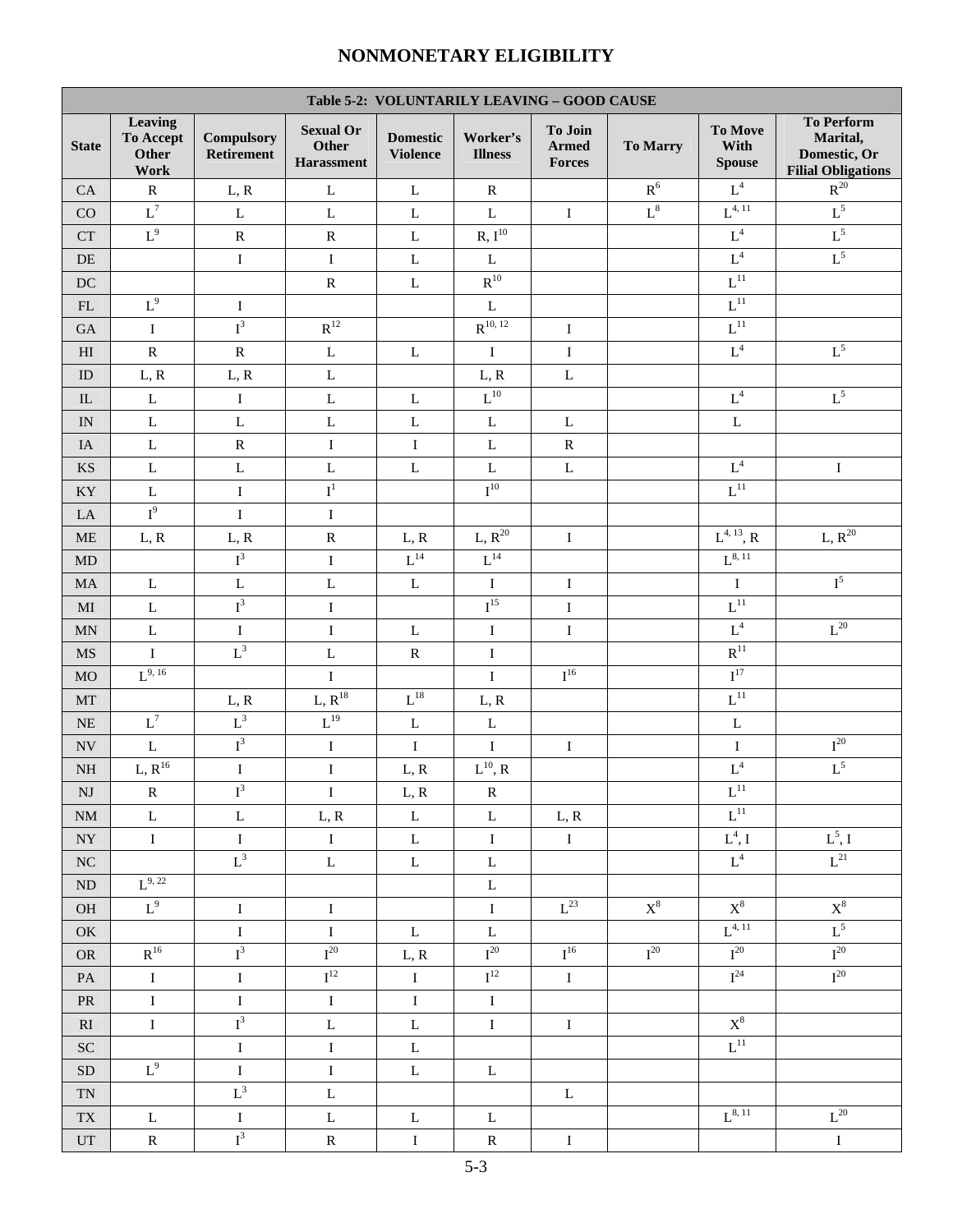| Table 5-2: VOLUNTARILY LEAVING – GOOD CAUSE |  |  |
|---------------------------------------------|--|--|
|                                             |  |  |

|              | Table 3-2. VOLUNTARILT LEAVING – GOOD CAUSE                |                                        |                                                       |                                    |                            |                                          |                 |                                         |                                                                            |
|--------------|------------------------------------------------------------|----------------------------------------|-------------------------------------------------------|------------------------------------|----------------------------|------------------------------------------|-----------------|-----------------------------------------|----------------------------------------------------------------------------|
| <b>State</b> | <b>Leaving</b><br><b>To Accept</b><br><b>Other</b><br>Work | <b>Compulsory</b><br><b>Retirement</b> | <b>Sexual Or</b><br><b>Other</b><br><b>Harassment</b> | <b>Domestic</b><br><b>Violence</b> | Worker's<br><b>Illness</b> | <b>To Join</b><br>Armed<br><b>Forces</b> | <b>To Marry</b> | <b>To Move</b><br>With<br><b>Spouse</b> | <b>To Perform</b><br>Marital,<br>Domestic, Or<br><b>Filial Obligations</b> |
| <b>VT</b>    | $\mathbf{r}^{25}$                                          |                                        |                                                       |                                    |                            |                                          |                 |                                         |                                                                            |
| VA           | $I^{\text{16}}$                                            |                                        | $\mathbf{r}$ 20                                       |                                    | $\mathbf{L}^{10}$          |                                          |                 | $L^{11}$                                |                                                                            |
| <b>VI</b>    |                                                            |                                        |                                                       |                                    |                            |                                          |                 |                                         | $X^{26}$                                                                   |
| <b>WA</b>    | $L^{27}$                                                   |                                        | L, R                                                  | L                                  | $L^{20}$                   | L                                        |                 | $L^4$                                   | $L^{20}$                                                                   |
| <b>WV</b>    |                                                            |                                        |                                                       |                                    | L                          |                                          | $X^8$           |                                         | $\mathrm{X}^8$                                                             |
| WI           |                                                            |                                        |                                                       |                                    |                            |                                          |                 |                                         | $\mathrm{L}^{5,\,28}$                                                      |
| WY           |                                                            |                                        |                                                       | L                                  | L                          |                                          |                 | $L^{11}$                                |                                                                            |

1 AL and  $KY - only$  if the sexual harassment occurred on the job

 $\frac{1}{2}$  If claimant leaves work to accompany or join a spouse at a change of location, if commuting from the new location to the claimant's work is impractical. Change of location must be a result of spouse's employment or spouse's discharge from military service.

3 Separations due to compulsory retirement addressed under misconduct section of the rules; separations considered a discharge for reasons other than misconduct

4 AR, CO, CT, DE, HI, IL, MN, NH, NY, NC, OK – if claimant separates from employment to accompany spouse to a place from which it is impractical to commute and due to a change in location of spouse's employment;  $\underline{CA}$  – if claimant leaves employment to accompany spouse or domestic partner to a place from which it is impractical to commute;  $\overline{KS}$  – if individual left work because of the voluntary or involuntary transfer of the individual's spouse from one job to another job at a geographic location which makes it unreasonable for the individual to continue work at the individual's job; ME – to accompany, follow or join spouse to new place of residence, and claimant is in all respects able, available and actively seeking suitable work;  $\overline{WA}$  – to relocate for the employment of spouse or domestic partner that is outside the existing labor market area, provided that claimant remained employed for as long as was reasonable prior to the move

 AR – if claimant leaves work due to illness, injury, pregnancy or disability of an immediate family member; CT, HI, NH, NY, OK, WI – illness or disability of immediate family member; CO – if claimant separates from job to care for immediate family member who is suffering from an illness for a period of time that exceeds the greater of the employer's medical leave of absence policy or the provisions of Family and Medical Leave Act of 1993; DE – to care for spouse, child or parent with verified disability;  $L =$  if claimant's assistance is necessary for the purpose of caring for spouse, child or parent who is in poor physical or mental health;  $\underline{M}A$  – urgent, compelling and necessitous if due to poor health and the need to care for a spouse or family member

 $6$  If claimant leaves work due to circumstances relating to the claimant's prospective or existing marital status of such a compelling nature as to require the claimant's presence, and claimant has taken reasonable steps to preserve employment relationship 7

 CO – if claimant quits a construction job that is outside the state of Colorado in order to accept a construction job within the state of Colorado, if such construction worker has maintained Colorado residency; NE – if individual is a construction worker and left his or her employment voluntarily for the purpose of accepting previously secured insured work in the construction industry. Specific criteria apply. 8

- $\delta$  Special disqualification provisions for these issues. CO benefits deferred for 10 weeks for individuals who quit to marry; MD individuals who quit to move with spouse are disqualified until they earn 15 times their WBA; does not apply to military spouses;  $OH$  – individuals who quit to marry or to perform marital, domestic, or filial obligations are disqualified until they earn \$60 or  $\frac{1}{2}$  of AWW, whichever is less; RI – individuals who quit to follow a spouse who has retired are disqualified until they have worked for 8 weeks and earned 20 times the minimum wage; TX – individuals who quit to move with spouse are disqualified for 6 to 25 weeks; does not apply to military spouses; WV – individuals
- who quit to marry or to perform marital, domestic or filial obligations disqualified until they have worked 30 days in insured employment  $CT$  benefits awarded only if claimant left part-time work to accept full-time wor with the purpose of returning to work immediately when recalled by worker's former permanent employing unit that temporarily terminated claimant within the previous 6 calendar months;  $L\Delta$  – only if claimant quit part-time employment to protect full-time employment;  $M\Delta$  and  $SD$  – to return to regular employer;  $ND$  – to accept a bona fide job offer with a base-period employer who laid off the individual and with whom the individual has a demonstrated job attachment;  $OH$  – only if claimant (1) obtained other employment while still employed or started other employment within 7 calendar days after date of the quit to accept other employment; and (2) worked 3 or more weeks in other employment and earned wages = the lesser of  $1\frac{1}{2}$  X claimant's AWW or \$180
- $^{10}$  CT eligible per regulation for work-related illness; eligible per interpretation for non-work-related illness; DC, KY illness or disability caused or aggravated by the work:  $GA$  – Job must have made the condition worse, and quitting must be advised by a doctor;  $IL$  – if deemed physically unable to perform work by a licensed physician;  $NH$  – pregnancy, illness or injury that is not work-related, provided that physician
- has attested in writing to claimant's inability to perform work duties;  $\underline{VA}$  if advised by doctor to quit for medical reasons<br><sup>11</sup> Military spouses only;  $\underline{CO}$  if claimant quit to relocate to new residence beca in combat while serving on active duty in the United States armed forces (repealed  $7/1/2019$ );  $\underline{DC}$  – only applies to spouses who must relocate from overseas with their military sponsor;  $G\text{A}$ ,  $MS$  – only when spouse has been reassigned from one military assignment to another;  $KY$  – state of relocation must have similar statute; MD and MT – mandatory military transfer of the individual's spouse, in MD the spouse may be a civilian employee of the military or a federal agency involved in military operations;  $\overline{NJ}$  – military spouse or civil union partner must relocate out-of-state and the relocation must occur within 9 months after the military member is transferred; OK – if claimant separated from employment to move with spouse to new location and spouse is or was a member of the military or has a service-connected disability; VA – if spouse is on active duty, relocation is pursuant to permanent change of station order, new location is not readily accessible from claimant's place of employment, and new duty assignment is located in a state that does not consider a person accompanying a military spouse to be leaving work voluntarily without good cause (last provision does not apply to Virginia National Guard members)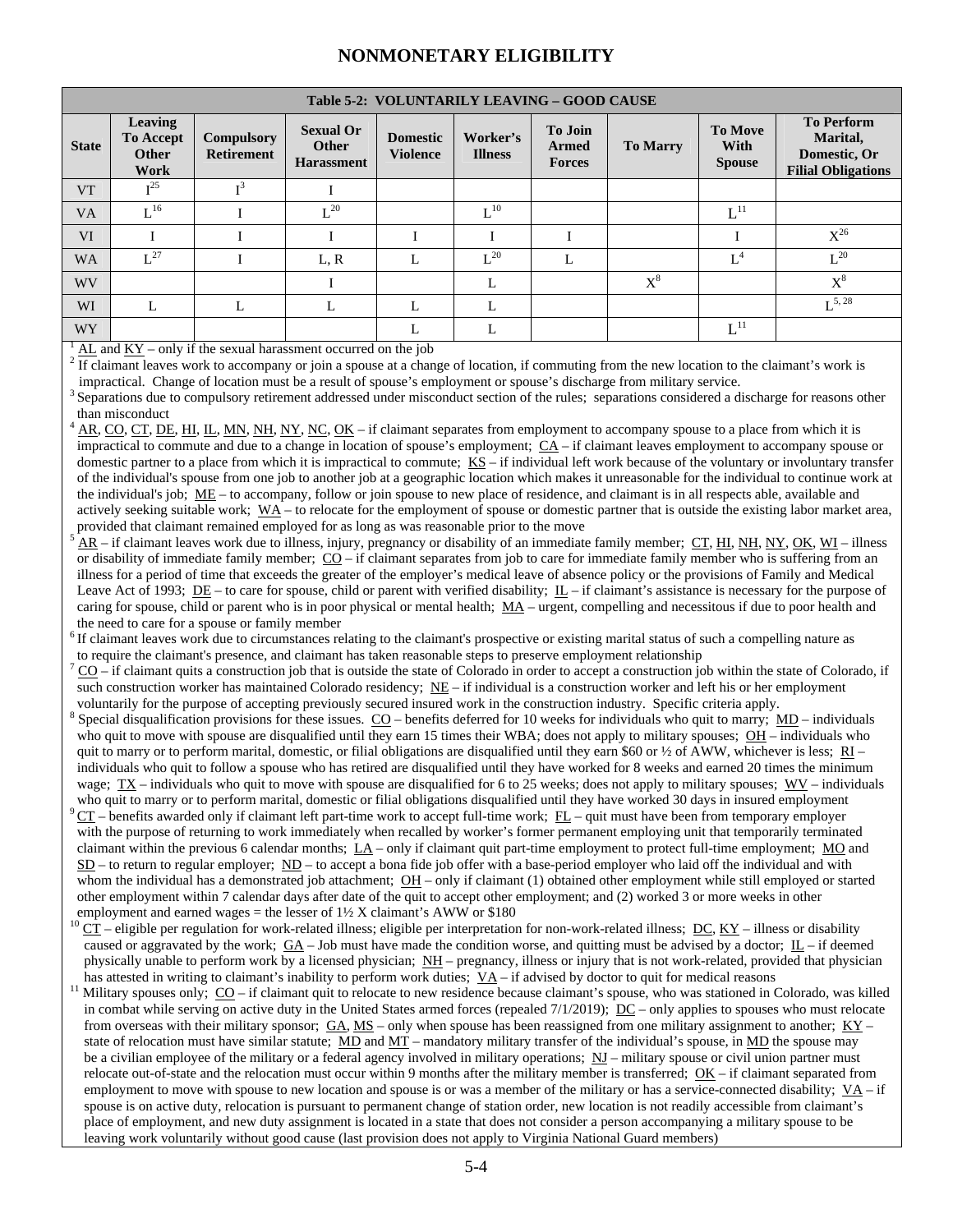## **Table 5-2: VOLUNTARILY LEAVING – GOOD CAUSE**

| <b>State</b> | Leaving<br><b>To Accept</b><br>Other<br>Work | Compulsory<br>Retirement                           | <b>Sexual Or</b><br>Other<br><b>Harassment</b>                                                                                                                                                        | <b>Domestic</b><br><b>Violence</b> | Worker's<br><b>Illness</b> | To Join<br><b>Armed</b><br><b>Forces</b> | <b>To Marry</b> | To Move<br>With<br><b>Spouse</b> | <b>To Perform</b><br>Marital,<br>Domestic, Or<br><b>Filial Obligations</b>                                                                                                   |
|--------------|----------------------------------------------|----------------------------------------------------|-------------------------------------------------------------------------------------------------------------------------------------------------------------------------------------------------------|------------------------------------|----------------------------|------------------------------------------|-----------------|----------------------------------|------------------------------------------------------------------------------------------------------------------------------------------------------------------------------|
|              |                                              |                                                    | $^{12}$ GA and PA – claimant must notify employer and try to resolve issue before leaving; must inform employer of limitation before leaving                                                          |                                    |                            |                                          |                 |                                  |                                                                                                                                                                              |
|              |                                              |                                                    |                                                                                                                                                                                                       |                                    |                            |                                          |                 |                                  | $^{13}$ Defines $\overline{\phantom{a}}$ spouse' as a person to whom the claimant is legally married, or a person to whom the claimant was legally married within 14 days of |
|              |                                              | arrival at the new place of residence              |                                                                                                                                                                                                       |                                    |                            |                                          |                 |                                  |                                                                                                                                                                              |
|              |                                              |                                                    | $14$ Law contains a three-part voluntary quit provision – good cause, without good cause, and without good cause but with valid circumstances;                                                        |                                    |                            |                                          |                 |                                  | quitting due to domestic violence, claimant's illness, or illness in claimant's family may be determined to be valid circumstances and would                                 |
|              |                                              | result in a 5 to 10 week time delay penalty        |                                                                                                                                                                                                       |                                    |                            |                                          |                 |                                  |                                                                                                                                                                              |
|              |                                              |                                                    | <sup>15</sup> Considered involuntary leaving rather than good cause                                                                                                                                   |                                    |                            |                                          |                 |                                  |                                                                                                                                                                              |
|              |                                              |                                                    |                                                                                                                                                                                                       |                                    |                            |                                          |                 |                                  | $^{16}$ MO – only when the pay is more remunerative; NH – other work must be "better" and must begin within a "reasonable period"; OR – eligible                             |
|              |                                              |                                                    |                                                                                                                                                                                                       |                                    |                            |                                          |                 |                                  | if offer of work is definite, begins in shortest time reasonable, is reasonably expected to continue, and pays more than previous employment or                              |
| 17           |                                              |                                                    | WBA (also applies to claimants who leave work to join the armed forces); $\overline{VA}$ – only if new work is deemed to be "better"<br>Only if the spouse is also employed by the federal government |                                    |                            |                                          |                 |                                  |                                                                                                                                                                              |
|              |                                              |                                                    |                                                                                                                                                                                                       |                                    |                            |                                          |                 |                                  | <sup>18</sup> If individual or child of individual is a victim of domestic violence, sexual assault or stalking, and individual quit work to protect self or child           |
|              |                                              | from domestic violence, sexual assault or stalking |                                                                                                                                                                                                       |                                    |                            |                                          |                 |                                  |                                                                                                                                                                              |
|              |                                              |                                                    | <sup>19</sup> If individual leaves employment due to workplace harassment on the basis of race, sex or age                                                                                            |                                    |                            |                                          |                 |                                  |                                                                                                                                                                              |
|              |                                              |                                                    | $^{20}$ $\underline{CA}$ – if claimant leaves work due to circumstances relating to health, care, or welfare of claimant's family of such a compelling nature as to                                   |                                    |                            |                                          |                 |                                  |                                                                                                                                                                              |
|              |                                              |                                                    | require claimant's presence, and claimant has taken reasonable steps to preserve employment relationship; ME – illness or disability of                                                               |                                    |                            |                                          |                 |                                  | claimant or immediate family member if precautions to protect employment were taken by notifying employer and being advised by employer                                      |
|              |                                              |                                                    | that notification cannot or will not be accommodated; $MN - illness$ , injury or disability of immediate family member if claimant informs                                                            |                                    |                            |                                          |                 |                                  |                                                                                                                                                                              |
|              |                                              |                                                    | employer of medical problem and no reasonable accommodation available; $\frac{NV}{ }$ - compelling family circumstances, provided no reasonable                                                       |                                    |                            |                                          |                 |                                  |                                                                                                                                                                              |
|              |                                              |                                                    | alternative was available prior to quitting; $OR - if$ reasonable alternatives are pursued; $PA - if$ reason was necessitous and compelling and                                                       |                                    |                            |                                          |                 |                                  |                                                                                                                                                                              |
|              |                                              |                                                    | claimant exhausted all alternatives; $TX$ – medically verifiable illness of claimant's minor child or medically verifiable terminal illness of                                                        |                                    |                            |                                          |                 |                                  |                                                                                                                                                                              |
|              |                                              |                                                    | had no choice but to quit; $W\text{A}$ – illness or disability of claimant, or death, illness or disability of immediately family member, provided that                                               |                                    |                            |                                          |                 |                                  | claimant's spouse, provided no reasonable alternative was available; $\overline{YA}$ – if claimant is able to prove that they had explored all alternatives and              |
|              |                                              |                                                    |                                                                                                                                                                                                       |                                    |                            |                                          |                 |                                  | claimant pursued all reasonable alternatives to preserve employment status and is not entitled to be reinstated to same or comparable position                               |
|              |                                              |                                                    | <sup>21</sup> If unable to accept work during a particular shift as a result of an undue family hardship                                                                                              |                                    |                            |                                          |                 |                                  |                                                                                                                                                                              |
|              |                                              |                                                    | $^{22}$ If individual leaves work which is 200 miles or more from the individual's home to accept work which is less than 200 miles from the                                                          |                                    |                            |                                          |                 |                                  |                                                                                                                                                                              |
|              |                                              |                                                    | individual's home provided the work is a bona fide job offer with a reasonable expectation of continued employment                                                                                    |                                    |                            |                                          |                 |                                  |                                                                                                                                                                              |
|              | the discretion of the armed forces           |                                                    |                                                                                                                                                                                                       |                                    |                            |                                          |                 |                                  | <sup>23</sup> If claimant is inducted into the armed forces within 30 days after separation, or 180 days after separation if date of induction is delayed solely at          |
|              |                                              |                                                    | <sup>24</sup> Only if reason for move was beyond spouse's control and there were insurmountable economic circumstances                                                                                |                                    |                            |                                          |                 |                                  |                                                                                                                                                                              |
|              |                                              |                                                    | <sup>25</sup> Only if the new job never materializes due to lack of work                                                                                                                              |                                    |                            |                                          |                 |                                  |                                                                                                                                                                              |
|              |                                              |                                                    | <sup>26</sup> Uses responsible person test such as: would failure to move break up the marriage/family?                                                                                               |                                    |                            |                                          |                 |                                  |                                                                                                                                                                              |
|              |                                              |                                                    | $27$ New job must be covered by unemployment insurance                                                                                                                                                |                                    |                            |                                          |                 |                                  |                                                                                                                                                                              |
|              |                                              |                                                    | <sup>28</sup> If claimant quit due to shift change which results in loss of child care (must be available for full-time work on original shift)                                                       |                                    |                            |                                          |                 |                                  |                                                                                                                                                                              |
|              |                                              |                                                    | Other Good Cause Provisions—Several states also specify various circumstances relating to work separations                                                                                            |                                    |                            |                                          |                 |                                  |                                                                                                                                                                              |
|              |                                              |                                                    | that, by statute, require a determination that the worker left with good cause. Arizona and Connecticut do not                                                                                        |                                    |                            |                                          |                 |                                  |                                                                                                                                                                              |
|              |                                              |                                                    | disqualify a worker for voluntarily leaving because of transportation difficulties. Several states do not disqualify                                                                                  |                                    |                            |                                          |                 |                                  |                                                                                                                                                                              |
|              |                                              |                                                    | workers for voluntarily leaving if they left work to accompany their spouse to a place from which it is                                                                                               |                                    |                            |                                          |                 |                                  |                                                                                                                                                                              |
|              |                                              |                                                    | impractical to commute. Arizona does not disqualify unemancipated minors for voluntarily leaving if they left                                                                                         |                                    |                            |                                          |                 |                                  |                                                                                                                                                                              |
|              |                                              |                                                    | work to accompany their parent to a place from which it is impractical to commute. Colorado does not                                                                                                  |                                    |                            |                                          |                 |                                  |                                                                                                                                                                              |
|              |                                              |                                                    | disqualify a worker who was absent from work due to an authorized and approved voluntary leave of absence.                                                                                            |                                    |                            |                                          |                 |                                  |                                                                                                                                                                              |
|              |                                              |                                                    | North Carolina does not disqualify a worker for leaving work due to a unilateral and permanent reduction in full                                                                                      |                                    |                            |                                          |                 |                                  |                                                                                                                                                                              |
|              |                                              |                                                    | time work hours of more than 20% or reduction in pay of more than 15% and does not deny benefits to a worker                                                                                          |                                    |                            |                                          |                 |                                  |                                                                                                                                                                              |
|              |                                              |                                                    | based on separation from work resulting from undue family hardship when a worker is unable to accept a                                                                                                |                                    |                            |                                          |                 |                                  |                                                                                                                                                                              |
|              |                                              |                                                    | particular job because the individual is unable to obtain adequate childcare or elder care. In Arkansas and Utah,                                                                                     |                                    |                            |                                          |                 |                                  |                                                                                                                                                                              |
|              |                                              |                                                    | if an employer announces a pending reduction in force and asks for volunteers, individuals who participate are                                                                                        |                                    |                            |                                          |                 |                                  |                                                                                                                                                                              |
|              |                                              |                                                    | not disqualified; any incentives received are reportable as receipt of other remuneration. Illinois does not deny a                                                                                   |                                    |                            |                                          |                 |                                  |                                                                                                                                                                              |
|              |                                              |                                                    | worker benefits for giving false statements or for failure to disclose information if the previous benefits are                                                                                       |                                    |                            |                                          |                 |                                  |                                                                                                                                                                              |
|              |                                              |                                                    | being recouped or recovered. In Maine, if the employer announced in writing to employees that it planned to                                                                                           |                                    |                            |                                          |                 |                                  |                                                                                                                                                                              |
|              |                                              |                                                    | reduce the workforce through a layoff or reduction in force and that employees may offer to be among those                                                                                            |                                    |                            |                                          |                 |                                  |                                                                                                                                                                              |
|              |                                              |                                                    | included in the layoff or the reduction in force and the claimant offered to be included and was accepted thereby                                                                                     |                                    |                            |                                          |                 |                                  |                                                                                                                                                                              |
|              |                                              |                                                    | ending the employment relationship, the individual is not subject to disqualification.                                                                                                                |                                    |                            |                                          |                 |                                  |                                                                                                                                                                              |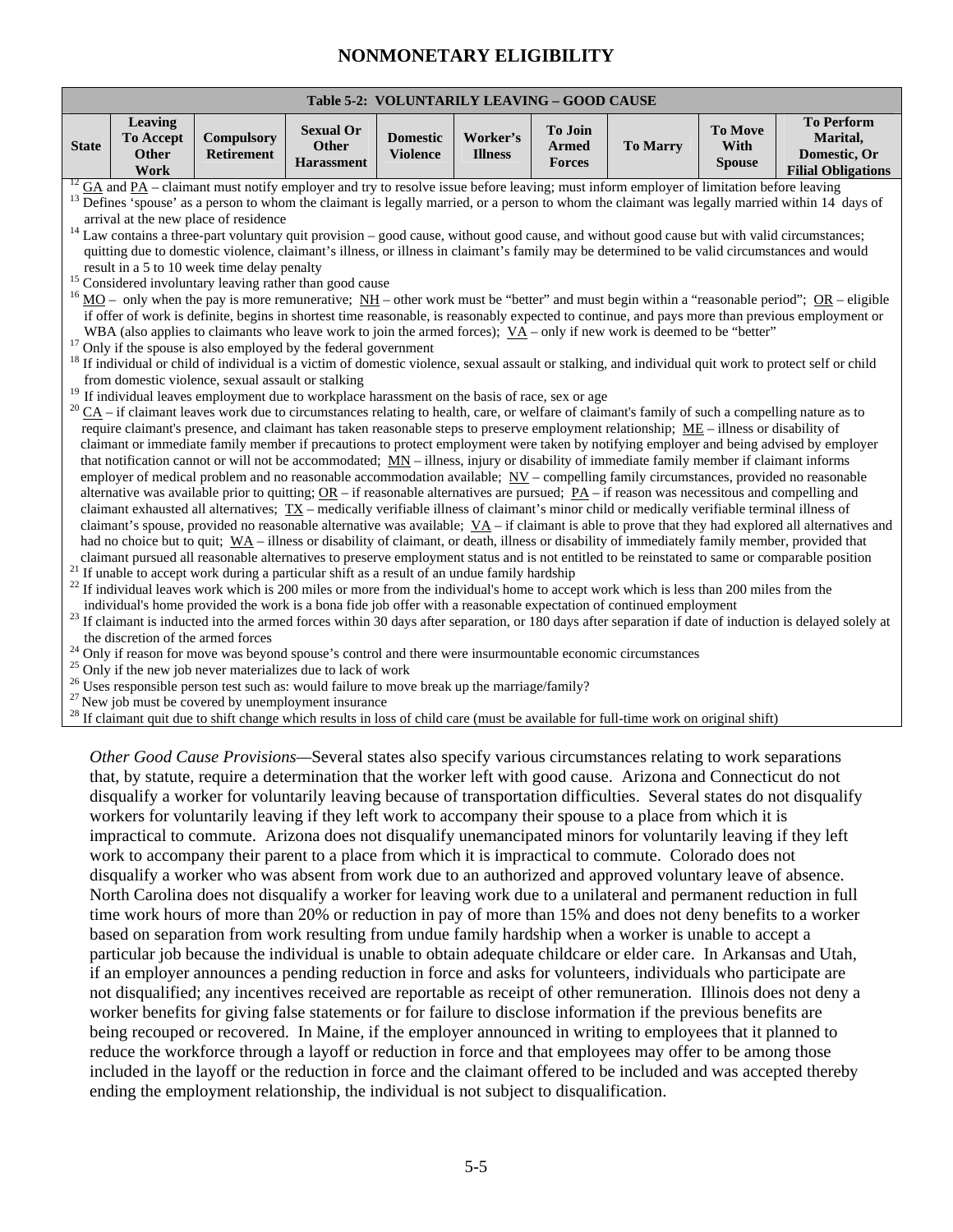*Some states treat a worker's quitting to attend school as a voluntary quit. See section on Students, page 5-31 of this chapter.* 

Louisiana does not apply the voluntarily leaving disqualification if a worker left part-time or interim employment in order to protect full-time or regular employment. A similar Wisconsin provision says the disqualification will not be applied to a worker who leaves part-time work because of the loss of a full-time job that makes it economically unfeasible to continue the part-time work. Colorado does not disqualify a worker who quits a job outside his/her regular apprenticeable trade to return to work in the regular apprenticeable trade.

 Colorado also does not disqualify workers who leave a job because of personal harassment unrelated to the work. In addition, Colorado does not disqualify workers who have separated from employment because they were physically or mentally unable to perform the work.

Nebraska also includes the following as good cause for voluntarily quitting: accepting a voluntary layoff to avoid bumping another worker, leaving employment as a result of being directed to perform an illegal act, because of unlawful discrimination on the basis of race, sex, or age, because of unsafe working conditions, because the employer required the employee to relocate, to accompany a spouse to the spouse's employment in a different city, or voluntarily leaving as a construction worker to accept previously secured work in the construction industry if certain other conditions are met, or equity and good conscience demand a finding of good cause.

*Good Cause - Relation to Other Laws—*California and Michigan specify that a worker leaves a job with good cause if an employer deprived the individual of equal employment opportunities not based on bona fide occupational qualifications. Colorado, Kansas, and Utah do not disqualify a worker for voluntarily leaving if the individual was instructed or requested to perform a service or commit an act in the course of duties which is in violation of an ordinance or statute. Also, Colorado, Kansas, Michigan, and Utah do not disqualify a worker for voluntarily leaving due to hazardous working conditions.

*Good Cause and Labor Arrangements—*Several state laws explicitly address separations that occur under collective bargaining agreements. California, Colorado, and Illinois do not disqualify a worker who, under a collective bargaining agreement, elected to be laid off in place of an employee with less seniority. Iowa has a similar provision which does not require a collective bargaining agreement to be in place.

Delaware and New York do not disqualify workers for voluntarily leaving if, under a collective bargaining agreement or written employer plan, they exercise their option to be separated, with the employer's consent for a temporary period when there is a temporary layoff because of lack of work. Oklahoma, Pennsylvania, and Tennessee specify that a worker will not be denied benefits for voluntarily leaving if s/he exercises his/her option of accepting a layoff pursuant to a union contract, or an established employer plan, program, or policy. Georgia and Tennessee permit the worker, because of lack of work, to accept a separation from employment. In Tennessee, however, a worker will be disqualified for a separation due to accepting a program providing incentives for voluntarily terminating employment.

Kentucky does not disqualify workers for voluntarily leaving if they are separated due to a labor management contract or agreement or an established employer plan, program or policy that permits the employer to close the plant or facility for vacation or maintenance. Also, Kentucky does not disqualify workers for voluntarily leaving their next most recent work which was concurrent with the most recent work, or for leaving work that was 100 miles (one-way) from home to accept work less than 100 miles away, or if the worker left part-time work to accept the most recent suitable work.

 Oregon does not disqualify workers for voluntarily leaving if they cease to work or fail to accept work when a collective bargaining agreement between their bargaining unit and their employer are in effect and the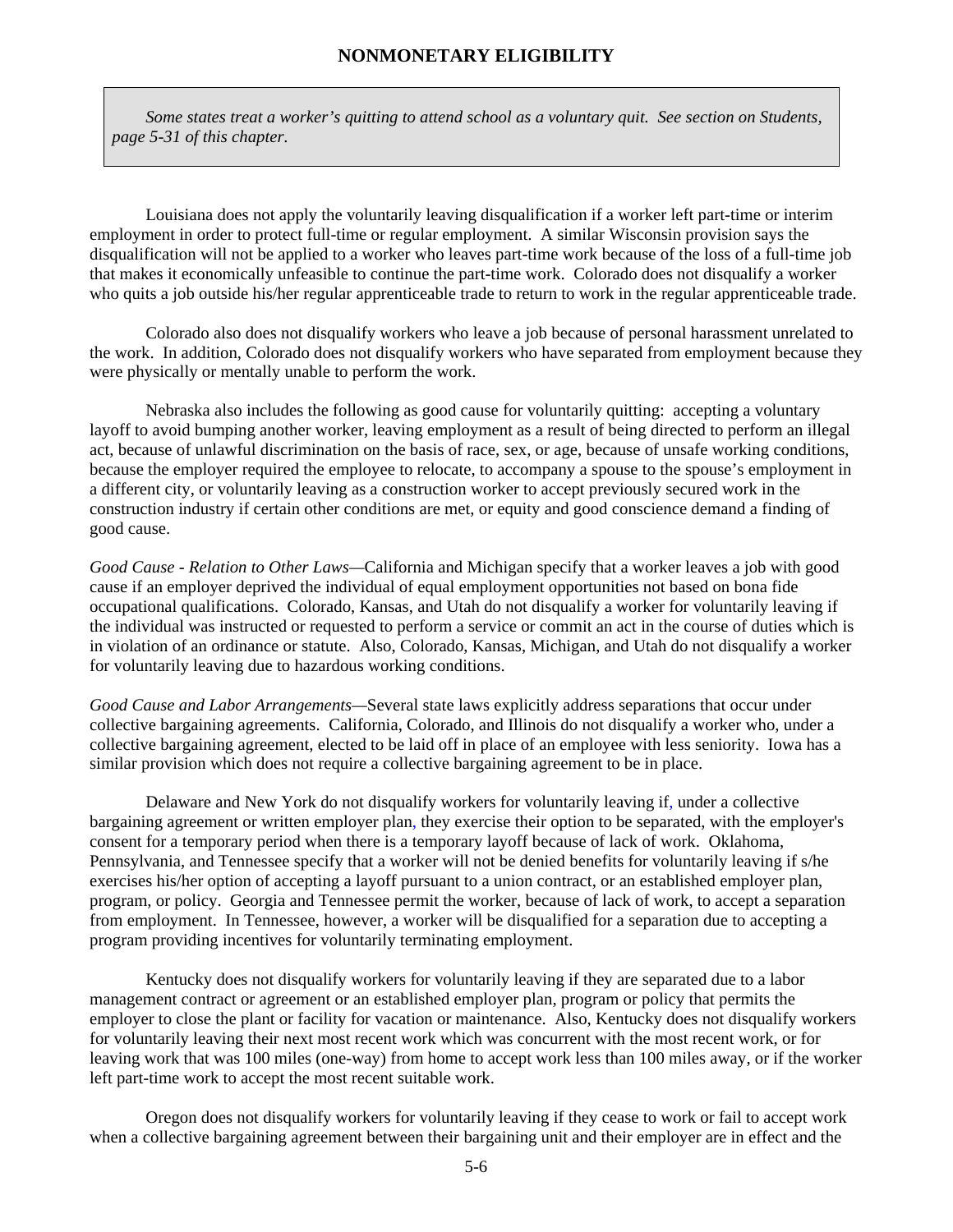employer unilaterally modifies the amount of wages payable under the agreement, in breach of the agreement. Oregon does not disqualify workers for voluntarily leaving work and deems them to be laid off if: the worker works under a collective bargaining agreement; the worker elects to be laid off when the employer has decided to lay off employees; and the worker is placed on the referral list under the collective bargaining agreement.

 In Wisconsin, the voluntarily leaving disqualification will not apply to a worker who terminates work with a labor organization which causes the employee to lose seniority rights granted under a union agreement, and if the termination results in a loss of employment with the employer which is a party to that union agreement.

*Good Cause and Suitable Work—*Several states have provisions prohibiting the application of the voluntary quit provision if the work was determined not to be suitable employment for the worker.

 Illinois does not impose a disqualification if the worker accepted new work after separation from other work and, after leaving the new work, the new work is deemed unsuitable. Michigan and Missouri do not disqualify workers for voluntarily leaving if they leave unsuitable work within 28-60 days after beginning the work (Missouri allows 28 days and Michigan 60 days). Minnesota does not disqualify a worker for voluntarily leaving if the accepted employment represents a departure from the individual's customary occupation and experience and the individual left the work within 30 days under specified conditions. New Hampshire allows benefits if a worker, not under disqualification, accepts work that would not have been suitable and terminates such employment within 4 weeks. New York provides that voluntarily leaving is not in itself disqualifying if circumstances developed in the course of employment that would have justified the worker in refusing such employment in the first place. North Dakota does not apply the voluntarily leaving disqualification if a worker accepted work which could have been refused with good cause and terminated the employment with the same good cause within the first 10 weeks after starting work. Wisconsin does not apply the voluntarily leaving disqualification if the individual accepts work which could have been refused because of the labor standard provisions and s/he terminates the work within 10 weeks of starting the work.

 Colorado does not disqualify if the separation is determined to have been as a result of an unreasonable reduction in pay or as a result of refusing with good cause to work overtime without reasonable advance notice, or as a result of a substantial change in the working conditions.

 North Dakota also has a good cause provision for leaving work with the most recent employer to accept a bona fide job offer with a base period employer who laid off the individual and with whom the individual has a demonstrated job attachment. This requires earnings with the base period employer in each of 6 months during the 5 calendar quarters before the calendar quarter in which the individual files a claim for benefits.

Wisconsin will not apply the voluntarily quit disqualification if a worker left to accept a job and earned wages of 4 times the weekly benefit amount, and the work offered average weekly wages at least equal to the wages earned in the most recent computed quarter in the terminated employment, or if the hours of work are the same or greater, or if the worker was offered the opportunity for longer-term employment, or if the position was closer to the individual's home than the terminated employment. Also in Wisconsin, a disqualification will not apply if a worker claiming partial benefits left to accept work offering an average weekly wage greater than the average weekly wage in the work terminated.

*Good Cause and Jobs for Temporary Service Employers—*Several states' laws provide that, if an employee of a temporary service employer fails to be available for future assignments upon completion of the current assignment, the worker shall be deemed to have voluntarily left employment without good cause connected to the work. These states require the employer to provide the worker with notice that the worker must notify the temporary service upon the completion of an assignment and that failure to do so may result in benefit denial.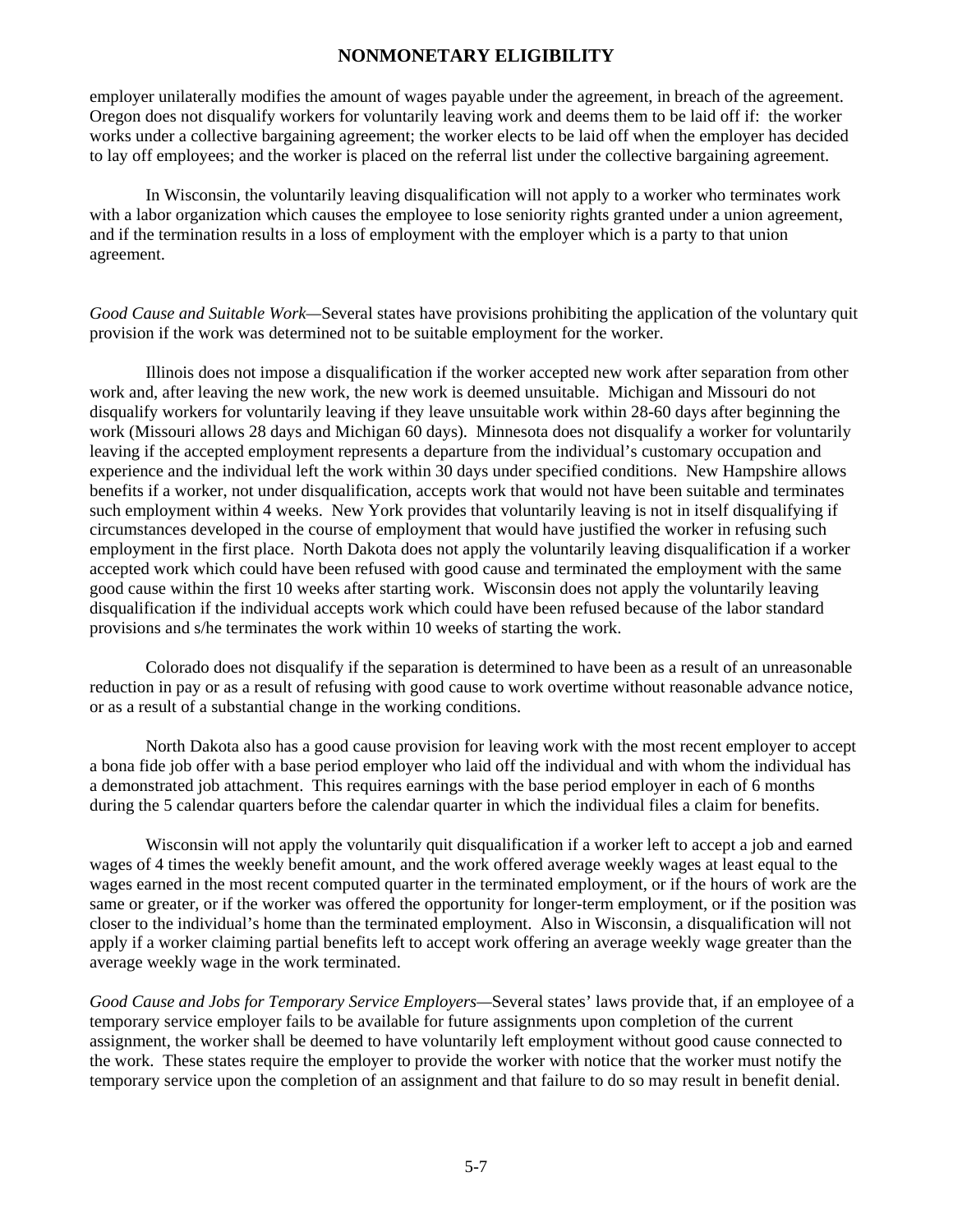|                                                                                     | <b>Table 5-3: STATES WITH TEMPORARY WORKERS PROVISIONS</b> |                |              |           |      |  |  |
|-------------------------------------------------------------------------------------|------------------------------------------------------------|----------------|--------------|-----------|------|--|--|
| States Where Failure To Contact Employer Upon Completion Of Assignment Is Deemed VQ |                                                            |                |              |           |      |  |  |
| AL                                                                                  | R                                                          | AZ             | R            | AR        | L    |  |  |
| CO                                                                                  | L                                                          | DE             | L            | FL.       | L    |  |  |
| <b>GA</b>                                                                           | L                                                          | H <sub>I</sub> | I            | ID        | L, R |  |  |
| IN                                                                                  | L                                                          | IA             | $\mathbf{L}$ | <b>KS</b> | L    |  |  |
| KY <sup></sup>                                                                      | L                                                          | <b>LA</b>      |              | <b>MA</b> | L    |  |  |
| MI                                                                                  | L                                                          | <b>MN</b>      | $\mathbf{L}$ | <b>MO</b> | L    |  |  |
| NE                                                                                  | L                                                          | NJ             | $\mathbb{R}$ | <b>NY</b> | I    |  |  |
| ND                                                                                  | L                                                          | OK.            | $\mathbf{L}$ | <b>PA</b> | T    |  |  |
| <b>PR</b>                                                                           | T                                                          | RI.            | $\mathbf{L}$ | <b>SC</b> | R    |  |  |
| <b>SD</b>                                                                           | T                                                          | <b>TN</b>      | I            | <b>TX</b> | L    |  |  |
| <b>UT</b>                                                                           | T                                                          | <b>VA</b>      |              | WV        | I    |  |  |
|                                                                                     | KEY: L = law, R = regulation, I = interpretation           |                |              |           |      |  |  |

**Period of Disqualification—In** most states, the disqualification lasts until the worker is again employed and earns a specified amount of wages. In Alaska and Colorado, the disqualification is a fixed number of weeks (in Colorado, only for separations from the most recent employer); the longest period in either of these states is 10 weeks. Nebraska has a disqualification of 12 weeks. Maryland and North Carolina impose fixed duration disqualifications for certain conditions described in the following table.

**Reduction of Benefit Rights**—In some states, in addition to the postponement of benefits, benefit rights are reduced, usually equal in extent to the weeks of benefit postponement imposed as described in the table below.

|              | Table 5-4: VOLUNTARILY LEAVING - DISQUALIFICATION |                                                       |                                                                                    |  |  |  |  |
|--------------|---------------------------------------------------|-------------------------------------------------------|------------------------------------------------------------------------------------|--|--|--|--|
| <b>State</b> |                                                   | <b>Benefits Postponed For:</b>                        | <b>Amount Of Benefits Reduced</b>                                                  |  |  |  |  |
|              | <b>Number Of Weeks</b>                            | Duration Of Unemployment Until Requalify <sup>1</sup> |                                                                                    |  |  |  |  |
| AL           |                                                   | 10 x WBA <sup>2</sup>                                 | $6-12 \times WBA$                                                                  |  |  |  |  |
| AK           | $W + 5^{2, 3}$                                    |                                                       | 3 x WBA                                                                            |  |  |  |  |
| AZ           |                                                   | 5 x WBA                                               |                                                                                    |  |  |  |  |
| <b>AR</b>    |                                                   | At least 30 days of covered work                      |                                                                                    |  |  |  |  |
| CA           |                                                   | 5 x WBA                                               |                                                                                    |  |  |  |  |
| CO           | $WF + 10$                                         |                                                       | Wage credits from employer removed from the<br>claim (applies to all BP employers) |  |  |  |  |
| <b>CT</b>    |                                                   | 10 x WBA <sup>4</sup>                                 |                                                                                    |  |  |  |  |
| DE           |                                                   | 4 weeks of work and 4 x WBA                           |                                                                                    |  |  |  |  |
| DC           |                                                   | 10 weeks of work and wages = to 10 x $WBA3$           |                                                                                    |  |  |  |  |
| FL           |                                                   | 17 x WBA <sup>2</sup>                                 |                                                                                    |  |  |  |  |
| <b>GA</b>    |                                                   | 10 x WBA <sup>5</sup>                                 |                                                                                    |  |  |  |  |
| HI           |                                                   | 5 x WBA                                               |                                                                                    |  |  |  |  |
| ID           |                                                   | 14 x WBA                                              |                                                                                    |  |  |  |  |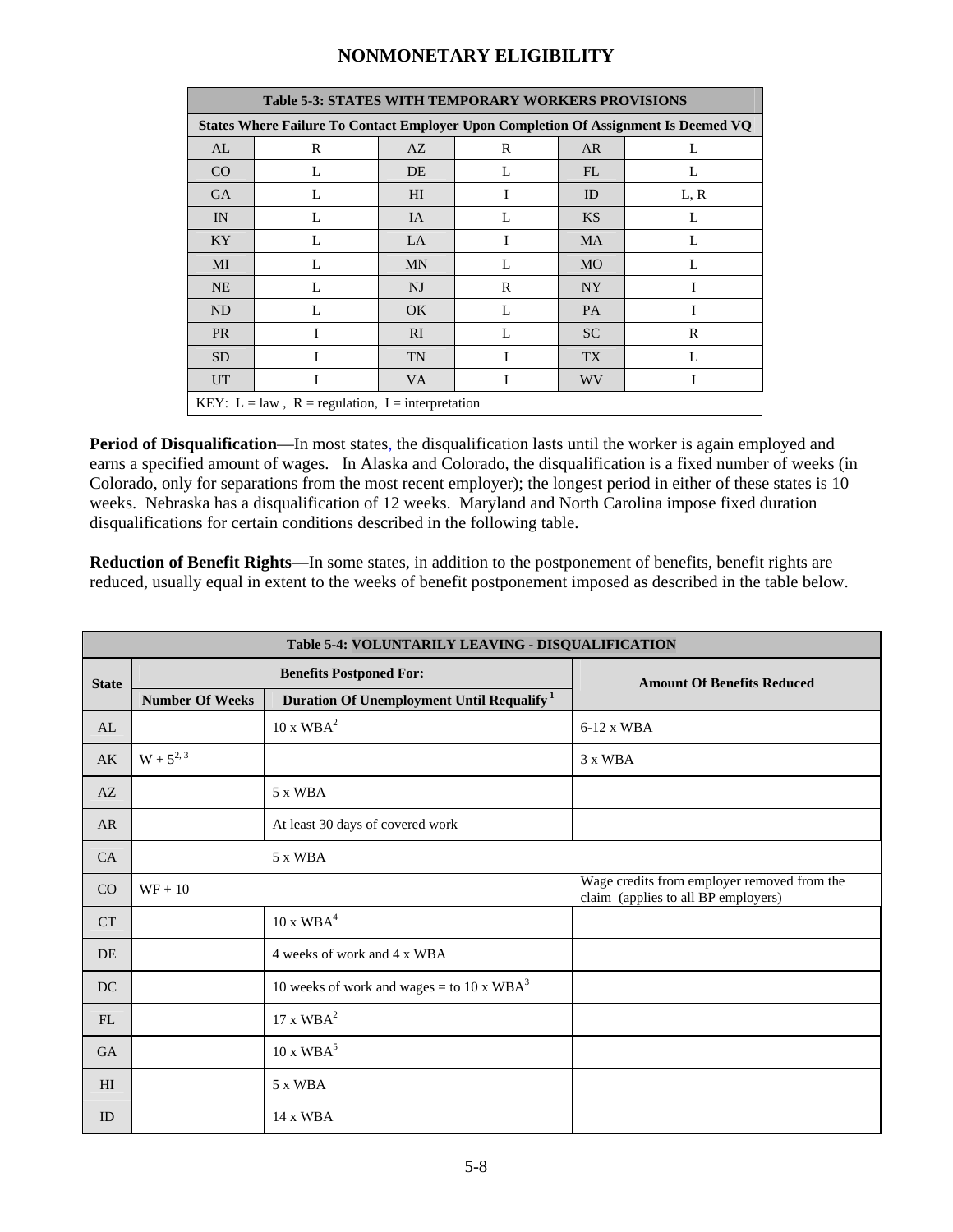| Table 5-4: VOLUNTARILY LEAVING - DISQUALIFICATION |                        |                                                                           |                                   |  |  |  |
|---------------------------------------------------|------------------------|---------------------------------------------------------------------------|-----------------------------------|--|--|--|
| <b>State</b>                                      |                        | <b>Benefits Postponed For:</b>                                            | <b>Amount Of Benefits Reduced</b> |  |  |  |
|                                                   | <b>Number Of Weeks</b> | Duration Of Unemployment Until Requalify <sup>1</sup>                     |                                   |  |  |  |
| IL                                                |                        | $Wages = to WBA in each of 4 weeks$                                       |                                   |  |  |  |
| IN                                                |                        | $Wages = to WBA in each of 8 weeks$                                       | By 25%                            |  |  |  |
| IA                                                |                        | $10 \times \text{WBA}^2$                                                  |                                   |  |  |  |
| <b>KS</b>                                         |                        | 3 x WBA                                                                   |                                   |  |  |  |
| KY                                                |                        | 10 weeks of covered work & wages = to 10 x<br>$\mathbf{WBA}^2$            |                                   |  |  |  |
| LA                                                |                        | $10 \times \text{WBA}^2$                                                  |                                   |  |  |  |
| <b>ME</b>                                         |                        | $4 \times WBA^{2, 4}$                                                     |                                   |  |  |  |
| $\rm MD$                                          | $W + 5 - 10^{2, 3}$    | $15 \times WBA^{2,3}$                                                     |                                   |  |  |  |
| <b>MA</b>                                         | $\mathbf{X}^2$         | 8 weeks of work and wages of 8 x WBA                                      |                                   |  |  |  |
| MI                                                |                        | 12 x WBA                                                                  |                                   |  |  |  |
| MN                                                |                        | 8 x WBA                                                                   |                                   |  |  |  |
| <b>MS</b>                                         |                        | 8 x WBA                                                                   |                                   |  |  |  |
| <b>MO</b>                                         |                        | $10 \times \text{WBA}^2$                                                  |                                   |  |  |  |
| MT                                                |                        | Wages equal to $6 \times \text{WBA}^3$                                    |                                   |  |  |  |
| NE                                                | $12^{2, 6}$            |                                                                           | Equal <sup>6</sup>                |  |  |  |
| NV                                                |                        | Wages equal to WBA in each of 10 weeks <sup>4</sup>                       |                                   |  |  |  |
| NH                                                |                        | 5 weeks of work in each of which earned 20% more<br>than WBA              |                                   |  |  |  |
| NJ                                                |                        | 4 weeks of work and wages equal to 6 x WBA                                |                                   |  |  |  |
| <b>NM</b>                                         |                        | 5 x WBA in covered work                                                   |                                   |  |  |  |
| NY                                                |                        | 3 days work in each of 5 weeks and 5 x WBA                                |                                   |  |  |  |
| NC                                                | $X^3$                  | 10 x WBA earned in at least 5 weeks <sup>3</sup>                          | $X^3$                             |  |  |  |
| ND                                                |                        | $10$ x $\mathrm{WBA}^2$                                                   |                                   |  |  |  |
| OH                                                |                        | 6 weeks in covered work + wages equal to $27.5\%$<br>of $AWW^{2, 7}$      |                                   |  |  |  |
| OK                                                |                        | $10$ x $\mathbf{WBA}$                                                     |                                   |  |  |  |
| <b>OR</b>                                         |                        | 4 x WBA                                                                   | 8 x WBA                           |  |  |  |
| PA                                                |                        | 6 x WBA                                                                   |                                   |  |  |  |
| PR                                                |                        | 4 weeks of work and wages equal to 10 x WBA                               |                                   |  |  |  |
| RI                                                |                        | 8 weeks of covered work equaling 20 x minimum<br>hourly wage in each week |                                   |  |  |  |
| ${\rm SC}$                                        |                        | 8 x WBA                                                                   | Equal                             |  |  |  |
| <b>SD</b>                                         |                        | 6 weeks in covered work and wages $=$ to WBA in<br>each week <sup>2</sup> |                                   |  |  |  |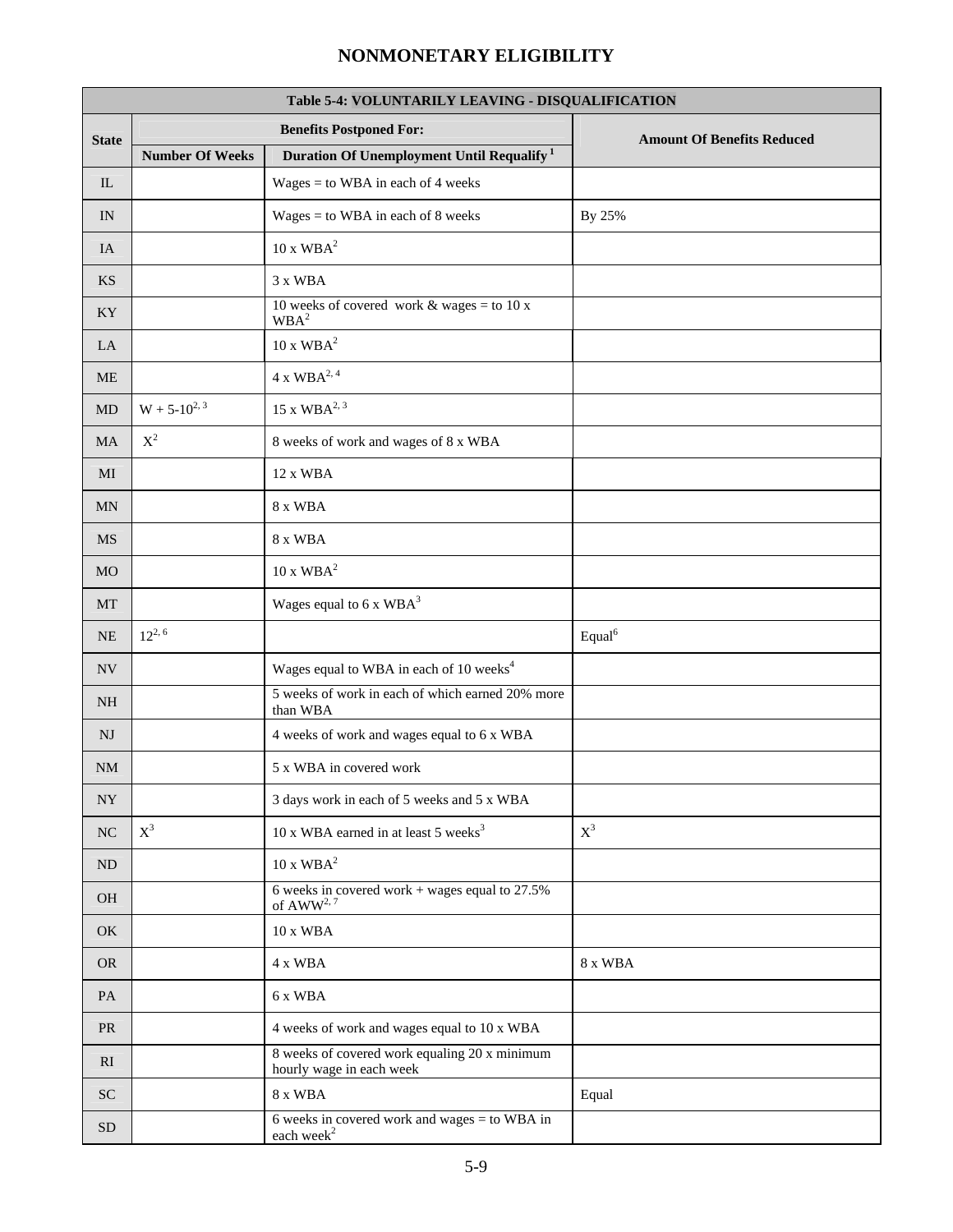|                 | Table 5-4: VOLUNTARILY LEAVING - DISQUALIFICATION |                                                             |                                                    |  |  |  |  |
|-----------------|---------------------------------------------------|-------------------------------------------------------------|----------------------------------------------------|--|--|--|--|
| <b>State</b>    |                                                   | <b>Benefits Postponed For:</b>                              | <b>Amount Of Benefits Reduced</b>                  |  |  |  |  |
|                 | <b>Number Of Weeks</b>                            | Duration Of Unemployment Until Requalify <sup>1</sup>       |                                                    |  |  |  |  |
| <b>TN</b>       |                                                   | 10 x WBA <sup>2</sup>                                       |                                                    |  |  |  |  |
| TX              |                                                   | 6 weeks of work or wages equal to 6 x WBA <sup>6</sup>      |                                                    |  |  |  |  |
| <b>UT</b>       |                                                   | $6x$ WBA <sup>2</sup>                                       |                                                    |  |  |  |  |
| <b>VT</b>       | $X^8$                                             | 6 x WBA                                                     |                                                    |  |  |  |  |
| <b>VA</b>       | $WF + 6-12$                                       | 30 days or 240 hours of work <sup>2</sup>                   |                                                    |  |  |  |  |
| VI              |                                                   | 4 weeks of work and 4 x WBA                                 |                                                    |  |  |  |  |
| <b>WA</b>       |                                                   | 7 weeks and earnings in bona fide work of 7 x<br><b>WBA</b> |                                                    |  |  |  |  |
| <b>WV</b>       |                                                   | At least 30 working days of covered employment              | Equal                                              |  |  |  |  |
| WI              | $\text{X}^8$                                      | 7 weeks and 14 x WBA                                        | Benefit rights based on any work involved canceled |  |  |  |  |
| WY <sup>-</sup> |                                                   | 8 x WBA                                                     |                                                    |  |  |  |  |

KEY:  $W =$  Week of separation,  $WF =$  Week of filing

"Equal" indicates reduction equal to WBA multiplied by number of weeks of disqualification.

1 Minimum employment or wages to requalify for benefits 2

- <sup>2</sup> Separation preceding the most recent separation may be considered under the following circumstances.  $\underline{AL}$  if last employment not considered bona fide work;  $\underline{AK}$ ,  $\underline{FL}$ ,  $\underline{IA}$ ,  $\underline{MD}$ ,  $\underline{MA}$ ,  $\underline{MO}$ ,  $\underline{OH}$ , and  $\underline{UT}$  – when employment or time period subsequent to separation does not satisfy potential disqualification;  $\underline{LA}$  – disqualification applicable to base period or last employer;  $\underline{ME}$  – disqualification applicable to most recent previous separation if last work was a voluntary quit and was not in usual trade or intermittent;  $\overline{VA}$  – disqualification applicable to last 30-day employing unit or during 240 hours;  $DC$ ,  $SD$ , and  $WV$  – if employment was less than 30 days unless on an additional claim;  $KY$  and  $NE$  – reduction or forfeiture of benefits applicable to separations from any BP employer;  $ND$  - any employer with whom the individual earned  $8 \times \text{WBA}$ ; TN - any employer with whom the individual earned 10 WBA.
- In AK, disqualification is terminated if claimant returns to work and earns at least 8 x WBA; In MT, disqualification is terminated after claimant attends school for 3 consecutive months and is otherwise eligible; In MD, the duration disqualification imposed unless a valid compelling or necessitous circumstance exists; In  $NC$ , the agency may reduce permanent disqualification to 5 weeks, with a corresponding reduction in total benefits; In  $NC$ , if an employer gives notice of future work separation, disqualification of 4 weeks imposed if the worker establishes good cause for his failure to work out the notice.
- 4 In ME, disqualified for duration of unemployment and until claimant earns 6 x WBA if voluntarily retired; In NV, disqualified for W+4 to enter self employment, and for 10 weeks to seek better employment; In CT, voluntary retiree disqualified for the duration of unemployment and until 40 x WBA is earned.
- 5 Individual must work for a liable employer and become unemployed through no fault of his own. 6
- $6$  In NE, a disqualification for the week of separation plus one week if claimant leaves to accept a better job; In TX, disqualification begins with week following filing of claim.
- If claimant left work for compelling domestic circumstances, can requalify by earning the lesser of ½ of AWW or \$60, in covered employment.

 In VT, disqualified for 1-6 weeks if claimant left work due to health reasons; In WI, disqualification for week of termination + 4 weeks if claimant refuses transfer to a job paying less than 2/3 of wage rate.

**DISCHARGE FOR MISCONDUCT CONNECTED WITH THE WORK**—Provisions for disqualification for discharge for misconduct (which may be called a discharge for "just cause" or "a disqualifying act") follow a pattern similar to that for voluntary leaving. Many states provide for heavier disqualification in the case of discharge for a dishonest or a criminal act, or other acts of aggravated misconduct. (See "Disqualifications for Gross Misconduct" immediately following this section.) Some laws define misconduct in such terms as:

- Deliberate misconduct in willful disregard of the employing unit's interest (Connecticut, Massachusetts, Missouri, Rhode Island, South Dakota, and Washington).
- Participation in an illegal strike as determined under state or federal laws. Each instance of an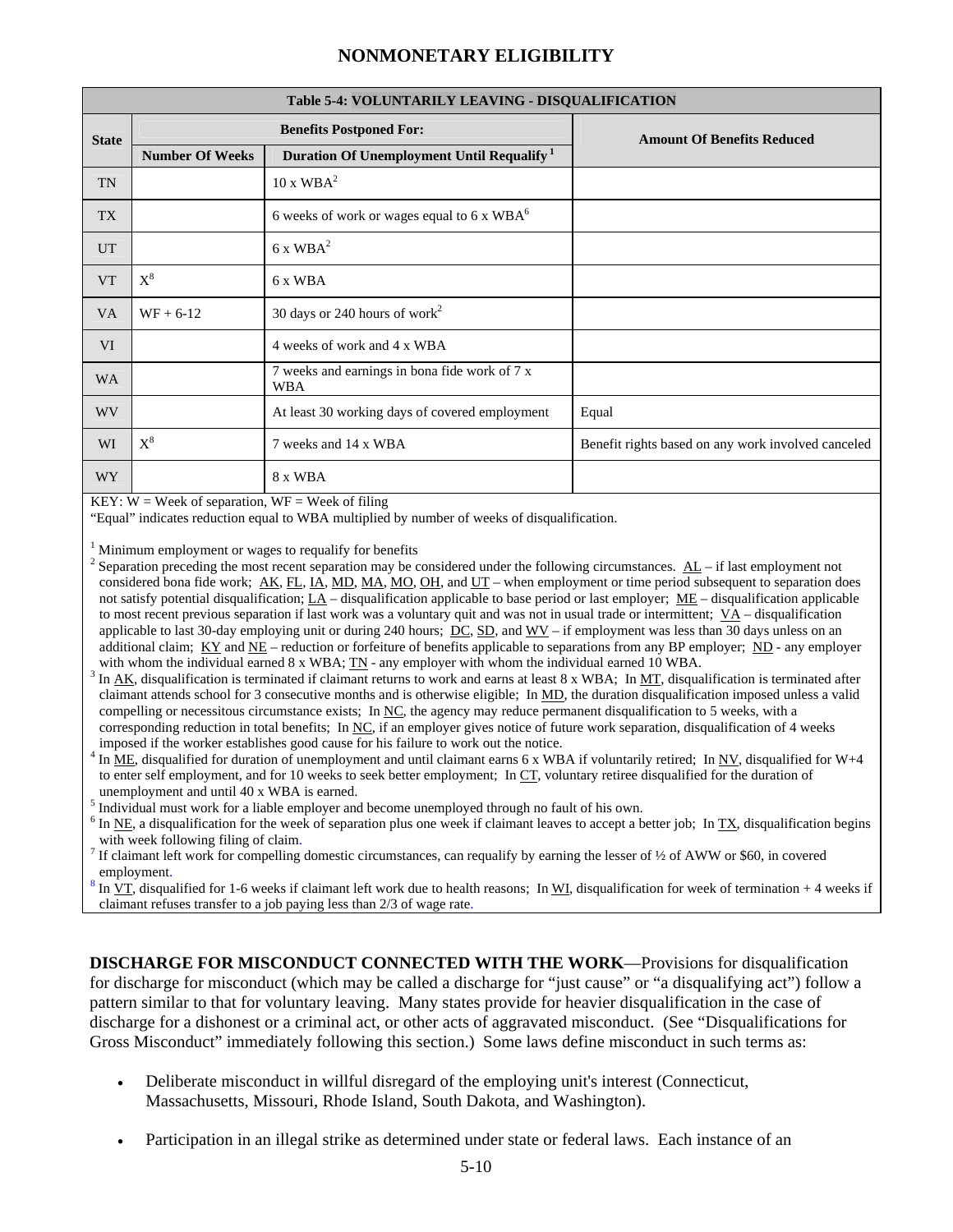absence for 1 day or 2 consecutive days without either good cause or notice to the employer that could have reasonably been provided (Connecticut).

- Failure to obey orders, rules or instructions or failure to perform the duties for which the individual was employed (Georgia).
- A violation of duty reasonably owed the employer as a condition of employment. The failure of the employee to notify the employer of an absence, and under certain conditions, repeated absences resulting in absence from work of 3 days or longer (Kansas).
- A legitimate activity in connection with labor organizations or failure to join a company union shall not be construed as misconduct (Kentucky).
- A culpable breach of the employee's duties or obligations to the employer or a pattern of irresponsible behavior, which in either case manifests a disregard for a material interest of the employer (Maine and Missouri).
- Absence from work due to incarceration for 2 workdays for conviction of a criminal offense (Maine).
- Absenteeism or tardiness if it violates the employer's attendance policy and the claimant knew about the policy in advance (Missouri and Virginia).
- Discharge or temporary suspension for willful misconduct connected with the work (Pennsylvania).
- A willful and deliberate violation of a standard or regulation by an employee of an employer licensed or certified by Virginia, which violation would cause the employer to be sanctioned or have its license or certification suspended (Virginia).
- Any action that places others in danger or an intentional violation of employer policy or law, but does not include an act that responds to an unconscionable act of the employer (Texas).
- Violation of a company rule if the individual knew or should have known about the rule, the rule was lawful and reasonably related to the job, and the rule was fairly and consistently enforced (Mississippi).

Detailed interpretations of what constitutes misconduct have been developed in each state's benefit decisions. In determining what constitutes misconduct, many states rely on the definition established in the 1941 Wisconsin Supreme Court Case, Boynton Cab Co. v. Neubeck:

"Misconduct . . . is limited to conduct evincing such willful or wanton disregard of standards of behavior which the employer has the right to expect of his employee, or in carelessness or negligence of such degree as to manifest an equal culpability, wrongful intent or evil design, or to show an intentional and substantial disregard of the employer's interest or of the employee's duties and obligations to his employer."

**Illegal Drugs and Alcohol***—*The following table includes information about states with provisions in their UI law dealing specifically with alcohol and/or illegal drugs, and testing for alcohol or illegal drugs.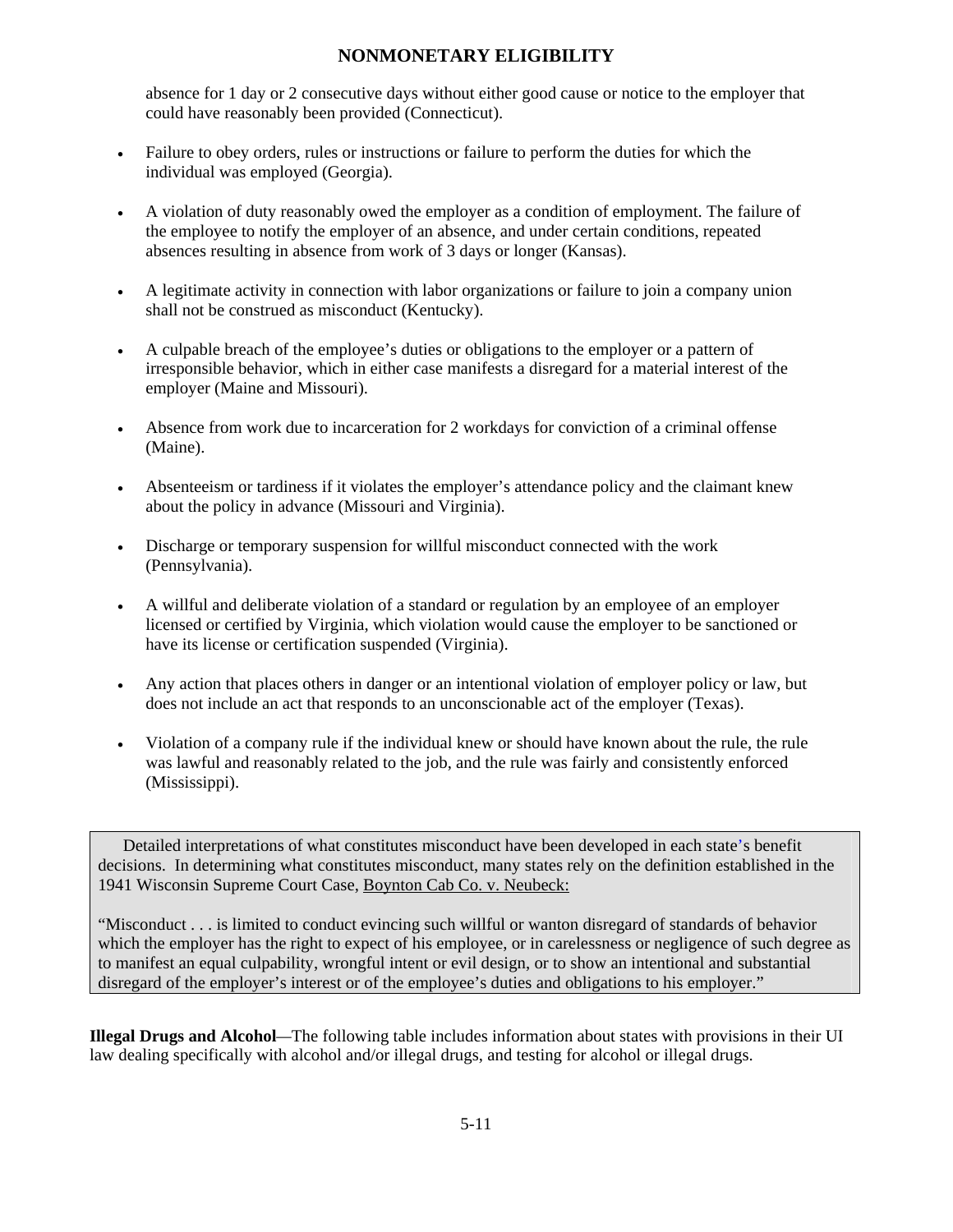|                        | <b>Table 5-5: STATES WITH DRUG AND/OR ALCOHOL PROVISIONS</b>                                                                                                                                                                                                                                                                                                                                                                                                                                          |
|------------------------|-------------------------------------------------------------------------------------------------------------------------------------------------------------------------------------------------------------------------------------------------------------------------------------------------------------------------------------------------------------------------------------------------------------------------------------------------------------------------------------------------------|
| <b>State</b>           | <b>Workers Will Be Disqualified:</b>                                                                                                                                                                                                                                                                                                                                                                                                                                                                  |
| AL                     | For testing positive for illegal drugs after being warned of possible dismissal; or for refusing to undergo drug testing, or for<br>knowingly altering a blood or urine specimen                                                                                                                                                                                                                                                                                                                      |
| $\mathbf{A}\mathbf{K}$ | Reporting to work under the influence of drugs/alcohol, consumption on the employer's premises during work hours,<br>violation of employer's policy as long as policy meets statutory requirements                                                                                                                                                                                                                                                                                                    |
| AZ                     | For refusing to undergo drug or alcohol testing, or having tested positive for drugs or alcohol                                                                                                                                                                                                                                                                                                                                                                                                       |
| AR.                    | For drinking on the job or reporting for work while under the influence of intoxicants, including a controlled substance; if<br>discharged for testing positive for an illegal drug; for being rejected for offered employment as a direct result of failing to<br>appear for or pass a USDOT qualified drug screen                                                                                                                                                                                   |
| <b>CA</b>              | If discharged for chronic absenteeism due to intoxication, reporting to work while intoxicated, using intoxicants on the job,<br>or gross neglect of duty while intoxicated, when any of these incidents is caused by an irresistible compulsion to use<br>intoxicants; also disqualified if individual quit for reasons caused by an irresistible compulsion to use intoxicants                                                                                                                      |
| CT                     | If discharged or suspended due to being disqualified under state or federal law from performing work for which hired as a<br>result of a drug or alcohol testing program mandated and conducted by such law                                                                                                                                                                                                                                                                                           |
| FL                     | For drug use, as evidenced by a positive, confirmed drug test                                                                                                                                                                                                                                                                                                                                                                                                                                         |
| GA                     | For violating an employer's drug free workplace policy                                                                                                                                                                                                                                                                                                                                                                                                                                                |
| <b>KS</b>              | For refusing to undergo drug or alcohol testing, for having tested positive for drugs or alcohol, or for failing a pre-<br>employment drug screen                                                                                                                                                                                                                                                                                                                                                     |
| KY                     | For reporting to work under the influence of drugs/alcohol, or consuming them on employer's premises during working<br>hours                                                                                                                                                                                                                                                                                                                                                                          |
| LA                     | For the use of illegal drugs, on or off the job                                                                                                                                                                                                                                                                                                                                                                                                                                                       |
| MI                     | For failing a drug test, refusing to undergo a drug test, or using drugs at work. Law contains a separate provision<br>disqualifying claimants for alcohol intoxication at work.                                                                                                                                                                                                                                                                                                                      |
| <b>MO</b>              | Zero tolerance policy on drug/alcohol use; positive pre-employment drug/alcohol test is considered misconduct                                                                                                                                                                                                                                                                                                                                                                                         |
| <b>NH</b>              | If an individual is discharged for intoxication or use of drugs which interferes with work, 4-26 weeks                                                                                                                                                                                                                                                                                                                                                                                                |
| OK                     | For refusing to undergo drug or alcohol testing, or having tested positive for drugs or alcohol                                                                                                                                                                                                                                                                                                                                                                                                       |
| <b>OR</b>              | For failure or refusal to take a drug or alcohol test as required by employer's written policy; being under the influence of<br>intoxicants while performing services for the employer; possessing a drug unlawfully; testing positive for alcohol or an<br>unlawful drug in connection with employment; or refusing to enter into/violating terms of a last-chance agreement with<br>employer; not disqualified if participating in a recognized rehabilitation program within 10 days of separation |
| PA                     | For failure to submit to and/or pass a drug test conducted pursuant to an employer's established substance abuse policy,<br>provided that the drug test is not requested or implemented in violation of the law or of a collective bargaining agreement                                                                                                                                                                                                                                               |
| <b>SC</b>              | For failure or refusal to take a drug test or submitting to a drug test which tests positive for illegal drugs or legal drugs used<br>unlawfully                                                                                                                                                                                                                                                                                                                                                      |
| <b>WV</b>              | For reporting to work in an intoxicated condition or under the influence of any controlled substance without a valid<br>prescription; for being intoxicated or under the influence of any controlled substance without a valid prescription while at<br>work; for manipulating a sample or specimen in order to thwart a lawfully required drug or alcohol test; for refusal to<br>submit to random drug testing for employees in safety sensitive positions                                          |
| VA                     | For drug use, as evidenced by a positive, confirmed USDOT qualified drug screen conducted in accordance with the<br>employer's bona fide drug policy                                                                                                                                                                                                                                                                                                                                                  |

Disqualification for discharge for misconduct, as for voluntary leaving, is usually based on the circumstances of separation from the most recent employment. However, as indicated in the following table, a few state laws require consideration of the reasons for separation from employment other than the most recent.

Federal law permits cancellation of wage credits for only three reasons: misconduct in connection with the work, fraud in connection with a claim, or receipt of disqualifying income. The severity of the cancellation penalty depends mainly on the presence or absence of additional wage credits during the base period. If the wage credits canceled extend beyond the base period for the current benefit year, the individual may not be monetarily eligible in the subsequent benefit year.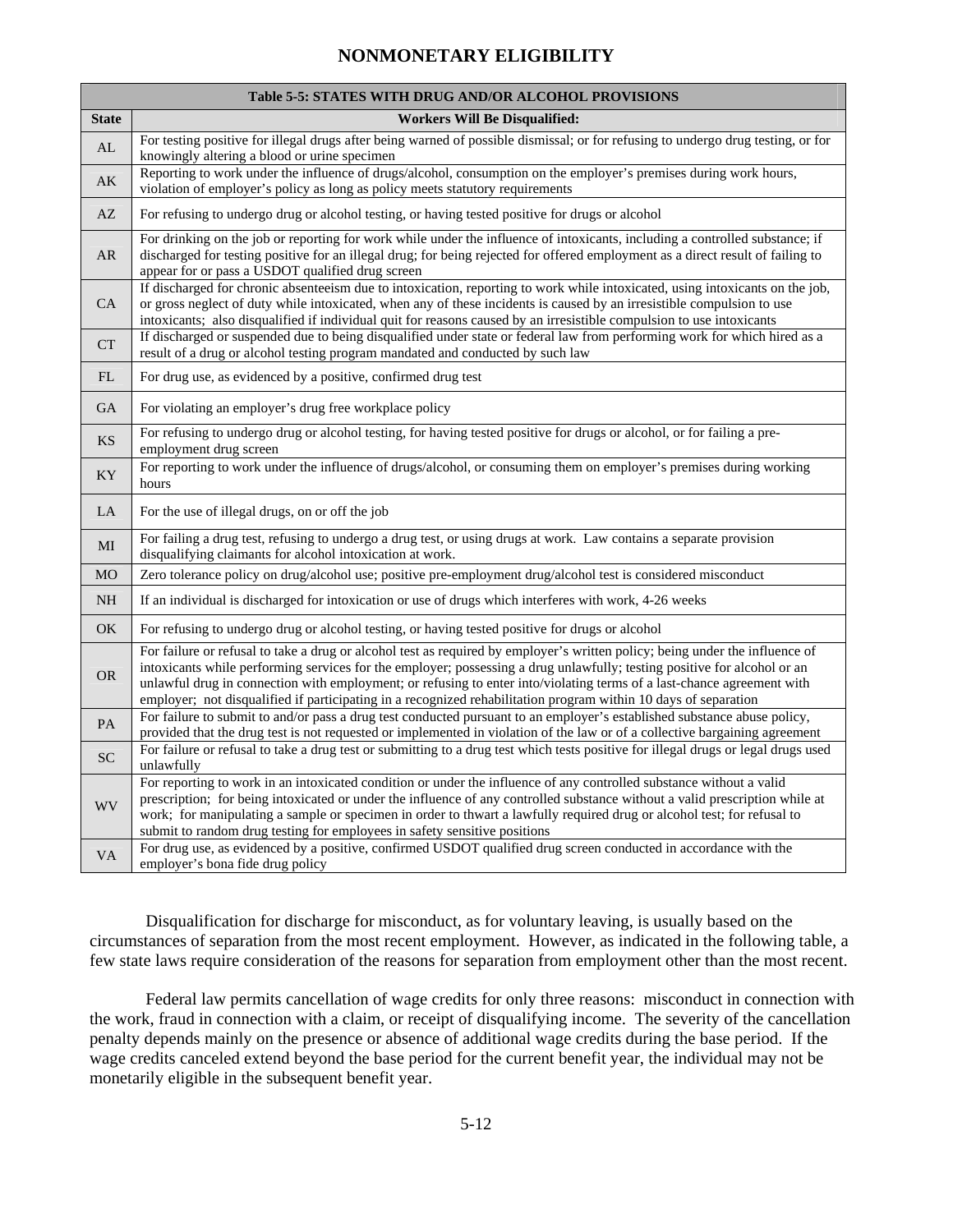**Period of Disqualification—**Some states have a variable disqualification for discharge for misconduct. In some states the range is small, for example, the week of occurrence plus 3 to 7 weeks. In others, the range is large, 5 to 26 weeks. Some states provide a fixed disqualification, and others disqualify for the duration of the unemployment, or longer. Some states reduce or cancel all of the worker's benefit rights. Some states provide for disqualification for disciplinary suspensions.

|                     | Table 5-6: DISCHARGE FOR MISCONDUCT - DISQUALIFICATION |                           |                                                                        |                                                |                                                   |  |  |  |
|---------------------|--------------------------------------------------------|---------------------------|------------------------------------------------------------------------|------------------------------------------------|---------------------------------------------------|--|--|--|
| <b>State</b>        | <b>Includes Other</b>                                  |                           | (Also see Table 5-7)<br><b>Benefits Postponed For:</b>                 |                                                | <b>Disqualification For</b>                       |  |  |  |
|                     | <b>Than Last</b><br><b>Employer</b>                    | <b>Number Of</b><br>Weeks | <b>Duration Of Unemployment Until</b><br><b>Requalify</b> <sup>1</sup> | <b>Benefits Reduced Or</b><br><b>Canceled</b>  | <b>Disciplinary</b><br><b>Suspension</b>          |  |  |  |
| AI                  | $X^2$                                                  | $W + 3-7$                 | 10 x WBA                                                               | Equal                                          | $W + 1-3$                                         |  |  |  |
| AK                  |                                                        | $W + 5^3$                 |                                                                        | 3 x WBA                                        | Same as discharge for<br>misconduct               |  |  |  |
| AZ                  |                                                        |                           | 5 x WBA                                                                |                                                |                                                   |  |  |  |
| AR                  |                                                        | $W + 7^3$                 | 30 days covered employment <sup>4</sup>                                |                                                | Lesser of duration of<br>suspension or 8<br>weeks |  |  |  |
| CA                  |                                                        |                           | 5 x WBA                                                                |                                                |                                                   |  |  |  |
| CO                  |                                                        | $WF + 10$                 |                                                                        | Equal                                          |                                                   |  |  |  |
| <b>CT</b>           |                                                        |                           | 10 x WBA                                                               |                                                | Same as discharge for<br>misconduct               |  |  |  |
| DE                  |                                                        |                           | 4 weeks of work and 4 x WBA                                            |                                                |                                                   |  |  |  |
| <b>DC</b>           | $X^2$                                                  | $WF + 7^3$                | 8 weeks of work and 8 x WBA                                            | $8 \times WBA^4$                               |                                                   |  |  |  |
| FL                  | $\mathbf{X}^2$                                         | $W + 1 - 52^3$            | 17 x WBA                                                               |                                                | Duration                                          |  |  |  |
| GA                  |                                                        |                           | 10 x WBA                                                               | Equal                                          | Same as discharge for<br>misconduct               |  |  |  |
| H <sub>I</sub>      |                                                        |                           | 5 x WBA                                                                |                                                |                                                   |  |  |  |
| ID                  | $\mathbf{X}^2$                                         |                           | 14 x WBA                                                               |                                                |                                                   |  |  |  |
| IL                  |                                                        |                           | Wages equal to WBA in each of 4<br>weeks                               |                                                |                                                   |  |  |  |
| IN                  |                                                        |                           | Wages equal to WBA in each of 8<br>weeks                               | 25%, only one reduction<br>during benefit year |                                                   |  |  |  |
| IA                  |                                                        |                           | 10 x WBA                                                               |                                                | Same as discharge for<br>misconduct               |  |  |  |
| <b>KS</b>           |                                                        |                           | 3 x WBA                                                                |                                                |                                                   |  |  |  |
| KY                  |                                                        |                           | 10 weeks of covered work and<br>wages equal to 10 x WBA                |                                                |                                                   |  |  |  |
| LA                  |                                                        |                           | 10 WBA                                                                 |                                                |                                                   |  |  |  |
| $\operatorname{ME}$ |                                                        |                           | 4 x WBA                                                                |                                                | Duration or until<br>earns 4 x WBA                |  |  |  |
| MD                  | $\mathbf{X}^2$                                         | $W + 5 - 10$              |                                                                        |                                                | Same as discharge for<br>misconduct               |  |  |  |
| $\rm MA$            | $\mathbf{X}^2$                                         |                           | 8 weeks of work and wages of 8 x<br><b>WBA</b>                         |                                                |                                                   |  |  |  |
| MI                  |                                                        |                           | 17 x WBA                                                               |                                                |                                                   |  |  |  |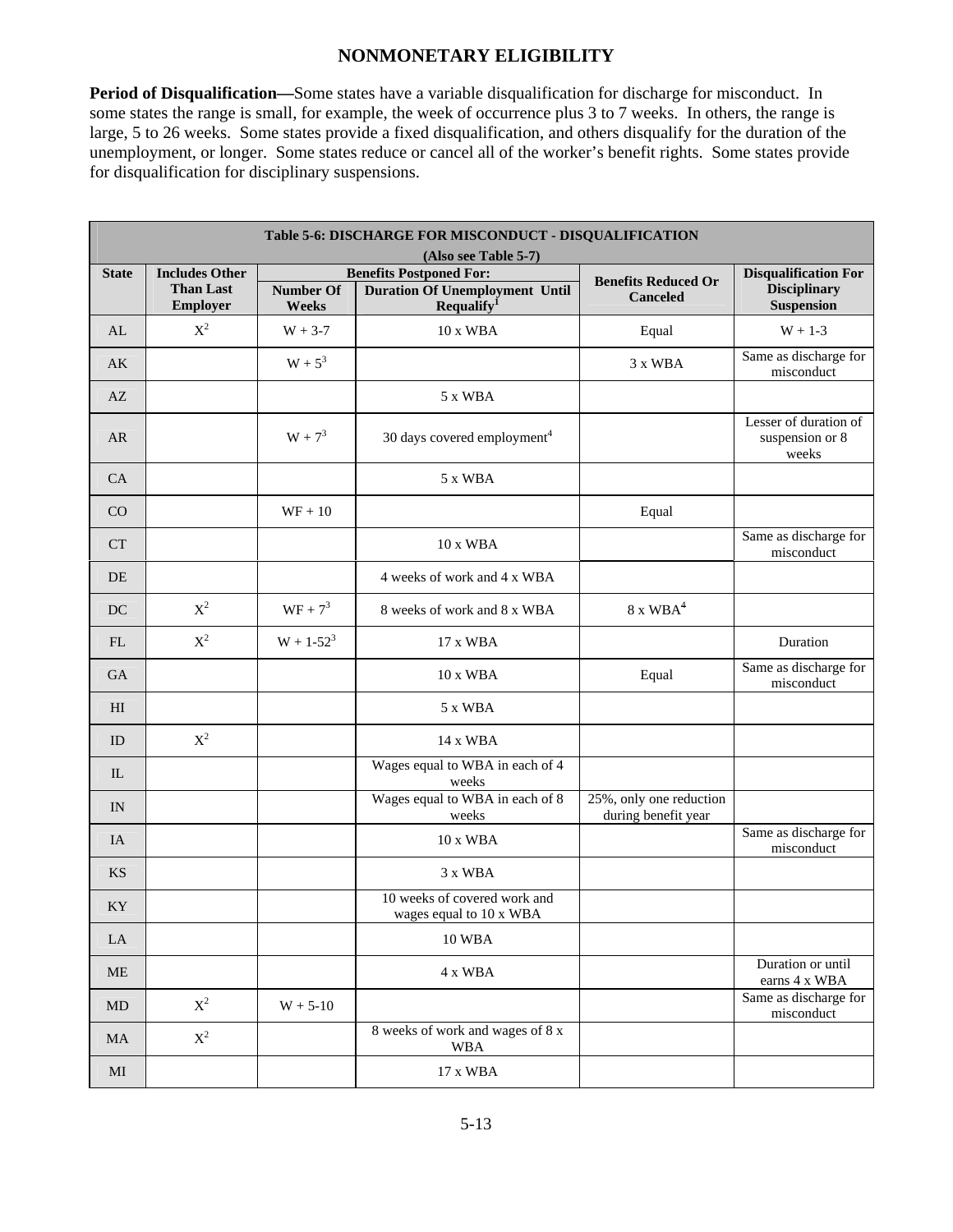r.

| <b>Table 5-6: DISCHARGE FOR MISCONDUCT - DISOUALIFICATION</b> |                                                                                                                                |                           |                                                                              |                                               |                                          |  |  |  |  |
|---------------------------------------------------------------|--------------------------------------------------------------------------------------------------------------------------------|---------------------------|------------------------------------------------------------------------------|-----------------------------------------------|------------------------------------------|--|--|--|--|
|                                                               | (Also see Table 5-7)<br><b>Benefits Postponed For:</b><br><b>Includes Other</b><br><b>Disqualification For</b><br><b>State</b> |                           |                                                                              |                                               |                                          |  |  |  |  |
|                                                               | <b>Than Last</b><br>Employer                                                                                                   | <b>Number Of</b><br>Weeks | <b>Duration Of Unemployment Until</b><br><b>Requalify</b> <sup>1</sup>       | <b>Benefits Reduced Or</b><br><b>Canceled</b> | <b>Disciplinary</b><br><b>Suspension</b> |  |  |  |  |
| <b>MN</b>                                                     |                                                                                                                                |                           | 8 x WBA                                                                      |                                               | Duration                                 |  |  |  |  |
| <b>MS</b>                                                     |                                                                                                                                |                           | 8 x WBA                                                                      |                                               |                                          |  |  |  |  |
| <b>MO</b>                                                     | $X^2$                                                                                                                          |                           | 6 x WBA for each disqualifying<br>separation                                 |                                               | Same as discharge for<br>misconduct      |  |  |  |  |
| MT                                                            |                                                                                                                                |                           | Wages equal to 8 x WBA                                                       |                                               |                                          |  |  |  |  |
| <b>NE</b>                                                     | $X^2$                                                                                                                          | 12                        |                                                                              | Equal                                         |                                          |  |  |  |  |
| <b>NV</b>                                                     |                                                                                                                                |                           | Wages equal to WBA in each of 15<br>weeks                                    |                                               |                                          |  |  |  |  |
| <b>NH</b>                                                     |                                                                                                                                |                           | 5 weeks work in each of which<br>earned 20% more than WBA                    |                                               | Duration                                 |  |  |  |  |
| <b>NJ</b>                                                     | $X^2$                                                                                                                          | $W + 5$                   |                                                                              |                                               | Same as discharge for<br>misconduct      |  |  |  |  |
| <b>NM</b>                                                     |                                                                                                                                |                           | 5 x WBA in covered work                                                      |                                               |                                          |  |  |  |  |
| NY                                                            |                                                                                                                                |                           | 3 days work in each of 5 weeks and<br>5 x WBA                                |                                               |                                          |  |  |  |  |
| N <sub>C</sub>                                                |                                                                                                                                | $X^3$                     | 10 x WBA in at least 5 weeks                                                 | $X^3$                                         |                                          |  |  |  |  |
| <b>ND</b>                                                     | $X^2$                                                                                                                          |                           | 10 x WBA                                                                     |                                               | Duration                                 |  |  |  |  |
| <b>OH</b>                                                     | $X^2$                                                                                                                          |                           | 6 weeks in covered work<br>plus wages equal to 27.5%<br>of state AWW         |                                               | Duration                                 |  |  |  |  |
| <b>OK</b>                                                     |                                                                                                                                |                           | 10 x WBA                                                                     |                                               |                                          |  |  |  |  |
| <b>OR</b>                                                     |                                                                                                                                |                           | 4 x WBA                                                                      | 8 x WBA                                       | Same as discharge for<br>misconduct      |  |  |  |  |
| PA                                                            |                                                                                                                                |                           | 6 x WBA                                                                      |                                               | Same as discharge for<br>misconduct      |  |  |  |  |
| <b>PR</b>                                                     |                                                                                                                                |                           | 4 weeks of work and wages equal to<br>10 x WBA                               |                                               | Same as discharge for<br>misconduct      |  |  |  |  |
| RI                                                            | $X^2$                                                                                                                          |                           | 8 weeks of covered work equaling<br>20 x minimum hourly wage in each<br>week |                                               | Same as discharge for<br>misconduct      |  |  |  |  |
| <b>SC</b>                                                     |                                                                                                                                | $WF + 5-26$               |                                                                              | Equal                                         |                                          |  |  |  |  |
| <b>SD</b>                                                     | $X^2$                                                                                                                          |                           | 6 weeks in covered work and wages<br>equal to WBA each week                  |                                               | Same as discharge for<br>misconduct      |  |  |  |  |
| <b>TN</b>                                                     | $X^2$                                                                                                                          |                           | 10 x WBA                                                                     |                                               |                                          |  |  |  |  |
| <b>TX</b>                                                     |                                                                                                                                |                           | 6 weeks of work or wages equal to 6<br>x WBA                                 |                                               |                                          |  |  |  |  |
| <b>UT</b>                                                     | $\mathbf{X}^2$                                                                                                                 |                           | 6 x WBA in covered work                                                      |                                               |                                          |  |  |  |  |
| <b>VT</b>                                                     |                                                                                                                                | $WF + 6-12$               |                                                                              |                                               |                                          |  |  |  |  |
| <b>VA</b>                                                     | $X^2$                                                                                                                          |                           | 30 days or 240 hours of work                                                 |                                               |                                          |  |  |  |  |
| VI                                                            |                                                                                                                                |                           | 4 weeks of work and 4 x WBA                                                  |                                               | Same as discharge for<br>misconduct      |  |  |  |  |
| <b>WA</b>                                                     |                                                                                                                                |                           | 10 weeks and earnings in bona fide<br>work 10 x WBA                          |                                               | Same as discharge for<br>misconduct      |  |  |  |  |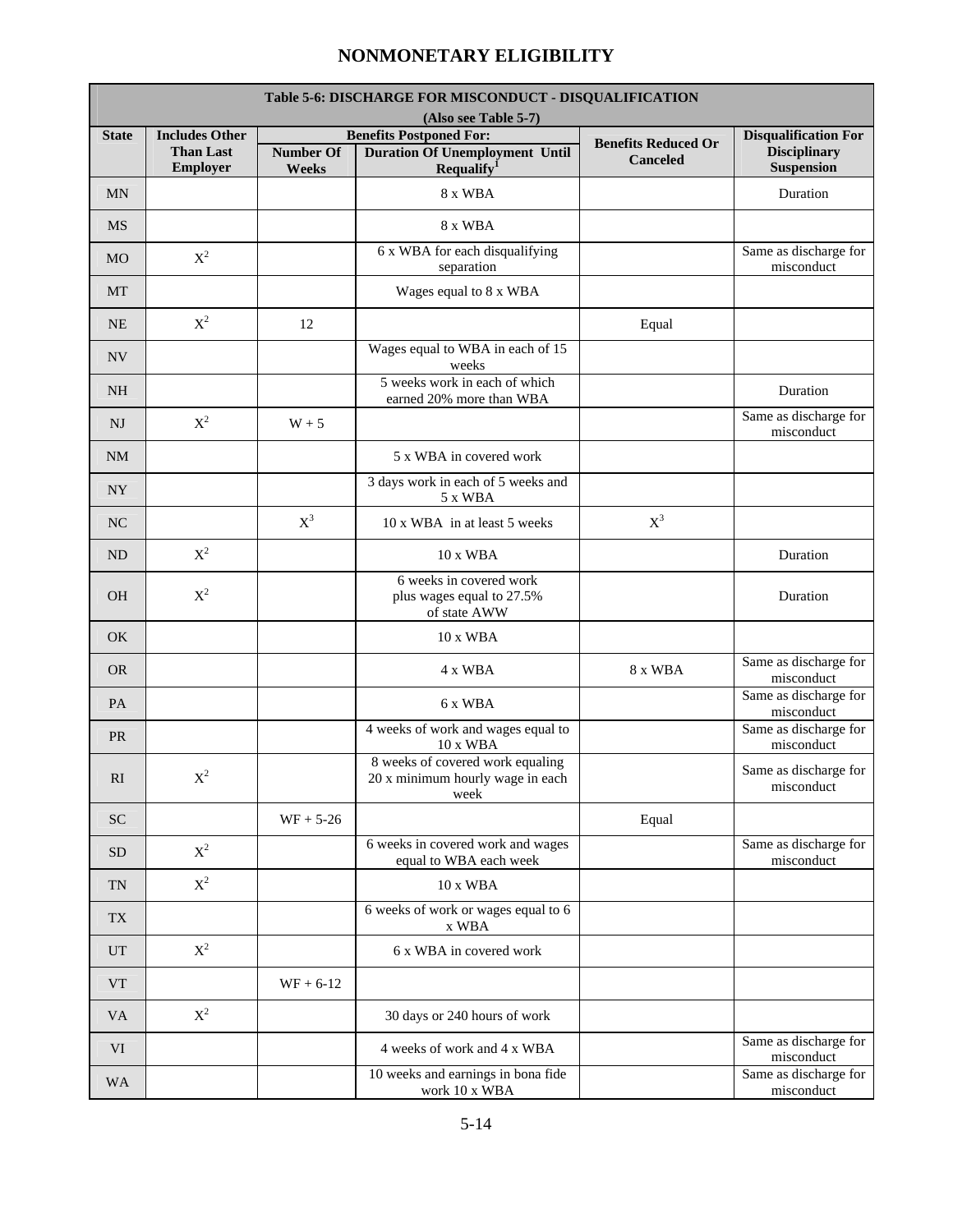|              | Table 5-6: DISCHARGE FOR MISCONDUCT - DISQUALIFICATION                                                         |                           |                                                                                                                                                                                                                                                                                                                                                                                                                                                                                                                                                                                                                                                                                                                                                                                                                                                                                                                                                                                                                                                                                                                                                                                                                                                                                                                                                                                                                                                                                                                                                                                                                                                                                                                                                                                                                                                                                                                                                                                                                                                                                                                                                                                                                                               |                                                          |  |  |  |  |
|--------------|----------------------------------------------------------------------------------------------------------------|---------------------------|-----------------------------------------------------------------------------------------------------------------------------------------------------------------------------------------------------------------------------------------------------------------------------------------------------------------------------------------------------------------------------------------------------------------------------------------------------------------------------------------------------------------------------------------------------------------------------------------------------------------------------------------------------------------------------------------------------------------------------------------------------------------------------------------------------------------------------------------------------------------------------------------------------------------------------------------------------------------------------------------------------------------------------------------------------------------------------------------------------------------------------------------------------------------------------------------------------------------------------------------------------------------------------------------------------------------------------------------------------------------------------------------------------------------------------------------------------------------------------------------------------------------------------------------------------------------------------------------------------------------------------------------------------------------------------------------------------------------------------------------------------------------------------------------------------------------------------------------------------------------------------------------------------------------------------------------------------------------------------------------------------------------------------------------------------------------------------------------------------------------------------------------------------------------------------------------------------------------------------------------------|----------------------------------------------------------|--|--|--|--|
| <b>State</b> | (Also see Table 5-7)<br><b>Includes Other</b><br><b>Benefits Postponed For:</b><br><b>Disqualification For</b> |                           |                                                                                                                                                                                                                                                                                                                                                                                                                                                                                                                                                                                                                                                                                                                                                                                                                                                                                                                                                                                                                                                                                                                                                                                                                                                                                                                                                                                                                                                                                                                                                                                                                                                                                                                                                                                                                                                                                                                                                                                                                                                                                                                                                                                                                                               |                                                          |  |  |  |  |
|              | <b>Than Last</b><br><b>Employer</b>                                                                            | <b>Number Of</b><br>Weeks | <b>Benefits Reduced Or</b><br><b>Disciplinary</b><br><b>Duration Of Unemployment Until</b><br><b>Canceled</b><br><b>Suspension</b><br>$\bf$ Requalify <sup>1</sup>                                                                                                                                                                                                                                                                                                                                                                                                                                                                                                                                                                                                                                                                                                                                                                                                                                                                                                                                                                                                                                                                                                                                                                                                                                                                                                                                                                                                                                                                                                                                                                                                                                                                                                                                                                                                                                                                                                                                                                                                                                                                            |                                                          |  |  |  |  |
| WV           | $X^2$                                                                                                          | $W + 6$                   |                                                                                                                                                                                                                                                                                                                                                                                                                                                                                                                                                                                                                                                                                                                                                                                                                                                                                                                                                                                                                                                                                                                                                                                                                                                                                                                                                                                                                                                                                                                                                                                                                                                                                                                                                                                                                                                                                                                                                                                                                                                                                                                                                                                                                                               | Equal <sup>5</sup>                                       |  |  |  |  |
| WI           |                                                                                                                |                           | 7 weeks elapsed and 14 x WBA                                                                                                                                                                                                                                                                                                                                                                                                                                                                                                                                                                                                                                                                                                                                                                                                                                                                                                                                                                                                                                                                                                                                                                                                                                                                                                                                                                                                                                                                                                                                                                                                                                                                                                                                                                                                                                                                                                                                                                                                                                                                                                                                                                                                                  | Benefit rights based on<br>any work involved<br>canceled |  |  |  |  |
| <b>WY</b>    |                                                                                                                |                           | $12 \times WBA$                                                                                                                                                                                                                                                                                                                                                                                                                                                                                                                                                                                                                                                                                                                                                                                                                                                                                                                                                                                                                                                                                                                                                                                                                                                                                                                                                                                                                                                                                                                                                                                                                                                                                                                                                                                                                                                                                                                                                                                                                                                                                                                                                                                                                               |                                                          |  |  |  |  |
|              |                                                                                                                |                           | KEY: $W =$ Week of discharge or week of suspension, $WF =$ Week of filing<br>"Equal" indicates a reduction equal to the WBA multiplied by the number of weeks of disqualification.<br>$1$ Minimum employment or wages to requalify for benefits and separated through no fault of his/her own<br><sup>2</sup> Disqualification pertains only to last separation unless indicated. In $\Delta L$ , the preceding separation may be considered if last<br>employment is not considered bona fide work. In FL, ID, MD, MA, MO, OH, RI and UT, a previous employer may be considered if<br>the work with the separating employer does not satisfy a potential disqualification. In $\underline{VA}$ , disqualification is applicable to last<br>employing unit for which claimant has worked 30 days or 240 hours. In DC, SD, and WV, disqualification is applicable to last 30 day<br>employing unit on new claims and to most recent employer on additional claims. In ND, any employer with whom the individual<br>earned 8 x WBA. In TN, 10 x WBA. In NE, reduction or forfeiture of benefits applicable to separations from any BP employer. In<br>NJ, provided the period of disqualification has not elapsed prior to the date of claim.<br>In $AK$ , the disqualification is terminated if claimant returns to work and earns $8 \times WBA$ . In DC, disqualification is terminated if either<br>condition is satisfied. In $FL$ , both the term and the duration-of-unemployment disqualifications are imposed. In $NC$ , the agency may<br>reduce permanent disqualification to time certain, but not less than 5 weeks; when permanent disqualification changed to time certain,<br>benefits are reduced by an amount equal to the number of weeks of disqualification x WBA. Also, an individual will be disqualified<br>for substantial fault on the part of the claimant that is connected with work but not rising to the level of misconduct. The<br>disqualification will vary from 4-13 weeks depending on the circumstances.<br>$4$ For discharges that occur during the period of 7/1/2009 through 6/30/2011<br>$5$ Benefit reduction is restored if individual returns to covered employment for at least 30 days within BY |                                                          |  |  |  |  |

**Disqualification for Gross Misconduct**—Some states provide heavier disqualifications for certain types of misconduct. For purposes of this section, all of these heavier disqualifications will be considered "gross misconduct," even if the state's law does not specifically use this term.

In a few states, the disqualification for gross misconduct runs for 1 year; in other states, for the duration of the worker's unemployment; and in most of the states, wage credits are canceled in whole or in part, on either a mandatory or optional basis. The definitions of gross misconduct are in such terms as:

- Discharge for dishonesty or an act constituting a crime or a felony in connection with the work, if such a worker is convicted or signs a statement admitting the act (Florida, Illinois, Indiana, New Hampshire, Nevada, New York, Oregon, Utah, and Washington).
- Discharge for a dishonest or criminal act in connection with the work (Alabama).
- Discharge for dishonesty, intoxication including a controlled substance, or willful violation of safety rules (Arkansas).
- Conduct evincing such willful or wanton disregard of an employer's interests or negligence or harm of such a degree or recurrence as to manifest culpability or wrongful intent, or assault or threatened assault upon supervisors, coworkers, or others at the work site (Colorado).
- Assault, bodily injury, property loss or damage amounting to at least \$2,000; theft, sabotage, embezzlement or falsification of employer's records (Georgia).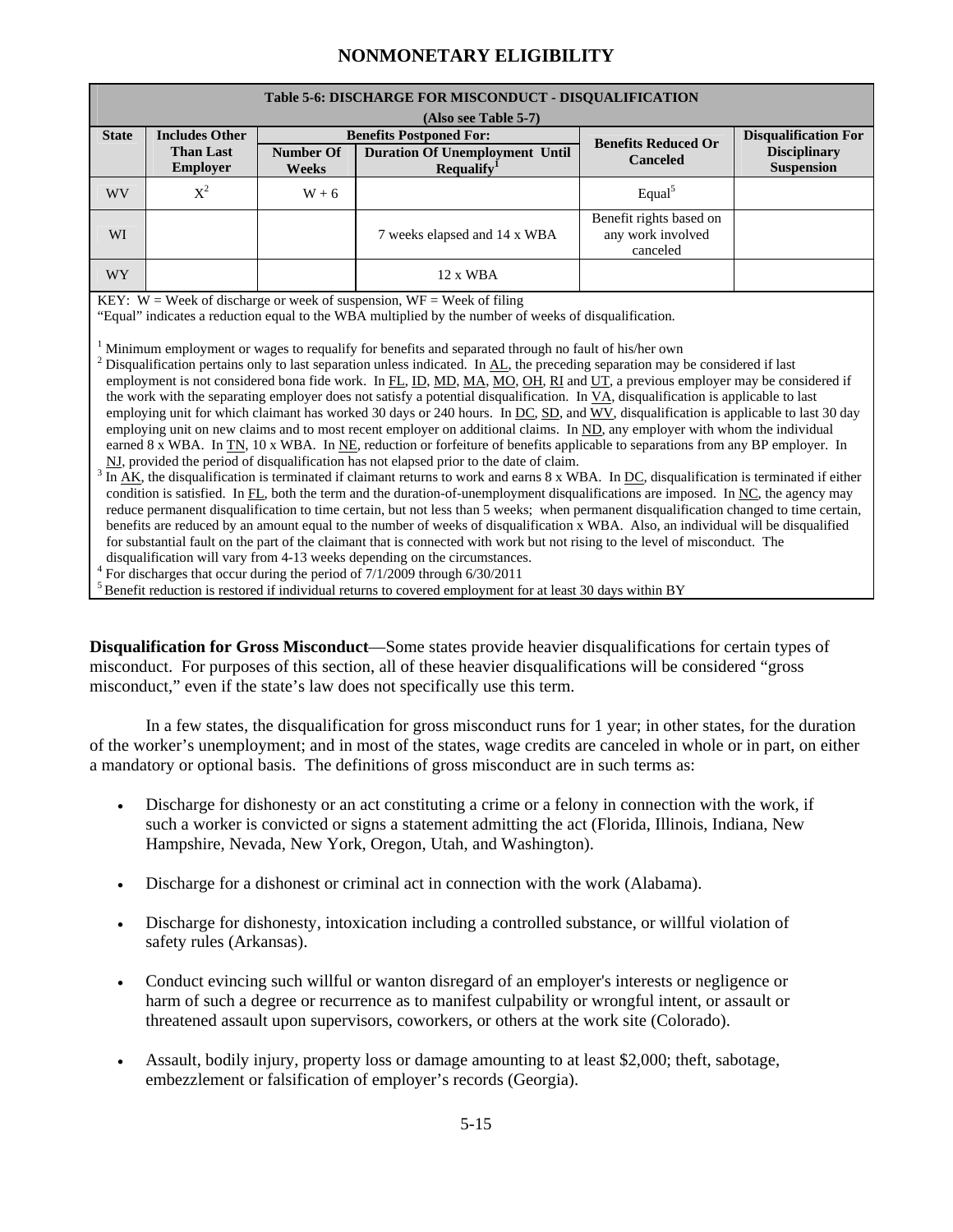- Conduct evincing extreme, willful, or wanton misconduct (Kansas).
- Misconduct that has impaired the rights, property, or reputation of a base-period employer (Louisiana).
- Conviction of a felony or misdemeanor in connection with the work (Maine and Utah).
- Deliberate and willful disregard of standards of behavior showing gross indifference to the employer's interests (Maryland).
- Assault, theft, or willful destruction of property (Michigan).
- Any act that would constitute a gross misdemeanor or felony (Minnesota).
- Gross, flagrant, willful, or unlawful misconduct (Nebraska).

*Only Maryland includes a disciplinary suspension in the definition of gross misconduct.* 

|              | Table 5-7: STATES WITH GROSS MISCONDUCT PROVISIONS - DISQUALIFICATION<br>(Also See Table 5-6) |                                        |                                                                             |                                                                                                            |                                                              |  |  |  |
|--------------|-----------------------------------------------------------------------------------------------|----------------------------------------|-----------------------------------------------------------------------------|------------------------------------------------------------------------------------------------------------|--------------------------------------------------------------|--|--|--|
|              | <b>Includes</b>                                                                               |                                        |                                                                             |                                                                                                            |                                                              |  |  |  |
| <b>State</b> | <b>Other Than</b><br>Last<br><b>Employer</b>                                                  | <b>Fixed Number</b><br><b>Of Weeks</b> | <b>Benefits Postponed For:</b><br><b>Variable Number</b><br><b>Of Weeks</b> | <b>Duration Of Unemployment</b><br><b>Until Requalify</b>                                                  | <b>Benefits Reduced Or Canceled</b>                          |  |  |  |
| AL           | $X^1$                                                                                         |                                        |                                                                             | $10 \times WBA^1$                                                                                          | Wages earned from employer<br>involved canceled              |  |  |  |
| AK           |                                                                                               | 52                                     |                                                                             | $20x$ WBA                                                                                                  |                                                              |  |  |  |
| AR           |                                                                                               |                                        |                                                                             | 10 weeks of work in each of<br>which WBA is earned                                                         |                                                              |  |  |  |
| CO           |                                                                                               | 26                                     |                                                                             |                                                                                                            | Equal                                                        |  |  |  |
| DC           |                                                                                               |                                        |                                                                             | 10 weeks of work and<br>wages equal to 10 x WBA                                                            |                                                              |  |  |  |
| FL           |                                                                                               |                                        | Up to $52$                                                                  | 17 x WBA                                                                                                   |                                                              |  |  |  |
| IL           |                                                                                               |                                        |                                                                             |                                                                                                            | All prior wage credits canceled <sup>2</sup>                 |  |  |  |
| IN           |                                                                                               |                                        |                                                                             |                                                                                                            | All prior wage credits canceled <sup>2</sup>                 |  |  |  |
| <b>IA</b>    |                                                                                               |                                        |                                                                             |                                                                                                            | All prior wage credits canceled                              |  |  |  |
| <b>KS</b>    |                                                                                               |                                        |                                                                             | 8 x WBA                                                                                                    | All prior wage credits canceled                              |  |  |  |
| LA           | $X^1$                                                                                         |                                        |                                                                             | $10 \times WBA^1$                                                                                          | Wages earned from employer<br>involved canceled <sup>1</sup> |  |  |  |
| <b>ME</b>    |                                                                                               |                                        |                                                                             | Greater of \$600 or 8 x WBA                                                                                |                                                              |  |  |  |
| MD           |                                                                                               |                                        |                                                                             | $20 \times WBA^3$                                                                                          |                                                              |  |  |  |
| MI           | $\boldsymbol{\mathrm{X}}^1$                                                                   | $26^{1}$                               |                                                                             | In each of 13 weeks, earnings at<br>least $1/13$ of minimum<br>qualifying high quarter amount <sup>4</sup> |                                                              |  |  |  |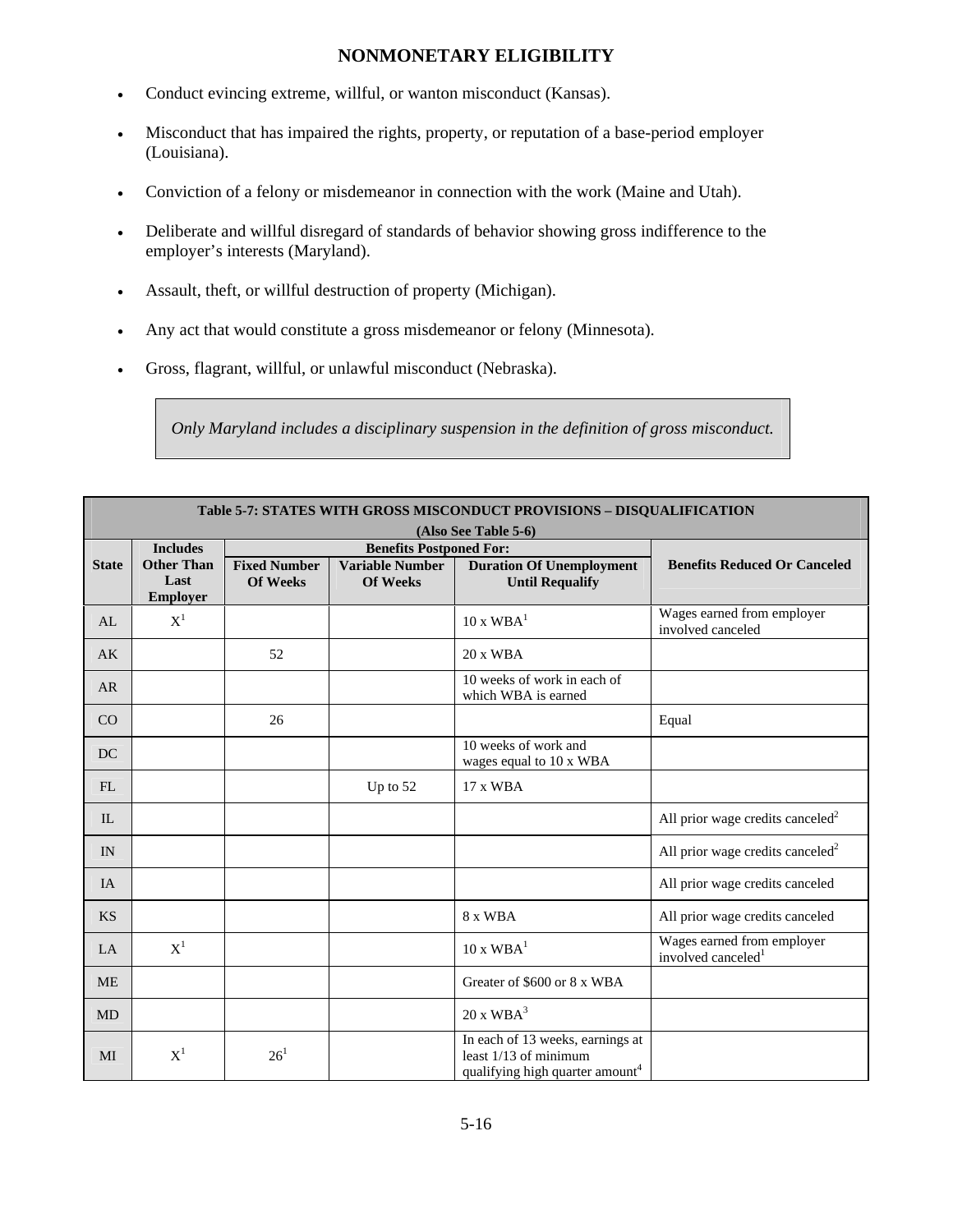|                |                                                                 |                                        |                                                                             | Table 5-7: STATES WITH GROSS MISCONDUCT PROVISIONS - DISQUALIFICATION |                                                                                                        |
|----------------|-----------------------------------------------------------------|----------------------------------------|-----------------------------------------------------------------------------|-----------------------------------------------------------------------|--------------------------------------------------------------------------------------------------------|
|                |                                                                 |                                        |                                                                             | (Also See Table 5-6)                                                  |                                                                                                        |
| <b>State</b>   | <b>Includes</b><br><b>Other Than</b><br>Last<br><b>Employer</b> | <b>Fixed Number</b><br><b>Of Weeks</b> | <b>Benefits Postponed For:</b><br><b>Variable Number</b><br><b>Of Weeks</b> | <b>Duration Of Unemployment</b><br><b>Until Requalify</b>             | <b>Benefits Reduced Or Canceled</b>                                                                    |
| <b>MN</b>      |                                                                 |                                        |                                                                             | 8 x WBA                                                               | Wages earned from employer<br>involved canceled                                                        |
| <b>MO</b>      | $X^1$                                                           |                                        |                                                                             | 6 x WBA for each disqualifying<br>separation <sup>1, 5</sup>          | Optional <sup>5</sup>                                                                                  |
| <b>MT</b>      |                                                                 | 12 months                              |                                                                             |                                                                       | Equal                                                                                                  |
| <b>NE</b>      |                                                                 |                                        |                                                                             |                                                                       | All prior wage credits canceled                                                                        |
| <b>NV</b>      |                                                                 |                                        |                                                                             |                                                                       | Benefit rights based on any work<br>involved canceled <sup>6</sup>                                     |
| <b>NH</b>      |                                                                 |                                        | $WF + 4-26^6$                                                               |                                                                       | All prior wage credits canceled                                                                        |
| <b>NJ</b>      | $X^1$                                                           |                                        |                                                                             | 4 weeks of covered work and<br>wages = to 6 x WBA                     | Wages earned from employer<br>involved canceled                                                        |
| NY <sub></sub> | $X^1$                                                           | 12 months $1$                          |                                                                             |                                                                       | Wages earned from employer<br>involved canceled                                                        |
| <b>ND</b>      |                                                                 | 12 months                              |                                                                             |                                                                       |                                                                                                        |
| <b>OH</b>      | $X^1$                                                           |                                        |                                                                             |                                                                       | Benefit rights based on any work<br>involved canceled <sup>1</sup>                                     |
| <b>OR</b>      |                                                                 |                                        |                                                                             |                                                                       | All prior wage credits canceled                                                                        |
| <b>SC</b>      |                                                                 |                                        | $WF + 5-26$                                                                 |                                                                       | Optional equal                                                                                         |
| <b>UT</b>      |                                                                 | $W + 51$                               |                                                                             |                                                                       | All wage credits from the<br>separating employer are canceled                                          |
| <b>VT</b>      |                                                                 |                                        |                                                                             | 6 x WBA                                                               |                                                                                                        |
| <b>WA</b>      |                                                                 |                                        |                                                                             |                                                                       | Greater of all hourly wage credits<br>from employer involved or 680<br>hours of wage credits, canceled |
| <b>WV</b>      | $X^1$                                                           |                                        |                                                                             | 30 days in covered work                                               |                                                                                                        |

KEY:  $W =$  Week of discharge,  $WF =$  Week of filing

 $1$  In  $AL$ , disqualification applies to other than most recent separation from bona fide work only if employer files timely notice alleging disqualifying act. Disqualification is applicable to other than last separation, as indicated: from beginning of BP, in LA and MI. In OH, applies if unemployed because of dishonesty or felony in connection with employment, and in MO, within base period of a claim. In  $\overline{NY}$ , no days of unemployment deemed to occur for following 12 months if claimant is convicted or signs statement admitting felonious act in connection with employment. In WV, reduction or forfeiture of benefits is applicable to either most recent work or last

30-day employing unit. In <u>NJ</u>, any base period employer.<br><sup>2</sup> In <u>IL</u>, wage credits are cancelled if gross misconduct constitutes a felony or theft and is admitted by the individual or has resulted in conviction in a cour

Also has provision for aggravated misconduct, which consists of either physical assault or property loss or damage so serious and with malice that the gross misconduct penalty is not sufficient. Disqualification is for duration of unemployment and earnings of at least 30 x WBA.

<sup>4</sup> Or claimant must file a continued claim in each of 13 weeks and certify as to satisfaction of all usual weekly eligibility requirements

<sup>5</sup> Option is taken by the agency to cancel all or part of wages depends on seriousness of misconduct. The only wage credits canceled are those based on work-connected misconduct.

 $6$  In NH, if discharged for arson, sabotage, felony, or dishonesty, all prior wage credits are canceled. In  $N<sub>V</sub>$ , if worker is discharged and admits in writing or under oath, or is convicted for assault, arson, sabotage, grand larceny, embezzlement, or wanton destruction of property in connection with work, wage credits from that employer are canceled.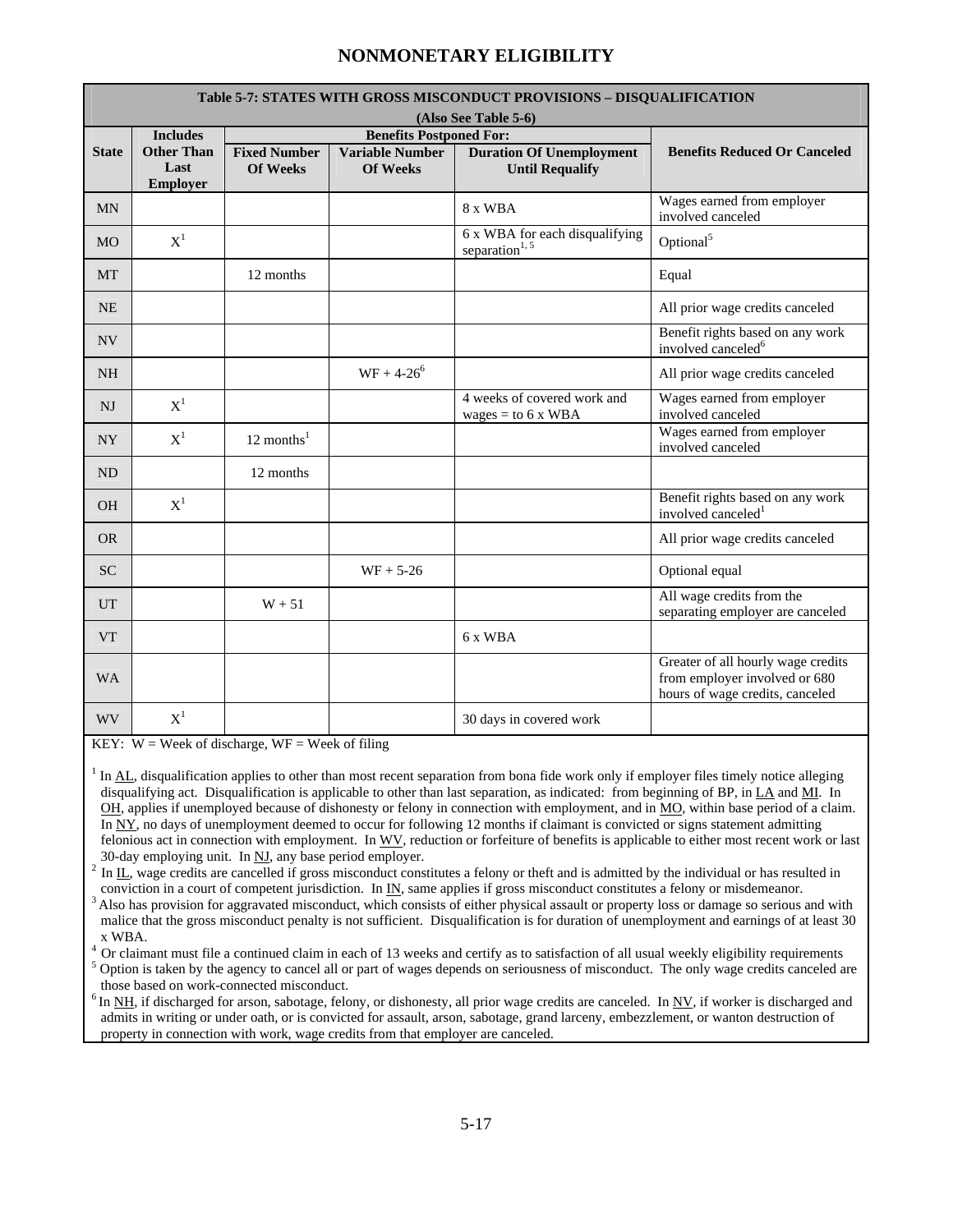### **LABOR DISPUTES**

Unlike many other eligibility provisions, those related to labor disputes do not question whether the unemployment is incurred through fault on the part of the individual worker. The denial is always a postponement of benefits; there is no reduction or cancellation of benefit rights. In almost all states, the denial period is indefinite and geared to the continuation of the dispute-induced stoppage or to the progress of the dispute.

**Definition of Labor Dispute**—State laws use different terms to describe labor disputes. In addition to labor dispute, these terms include trade dispute, strike, "strike and lockout," or "strike or other bona fide labor dispute." Except for Alabama, Arizona, Colorado, and Minnesota, state laws do not define these terms. Some states exclude the following from their denials:

- Employer lockouts, presumably to avoid penalizing workers for the employer's action.
- Disputes resulting from the employer's failure to conform to the provisions of a labor contract.
- Disputes caused by the employer's failure to conform to any state or federal law relating to wages, hours, working conditions, or collective bargaining.
- Disputes where the employees are protesting substandard working conditions.

**Location of the Dispute**—Usually a worker is not denied unless the labor dispute is in the establishment in which the worker was last employed. Exceptions to this are found in the following states:

- Idaho (omits this provision).
- North Carolina, Oregon, Texas, and Virginia deny workers at any other premises that the employer operates if the dispute makes it impossible for the employer to conduct work normally at such premises.
- Michigan deny at any establishment within the United States functionally integrated with the striking establishment or owned by the same employing unit.

**Period of Denial**—In most states, the denial period ends when the "stoppage of work because of a labor dispute" ends or the stoppage ceases to be caused by the labor dispute. In other states, the denial period lasts while the labor dispute is in "active progress." In others, the denial period lasts while the workers' unemployment is a result of a labor dispute.

A few state laws allow workers to terminate the denial period by showing that the labor dispute (or the stoppage of work) is no longer the cause of their unemployment:

- In Indiana, the denial ends following termination of employment with the employer involved in the dispute.
- In Michigan, the denial ends if a worker works in at least 2 consecutive calendar weeks and earns wages in each week of at least the weekly benefit amount based on employment with the employer involved in the labor dispute.
- In Missouri, the denial ends following the bona fide employment of the worker for at least the major part of each of 2 weeks.
- In New Hampshire, the denial ends 2 weeks after the dispute is ended even if the stoppage of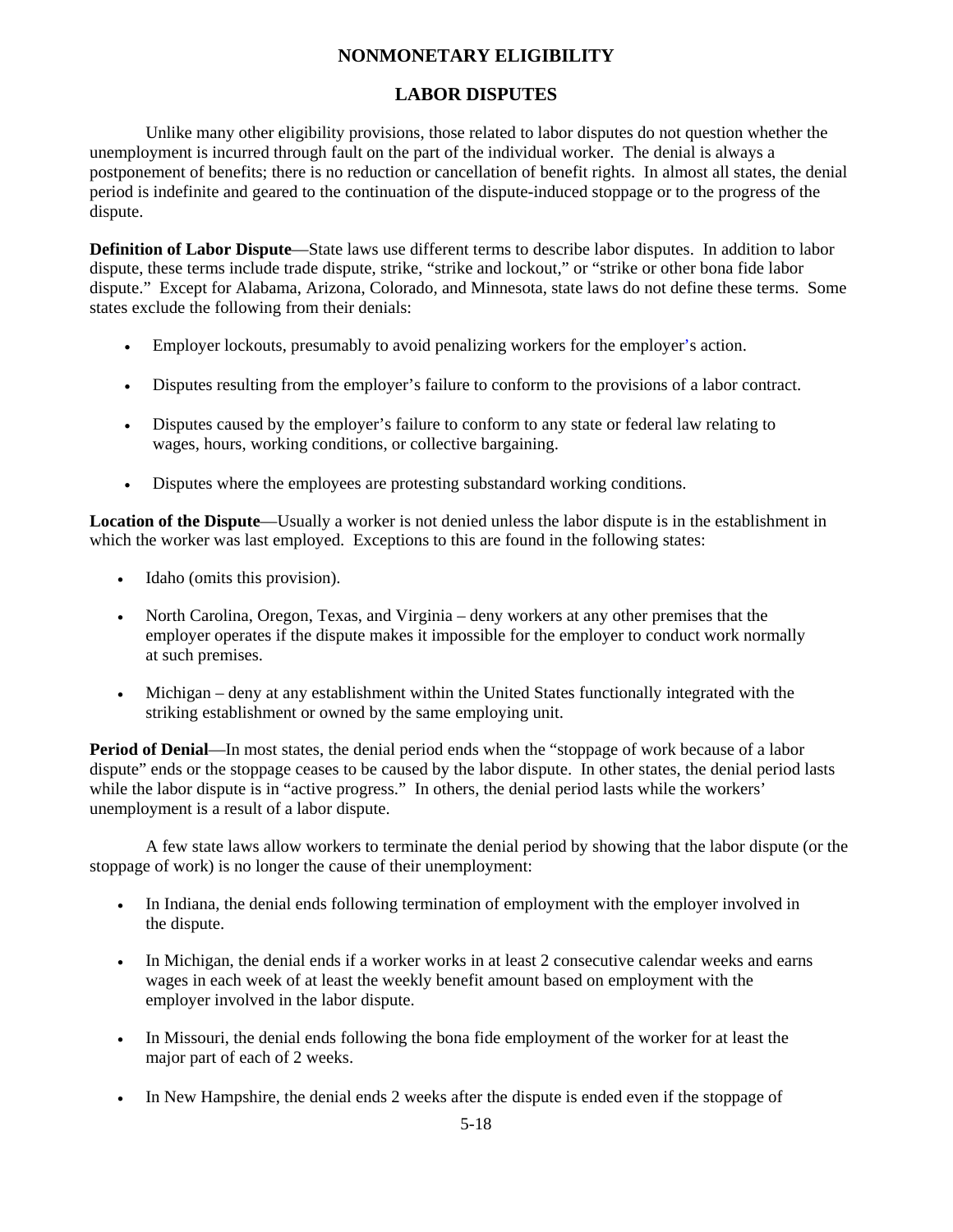work continues.

- In Maine, Massachusetts, New Hampshire, and Utah, a worker may receive benefits if, during a stoppage of work resulting from a labor dispute, the worker obtains employment with another employer and earns a specified amount of wages. However, wages earned with the employer involved in the dispute cannot be used to determine eligibility while the stoppage of work continues.
- In contrast, some states' laws extend the denial for the period of time necessary for the employer to resume normal operations (Arkansas, Colorado, North Carolina, and Tennessee). Others extend the denial period to shutdown and start up operations (Michigan and Virginia).
- In New York, a worker is denied for 7 consecutive weeks due to unemployment because of a strike, lockout, or concerted activity not authorized or sanctioned by the collective bargaining unit in the establishment where such individual was employed.

**Exclusion of Individual Workers**—Most states provide that individual workers are not denied under the labor dispute provisions if they and others of the same grade or class are not participating in the dispute, financing it, or directly interested in it.

|                            | Table 5-8: LABOR DISPUTES - PERIOD OF DENIAL AND WORKERS EXCLUDED |                                                                |                                                                                                 |                 |                                                                                      |                |                             |                                    |                                                           |
|----------------------------|-------------------------------------------------------------------|----------------------------------------------------------------|-------------------------------------------------------------------------------------------------|-----------------|--------------------------------------------------------------------------------------|----------------|-----------------------------|------------------------------------|-----------------------------------------------------------|
|                            | <b>Duration Of Denial</b>                                         |                                                                | <b>Disputes Excluded</b><br>If Caused By:<br><b>Employer's Failure To</b><br><b>Conform To:</b> |                 | <b>Workers Not Denied If Neither They Nor</b><br>Any Of The Same Grade Or Class Are: |                |                             |                                    |                                                           |
| <b>State</b>               | <b>During</b><br><b>Stoppage Of</b><br>Work                       | <b>While Dispute</b><br><b>Is In Active</b><br><b>Progress</b> | Other                                                                                           | <b>Contract</b> | Labor<br>Law                                                                         | Lockout        | Participating<br>In Dispute | <b>Financing</b><br><b>Dispute</b> | <b>Directly</b><br><b>Interested In</b><br><b>Dispute</b> |
| AL                         |                                                                   | $\boldsymbol{\mathrm{X}}$                                      |                                                                                                 |                 |                                                                                      |                |                             |                                    |                                                           |
| AK                         | $\mathbf X$                                                       |                                                                |                                                                                                 | X               | $\mathbf X$                                                                          |                | $\mathbf X$                 |                                    | X                                                         |
| AZ                         |                                                                   |                                                                | $X^1$                                                                                           | X               | $\mathbf X$                                                                          |                | $\mathbf X$                 | X                                  | X                                                         |
| AR                         |                                                                   |                                                                | $\mathbf{X}^2$                                                                                  |                 |                                                                                      | X              | $\mathbf X$                 |                                    | X                                                         |
| CA                         |                                                                   | $\mathbf X$                                                    |                                                                                                 |                 |                                                                                      | $\mathbf{X}^3$ |                             |                                    |                                                           |
| CO                         |                                                                   |                                                                | $X^2$                                                                                           |                 |                                                                                      | $X^4$          | $\mathbf X$                 | $\mathbf X$                        | $\mathbf X$                                               |
| CT                         |                                                                   |                                                                | $\mathbf{X}^{1,\,2}$                                                                            |                 |                                                                                      | X              | $\mathbf X$                 | X                                  | $\mathbf X$                                               |
| DE                         | $\mathbf X$                                                       |                                                                |                                                                                                 |                 |                                                                                      | $\mathbf X$    |                             |                                    |                                                           |
| DC                         |                                                                   | $\mathbf X$                                                    |                                                                                                 |                 |                                                                                      | X              | X                           |                                    | X                                                         |
| $\mathop{\rm FL}\nolimits$ |                                                                   | $\mathbf X$                                                    |                                                                                                 |                 |                                                                                      | X              | $\mathbf X$                 | $\mathbf X$                        | X                                                         |
| GA                         | $\mathbf{X}^5$                                                    |                                                                |                                                                                                 |                 |                                                                                      | X              | $\mathbf X$                 | $\mathbf X$                        | $\mathbf X$                                               |
| H                          | $\mathbf X$                                                       |                                                                |                                                                                                 |                 |                                                                                      |                | $\mathbf X$                 |                                    | $\mathbf X$                                               |
| ID                         |                                                                   |                                                                | $X^1$                                                                                           |                 |                                                                                      |                | $\mathbf X$                 | $\mathbf{X}^6$                     | $\mathbf X$                                               |
| IL                         | $\mathbf X$                                                       |                                                                |                                                                                                 |                 |                                                                                      | $X^4$          | $\mathbf X$                 | $\mathbf X$                        | $\mathbf X$                                               |
| IN                         |                                                                   |                                                                | $X^{2,7}$                                                                                       |                 |                                                                                      |                | $\mathbf X$                 | $\mathbf X$                        | $\mathbf X$                                               |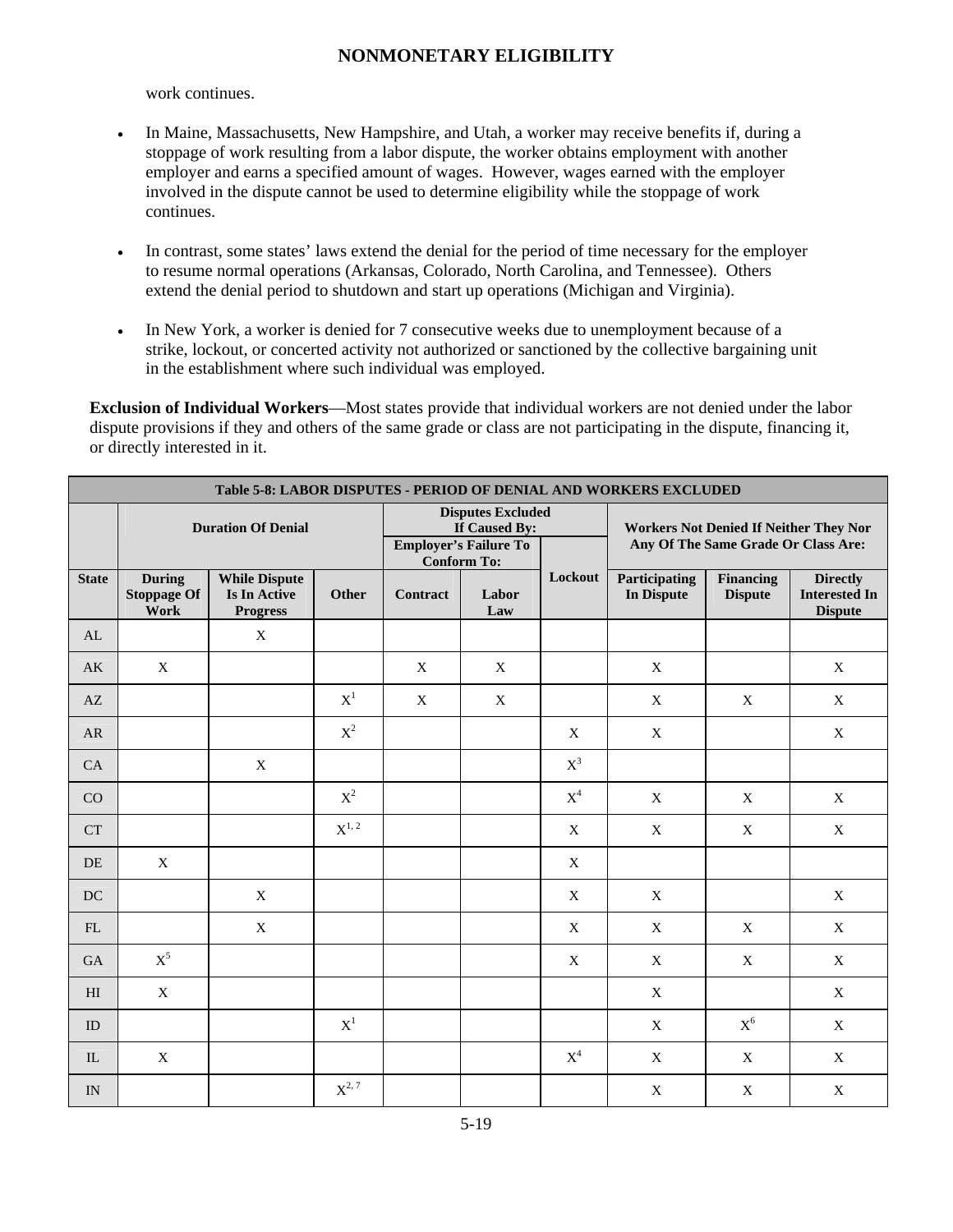| Table 5-8: LABOR DISPUTES - PERIOD OF DENIAL AND WORKERS EXCLUDED |                                             |                                                         |                |                 |                                                                           |                   |                                                                               |                             |                                                           |
|-------------------------------------------------------------------|---------------------------------------------|---------------------------------------------------------|----------------|-----------------|---------------------------------------------------------------------------|-------------------|-------------------------------------------------------------------------------|-----------------------------|-----------------------------------------------------------|
|                                                                   |                                             | <b>Duration Of Denial</b>                               |                |                 | <b>Disputes Excluded</b><br>If Caused By:<br><b>Employer's Failure To</b> |                   | Workers Not Denied If Neither They Nor<br>Any Of The Same Grade Or Class Are: |                             |                                                           |
| <b>State</b>                                                      | <b>During</b><br><b>Stoppage Of</b><br>Work | <b>While Dispute</b><br>Is In Active<br><b>Progress</b> | Other          | <b>Contract</b> | <b>Conform To:</b><br>Labor<br>$\mathbf{Law}$                             | Lockout           | Participating<br>In Dispute                                                   | Financing<br><b>Dispute</b> | <b>Directly</b><br><b>Interested In</b><br><b>Dispute</b> |
| IA                                                                | $\mathbf X$                                 |                                                         |                |                 |                                                                           |                   | $\mathbf X$                                                                   | $\mathbf X$                 | $\mathbf X$                                               |
| $\mathbf{K}\mathbf{S}$                                            | $\mathbf X$                                 |                                                         |                |                 |                                                                           |                   | $\mathbf{X}^7$                                                                | $\mathbf X$                 | $\mathbf{X}^7$                                            |
| $\mathbf{K}\mathbf{Y}$                                            |                                             | $\mathbf X$                                             |                |                 |                                                                           | $\mathbf X$       |                                                                               |                             |                                                           |
| LA                                                                |                                             | $\mathbf X$                                             |                |                 |                                                                           | $\mathbf X$       | $\mathbf{X}^6$                                                                |                             | $\mathbf{X}^6$                                            |
| <b>ME</b>                                                         | $\mathbf X$                                 |                                                         |                | $\mathbf X$     | $\mathbf X$                                                               | $\mathbf X$       | $\mathbf X$                                                                   | X                           | $\mathbf X$                                               |
| MD                                                                | $\mathbf X$                                 |                                                         |                |                 |                                                                           | $\mathbf X$       | $\mathbf X$                                                                   | $\mathbf X$                 | $\mathbf X$                                               |
| $\rm MA$                                                          | $\mathbf{X}^5$                              |                                                         |                |                 |                                                                           | $\mathbf X$       | $\mathbf X$                                                                   | $\mathbf X$                 | $\mathbf X$                                               |
| $\rm MI$                                                          |                                             |                                                         | $\mathbf{X}^2$ |                 |                                                                           | $X^8$             |                                                                               |                             |                                                           |
| $\mbox{MN}$                                                       |                                             | $\mathbf{X}^2$                                          |                | $\mathbf X$     | $\mathbf X$                                                               | $\mathbf X$       | $\mathbf{X}^9$                                                                |                             | $X^9$                                                     |
| $\mathbf{M}\mathbf{S}$                                            | X                                           |                                                         |                |                 |                                                                           | $\mathbf X$       | $\mathbf X$                                                                   |                             | $\mathbf X$                                               |
| $_{\rm MO}$                                                       | $\mathbf{X}^2$                              |                                                         |                |                 |                                                                           |                   | $\mathbf X$                                                                   | $\mathbf X$                 | $\mathbf X$                                               |
| $\rm{MT}$                                                         |                                             |                                                         | $\mathbf{X}^1$ |                 | $\mathbf X$                                                               |                   | $\mathbf X$                                                                   | X                           | $\mathbf X$                                               |
| <b>NE</b>                                                         | $\mathbf X$                                 |                                                         |                |                 |                                                                           |                   | $\mathbf X$                                                                   | X                           | X                                                         |
| $\ensuremath{\text{NV}}$                                          |                                             | $\mathbf X$                                             |                |                 |                                                                           |                   | $\mathbf X$                                                                   | $\mathbf X$                 | $\mathbf X$                                               |
| $\rm NH$                                                          | $\mathbf{X}^2$                              |                                                         |                | $\mathbf X$     | $\mathbf X$                                                               |                   | $\mathbf X$                                                                   | $\mathbf X$                 | $\mathbf X$                                               |
| $\mathbf{N}\mathbf{J}$                                            | $\mathbf X$                                 |                                                         |                |                 |                                                                           | $\mathbf{X}^{10}$ | $\mathbf X$                                                                   | $\mathbf X$                 | $\mathbf X$                                               |
| NM                                                                |                                             |                                                         | $\mathbf{X}^1$ |                 |                                                                           |                   | $\mathbf X$                                                                   |                             | X                                                         |
| ${\rm NY}$                                                        |                                             |                                                         | $\mathbf X$    |                 |                                                                           |                   |                                                                               |                             |                                                           |
| ${\rm NC}$                                                        |                                             |                                                         | $\mathbf{X}^2$ |                 |                                                                           |                   |                                                                               |                             |                                                           |
| $\rm ND$                                                          |                                             |                                                         | $\mathbf{X}^1$ |                 |                                                                           |                   | $\mathbf X$                                                                   |                             | $\mathbf X$                                               |
| $\rm OH$                                                          |                                             |                                                         | $\mathbf{X}^1$ |                 |                                                                           | $\mathbf X$       |                                                                               |                             |                                                           |
| OK                                                                | $\mathbf X$                                 |                                                         |                |                 |                                                                           | $\mathbf X$       | $\mathbf X$                                                                   |                             | $\mathbf X$                                               |
| <b>OR</b>                                                         |                                             | $\mathbf{X}^4$                                          |                | $\mathbf X$     |                                                                           | $\mathbf X$       | $\mathbf X$                                                                   | $\mathbf X$                 | $\mathbf X$                                               |
| $\mathbf{PA}$                                                     | $\mathbf X$                                 |                                                         |                |                 |                                                                           | $\mathbf X$       | $\mathbf X$                                                                   |                             | $\mathbf X$                                               |
| ${\sf PR}$                                                        | $\mathbf X$                                 |                                                         |                |                 |                                                                           |                   | $\mathbf X$                                                                   |                             | $\mathbf X$                                               |
| $\mathbf{R}\mathbf{I}$                                            |                                             |                                                         | $\mathbf{X}^1$ |                 |                                                                           | $\mathbf X$       | $\mathbf{X}^6$                                                                | $\mathbf{X}^6$              | $\mathbf{X}^6$                                            |
| ${\rm SC}$                                                        |                                             | $\mathbf X$                                             |                |                 |                                                                           |                   | $\mathbf X$                                                                   | $\mathbf{X}^6$              | $\mathbf X$                                               |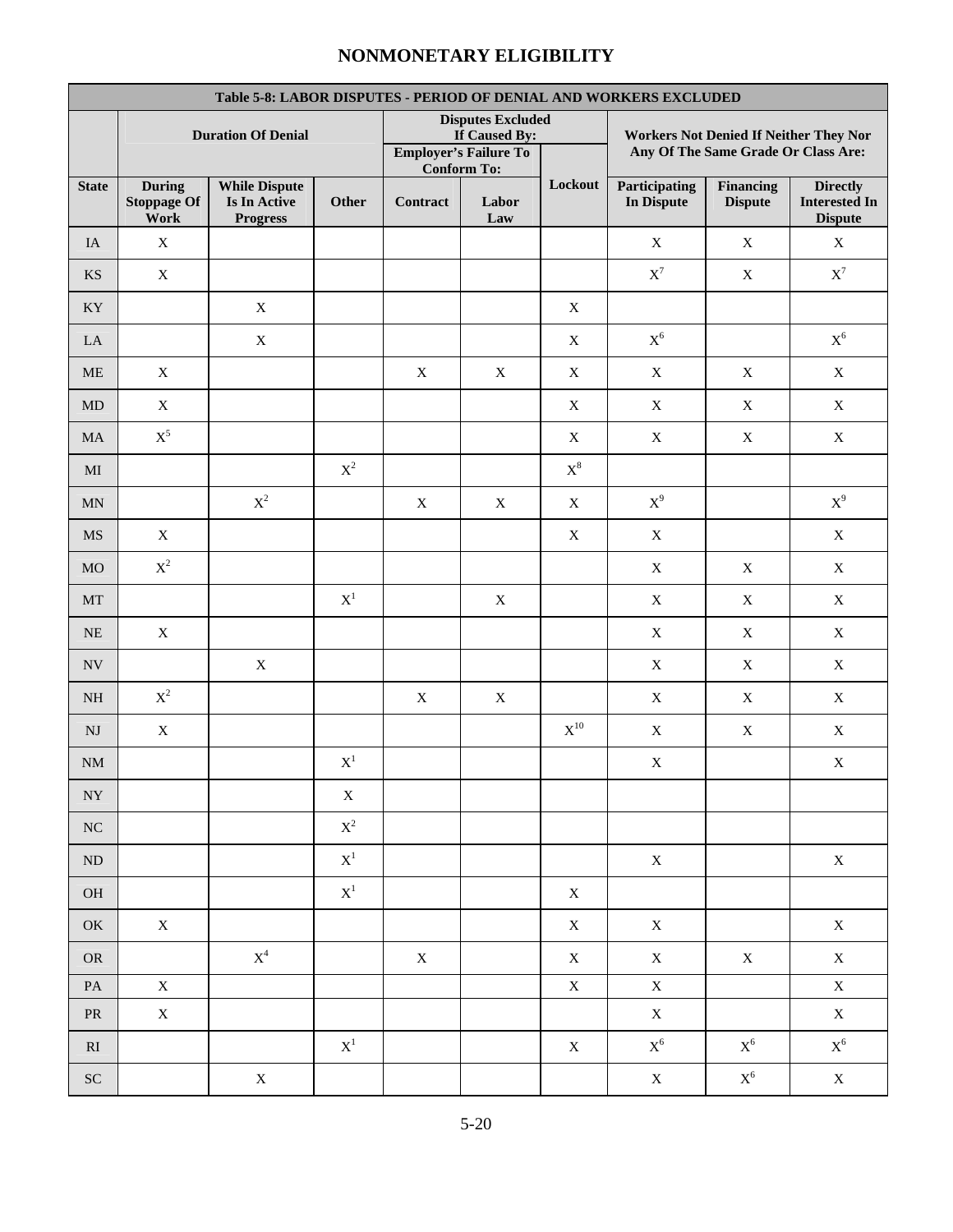|              | Table 5-8: LABOR DISPUTES - PERIOD OF DENIAL AND WORKERS EXCLUDED |                                                                |                |                                                                           |                    |                                                                                      |                                    |                                    |                                                           |
|--------------|-------------------------------------------------------------------|----------------------------------------------------------------|----------------|---------------------------------------------------------------------------|--------------------|--------------------------------------------------------------------------------------|------------------------------------|------------------------------------|-----------------------------------------------------------|
|              | <b>Duration Of Denial</b>                                         |                                                                |                | <b>Disputes Excluded</b><br>If Caused By:<br><b>Employer's Failure To</b> |                    | <b>Workers Not Denied If Neither They Nor</b><br>Any Of The Same Grade Or Class Are: |                                    |                                    |                                                           |
|              |                                                                   |                                                                |                |                                                                           | <b>Conform To:</b> |                                                                                      |                                    |                                    |                                                           |
| <b>State</b> | <b>During</b><br><b>Stoppage Of</b><br>Work                       | <b>While Dispute</b><br><b>Is In Active</b><br><b>Progress</b> | Other          | <b>Contract</b>                                                           | Labor<br>Law       | Lockout                                                                              | Participating<br><b>In Dispute</b> | <b>Financing</b><br><b>Dispute</b> | <b>Directly</b><br><b>Interested In</b><br><b>Dispute</b> |
| <b>SD</b>    |                                                                   |                                                                | $X^1$          |                                                                           |                    | X                                                                                    | X                                  | X                                  | X                                                         |
| <b>TN</b>    |                                                                   | $X^4$                                                          |                |                                                                           |                    | X                                                                                    | $\mathbf{X}$                       |                                    |                                                           |
| <b>TX</b>    | $\mathbf{X}^7$                                                    |                                                                |                |                                                                           |                    | $X^3$                                                                                | $\mathbf{X}^7$                     | $\mathbf{X}^7$                     | $\mathbf{X}^7$                                            |
| <b>UT</b>    | $X^4$                                                             |                                                                |                |                                                                           | X                  | $X^3$                                                                                |                                    |                                    | $\mathbf{X}^2$                                            |
| <b>VT</b>    | X                                                                 |                                                                |                |                                                                           |                    | $X^4$                                                                                | $\mathbf{X}^6$                     | $X^6$                              | $\mathbf{X}^6$                                            |
| <b>VA</b>    |                                                                   | X                                                              | $\mathbf{X}^2$ |                                                                           |                    |                                                                                      | X                                  | X                                  | X                                                         |
| <b>VI</b>    |                                                                   | X                                                              |                |                                                                           |                    | X                                                                                    | X                                  |                                    | X                                                         |
| <b>WA</b>    |                                                                   |                                                                | $X^1$          |                                                                           |                    |                                                                                      | X                                  | X                                  | X                                                         |
| WV           | $X^5$                                                             |                                                                |                | $X^{11}$                                                                  |                    | X                                                                                    | X                                  | X                                  | X                                                         |
| WI           |                                                                   | X                                                              |                |                                                                           |                    | X                                                                                    |                                    |                                    |                                                           |
| <b>WY</b>    | X                                                                 |                                                                |                |                                                                           |                    |                                                                                      | X                                  | X                                  | X                                                         |

As long as unemployment is caused by the existence of a labor dispute See text preceding table for details

 $\frac{3}{4}$  By judicial construction of statutory language  $\frac{4}{4}$  Dignate is not discussifying: in CO unless the

 $^5$  Disqualification ceases: in  $GA$ , when operations have been resumed but individual has not been reemployed; in  $MA$ , within 1 week following termination of dispute if individual is not recalled to work; in WV, if the stoppage of work continues longer than 4 weeks after the termination of the labor dispute, there is a rebuttable presumption that the stoppage is not due to the labor dispute and the burden is on the employer to show otherwise

 $^6$  Applies only to individual, not to others of the same grade or class  $^7$  As long as unamplayment is agreed by element's storages of work

 $^7$  As long as unemployment is caused by claimant's stoppage of work which exists because of labor dispute; failure or refusal to cross picket

line or to accept and perform available and customary work in the establishment constitutes participation and interest  $8$  Only if unemployment is caused by lockout in another, functionally integrated U.S. establishment o are directed by their union leadership to work under the preexisting terms and conditions of employment

<sup>11</sup> Denial is not applicable if employees are required to accept wages, hours, or other conditions substantially less favorable than those prevailing in the locality or are denied the right of collective bargaining

Dispute is not disqualifying: in CO, unless the lockout results from demands of employees, as distinguished from an employer effort to deprive the employees of some advantage they already possess; in OH, if the individual was laid off and not recalled prior to the dispute, if separated prior to the dispute, or if obtained bona fide job with another employer while the dispute was in progress; in IL, if the recognized or certified collective bargaining representative of the locked out employees refuses to meet under reasonable conditions with the employer to discuss the lockout issues, or there is a final adjudication under the NLRA that during the lockout period such representative has refused to bargain in good faith with the employer over the lockout issues, or if the lockout resulted as a direct consequence of a violation by such representative of the provisions of an existing collective bargaining agreement; in OR, if the individual was laid off prior to the dispute and did not work more than 7 days during the 21 calendar days immediately prior to the dispute, or if his/her position was filled and the individual unilaterally abandons the dispute to seek reemployment with the employer; in  $TN$ , if the claimant was indefinitely separated prior to the dispute and otherwise eligible; in  $UT$ , if the employer was involved in fomenting the strike; in  $VT$ , if the employer brought about the lockout in order to gain concessions from the employees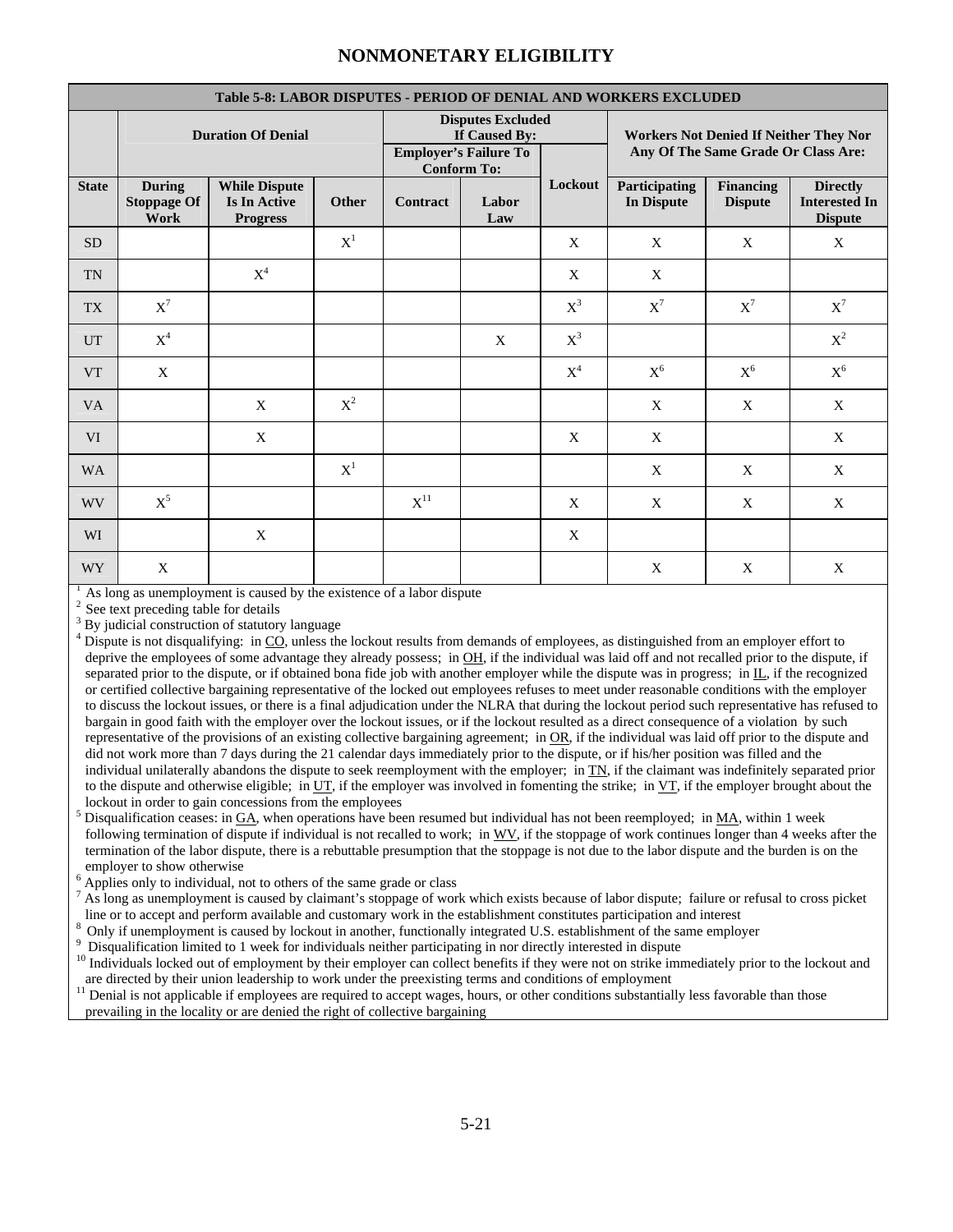### **NONSEPARATIONS**

**ABILITY TO WORK**—Only minor variations exist in state laws setting forth the requirements concerning ability to work. A few states specify that a worker must be physically able, or mentally and physically able to work. Evidence of ability to work is the filing of claims and registration for work at a public employment office, required under most state laws. Missouri goes one step further requiring, by law, every individual receiving benefits to report to the nearest office in person at least once every 4 weeks.

Several states have added a proviso that no worker who has filed a claim and has registered for work shall be considered ineligible during an uninterrupted period of unemployment because of illness or disability, so long as no work, which is suitable but for the disability, is offered and refused. These provisions are not to be confused with the special programs in six states for temporary disability benefits.

**AVAILABILITY FOR WORK**—Availability for work is often translated to mean being ready, willing, and able to work. Meeting the requirement of registration for work at a public employment office is considered as some evidence of availability. Nonavailability may be evidenced by substantial restrictions upon the kind or conditions of otherwise suitable work that a worker can or will accept, by his refusal of a referral to suitable work made by the employment service, or of an offer of suitable work made by an employer. A determination that a worker is unable to work or is unavailable for work applies to the time at which notice is given of unemployment or for the period for which benefits are being claimed.

The availability-for-work provisions are more varied than the ability-to-work provisions. Some states provide that a worker must be available for work; some for suitable work; and others for work in the worker's usual occupation or for which the worker is reasonably fitted by training and experience.

The following table indicates claimants who are not ineligible due to illness or disability (occurring after the claim is filed and after registering for work) as long as no refusal of suitable work occurs after the beginning of the illness or disability.

| <b>Table 5-9: STATES WITH SPECIAL PROVISION FOR ILLNESS OR DISABILITY</b>                                                    |          |        |                    |  |  |  |
|------------------------------------------------------------------------------------------------------------------------------|----------|--------|--------------------|--|--|--|
| Alaska <sup>1</sup>                                                                                                          | Delaware | Hawaii | Idaho <sup>2</sup> |  |  |  |
| North Dakota <sup>4</sup><br>Maryland<br>Massachusetts <sup>3</sup><br>Nevada                                                |          |        |                    |  |  |  |
| Tennessee                                                                                                                    | Vermont  |        |                    |  |  |  |
| <sup>1</sup> Waiver may not exceed 6 consecutive weeks                                                                       |          |        |                    |  |  |  |
| <sup>2</sup> Only if no suitable work was available that would have paid wages greater than one-half of the individual's WBA |          |        |                    |  |  |  |
| $3$ Provision applicable for 3 weeks only in a BY                                                                            |          |        |                    |  |  |  |
| <sup>4</sup> Only if illness not covered by workers' compensation                                                            |          |        |                    |  |  |  |

**Vacations—**Georgia and West Virginia specify the conditions under which workers on vacations are deemed unavailable or unemployed. Georgia limits to 2 weeks in any calendar year the period of unavailability of workers who are not paid while on a vacation provided in an employment contract or by employer-established custom or policy. Mississippi considers a worker unavailable for work during a holiday or vacation period. In North Carolina no individual shall be considered available for work for any week, not to exceed two in any calendar year, in which the unemployment is due to a vacation.

 In Nebraska and New Jersey, no worker is deemed unavailable for work solely because they are on vacation without pay if the vacation is not the result of the worker's own action as distinguished from any collective bargaining or other action beyond the individual's control. Under New York law, an agreement by a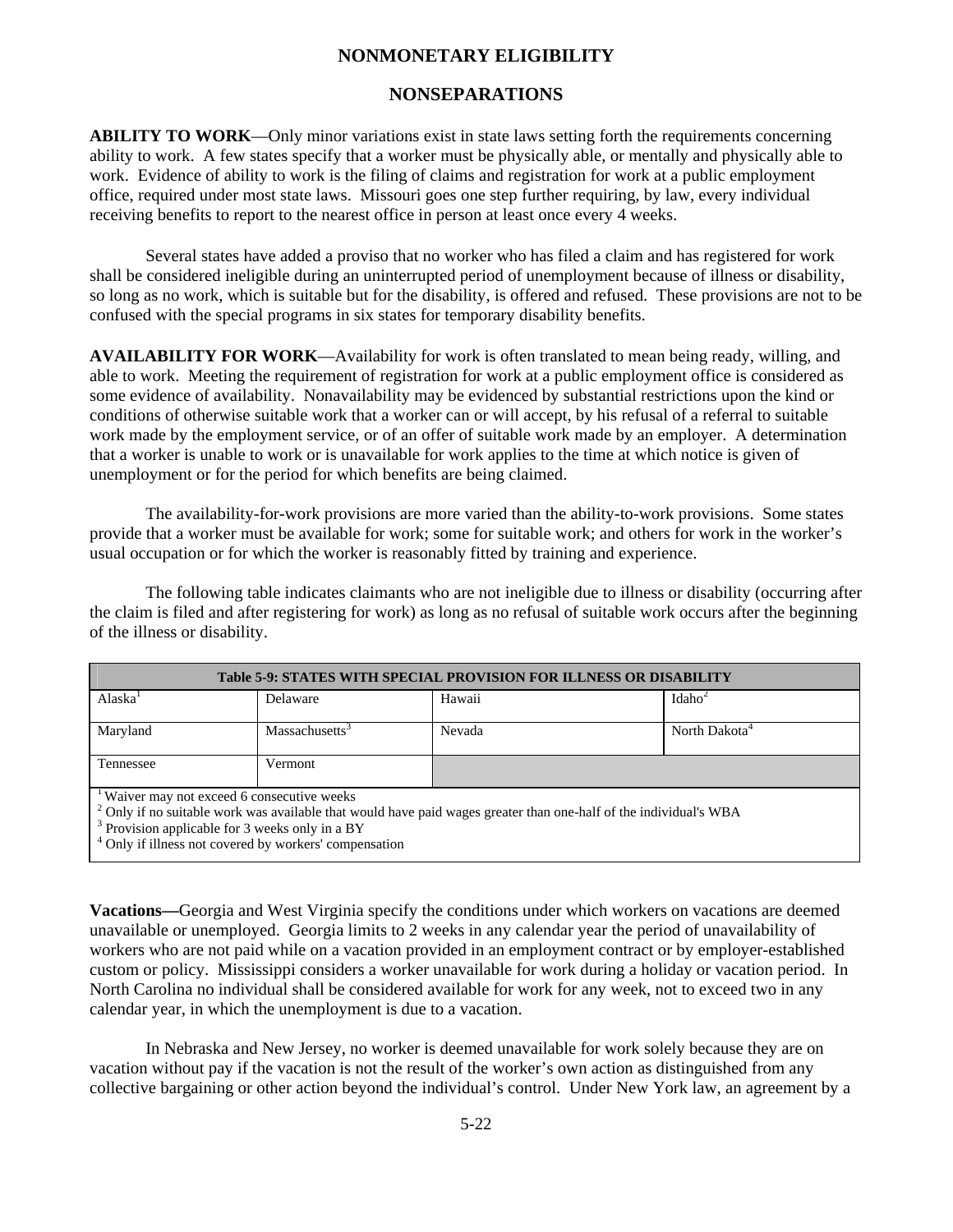worker or the individual's union or representative to a shutdown for vacation purposes is not of itself considered a withdrawal from the labor market or unavailability during the time of such vacation shutdown. Other provisions relating to eligibility during vacation periods, although not specifically stated in terms of availability, are made in Virginia, where a worker is eligible for benefits only if the unemployment is not due to a bona fide vacation is found not to be; and in Washington, where it is specifically provided that a cessation of operations by an employer for the purpose of granting vacations shall not be construed to be a voluntary quit or voluntary unemployment. Tennessee does not deny benefits during unemployment caused by a plant shutdown for vacation, providing the individual does not receive vacation pay. However, workers who receive regular wages for a vacation under terms of a labor-management agreement will have their weekly benefit amount reduced by the amount of the wages received, but only if work will be available for the workers with the employer at the end of the vacation period.

Nebraska provides that a worker is considered employed when wages are received for a specific time in which the vacation is actually taken during a time of temporary layoff or plant shutdown and that vacation pay be prorated in an amount reasonably attributable to each week claimed and considered payable with respect to that week.

**Locality—**Alabama, Michigan, Ohio, and South Carolina require that workers be available for work in a locality where their base-period wages were earned, or in a locality where similar work is available or where suitable work is normally performed. Illinois and Utah consider workers to be unavailable if, after separation from their most recent work, they move to and remain in a locality where opportunities for work are substantially less favorable than those in the locality they left. Arizona and Utah require that, at the time they file a claim, workers be a resident of their state or of another state or foreign country that has entered into reciprocal arrangements with the state. Oregon, Utah and Virginia consider workers unavailable for work if they leave their normal labor market area for the major portion of a week unless the worker can establish that they conducted a bona fide search for work in the labor market area where they spent the major part of the week.

**Availability During Training**—The FUTA requires, as a condition for employers in a state to receive credit against the federal tax, that all state laws provide that compensation shall not be denied to an otherwise eligible worker for any week during which the individual is attending a training course with the approval of the state agency. Also, all state laws must provide that trade allowances not be denied to an otherwise eligible individual for any week during which the individual is in training approved under the Trade Act of 1974, because of leaving unsuitable employment to enter such training. In addition, the state law must provide that workers in training not be held ineligible or disqualified for being unavailable for work, for failing to make an active search for work, or for failing to accept an offer of, or for refusal of, suitable work.

 Federal law does not specify the criteria that states must use in approving training. Although some state laws have set forth the standards to be used, many do not specify the types of training that are approvable. Generally, approved training is limited to vocational or basic education training, thereby excluding regularly enrolled students from collecting benefits under the approved training provision.

 Some states, in addition to providing regular benefits while the worker attends an industrial retraining or other vocational training course, provide for an extended duration of benefits while the worker remains in training/retraining. See Chapter 4 concerning programs for extended duration.

 While in almost all states the participation of workers in approved training courses is voluntary, in the District of Columbia, and Washington, a worker may be required to accept such training.

**Availability for Part-Time Work—**Many states require workers to be available for full-time work. Other states allow workers to be available for part-time work under certain conditions. The following table indicates those states paying workers who seek only part-time employment. Please note that considerable differences may exist between states with entries in the same column. The American Recovery and Reinvestment Act of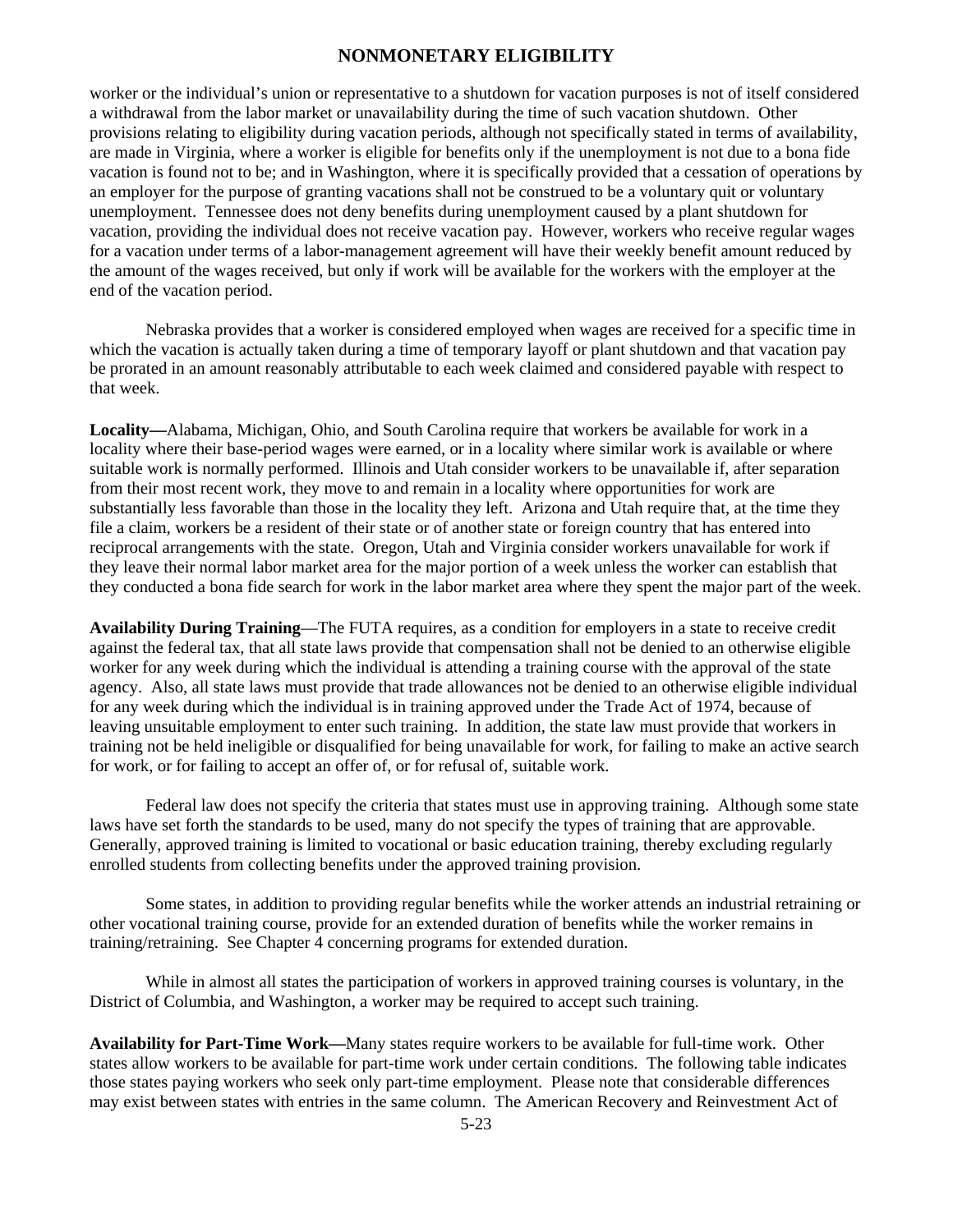2009 (Public Law 111-5) has resulted in changes to some state laws as they seek to modernize their unemployment compensation programs. Please note that the table below does not align with the requirements established by P.L. 111-5.

|                            | Table 5-10: STATES WITH AVAILABILITY OF PART-TIME WORKERS PROVISIONS<br><b>States That Pay Benefits To Part-Time Workers Under Certain Conditions</b> |                                                                                      |                                                                                     |                                                                                               |  |  |  |
|----------------------------|-------------------------------------------------------------------------------------------------------------------------------------------------------|--------------------------------------------------------------------------------------|-------------------------------------------------------------------------------------|-----------------------------------------------------------------------------------------------|--|--|--|
| <b>State</b>               | If Otherwise<br>Eligible                                                                                                                              | <b>Claim Based on Part-Time</b><br>Work, or has History of Part-<br><b>Time Work</b> | <b>Medical Restrictions or</b><br><b>Restrictions Due to</b><br><b>Disabilities</b> | Other                                                                                         |  |  |  |
| <b>AR</b>                  | $\rm I$                                                                                                                                               | $\mathbf L$                                                                          |                                                                                     |                                                                                               |  |  |  |
| CA                         |                                                                                                                                                       | L                                                                                    |                                                                                     |                                                                                               |  |  |  |
| CO                         |                                                                                                                                                       | L, R                                                                                 |                                                                                     |                                                                                               |  |  |  |
| <b>CT</b>                  |                                                                                                                                                       |                                                                                      | L, R                                                                                |                                                                                               |  |  |  |
| DE                         |                                                                                                                                                       | $L^1$                                                                                |                                                                                     | Good Cause $-1$                                                                               |  |  |  |
| $DC$                       |                                                                                                                                                       |                                                                                      |                                                                                     | Good Cause $-1$                                                                               |  |  |  |
| $\mathop{\rm FL}\nolimits$ |                                                                                                                                                       | $\bf I$                                                                              |                                                                                     |                                                                                               |  |  |  |
| $\rm GA$                   |                                                                                                                                                       | $L^1$                                                                                |                                                                                     |                                                                                               |  |  |  |
| $\mathop{\rm HI}\nolimits$ |                                                                                                                                                       | $\mathbf L$                                                                          |                                                                                     |                                                                                               |  |  |  |
| ${\rm IL}$                 |                                                                                                                                                       |                                                                                      | ${\bf R}$                                                                           | Only if part-time work is suitable<br>because of circumstances beyond<br>worker's control - R |  |  |  |
| ID                         |                                                                                                                                                       | $L^1$                                                                                |                                                                                     |                                                                                               |  |  |  |
| IA                         |                                                                                                                                                       | L, R                                                                                 |                                                                                     |                                                                                               |  |  |  |
| $\mathop{\rm KS}\nolimits$ |                                                                                                                                                       | $\mathcal{L}^1,$ I                                                                   |                                                                                     |                                                                                               |  |  |  |
| LA                         |                                                                                                                                                       | $\bf I$                                                                              |                                                                                     |                                                                                               |  |  |  |
| <b>ME</b>                  |                                                                                                                                                       | L, R                                                                                 | $L, R^2$                                                                            | $L, R^2$                                                                                      |  |  |  |
| $\mbox{MD}$                |                                                                                                                                                       | $L^1$                                                                                |                                                                                     |                                                                                               |  |  |  |
| $\rm MA$                   |                                                                                                                                                       | ${\bf R}$                                                                            | ${\bf R}$                                                                           |                                                                                               |  |  |  |
| $\mbox{MN}$                |                                                                                                                                                       | L                                                                                    |                                                                                     |                                                                                               |  |  |  |
| MT                         |                                                                                                                                                       | $\mathbf L$                                                                          | ${\bf R}$                                                                           |                                                                                               |  |  |  |
| $\rm NE$                   |                                                                                                                                                       | $\mathbf I$                                                                          |                                                                                     |                                                                                               |  |  |  |
| $\ensuremath{\text{NV}}$   |                                                                                                                                                       | ${\bf R}$                                                                            | $\bf I$                                                                             | $\mathbf{I}^3$                                                                                |  |  |  |
| $\rm NH$                   |                                                                                                                                                       | $\mathbf L$                                                                          | $\mathbf L$                                                                         | $\mathbf{R}^4$                                                                                |  |  |  |
| $\mathbf{N}\mathbf{J}$     |                                                                                                                                                       | L, R                                                                                 |                                                                                     |                                                                                               |  |  |  |
| $\mathrm{NM}$              | L, $R^3$                                                                                                                                              |                                                                                      |                                                                                     | L, $R^5$                                                                                      |  |  |  |
| $\bold{NY}$                |                                                                                                                                                       | $\mathbf L$                                                                          |                                                                                     |                                                                                               |  |  |  |
| ${\rm NC}$                 |                                                                                                                                                       | $\mathbf L$                                                                          |                                                                                     |                                                                                               |  |  |  |
| $\rm ND$                   |                                                                                                                                                       | $\bf I$                                                                              |                                                                                     |                                                                                               |  |  |  |
| $\rm OH$                   |                                                                                                                                                       | $\mathbf I$                                                                          |                                                                                     |                                                                                               |  |  |  |
| $\mathrm{OK}$              |                                                                                                                                                       | $\mathbf{L}^1$                                                                       |                                                                                     |                                                                                               |  |  |  |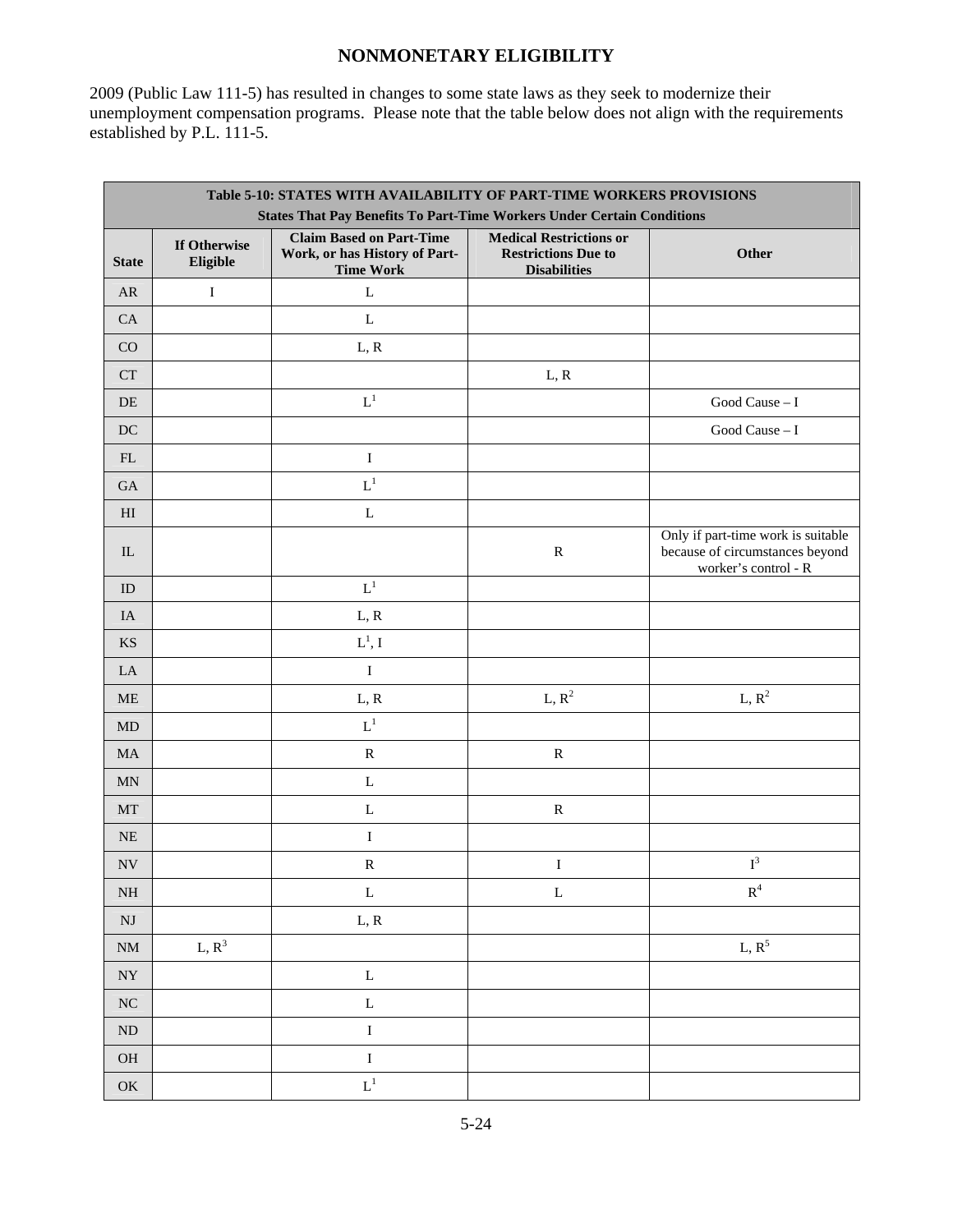| <b>Table 5-10: STATES WITH AVAILABILITY OF PART-TIME WORKERS PROVISIONS</b><br><b>States That Pay Benefits To Part-Time Workers Under Certain Conditions</b> |                                                                                      |                                                                                     |                                                                                              |  |  |  |  |
|--------------------------------------------------------------------------------------------------------------------------------------------------------------|--------------------------------------------------------------------------------------|-------------------------------------------------------------------------------------|----------------------------------------------------------------------------------------------|--|--|--|--|
| If Otherwise<br>Eligible                                                                                                                                     | <b>Claim Based on Part-Time</b><br>Work, or has History of Part-<br><b>Time Work</b> | <b>Medical Restrictions or</b><br><b>Restrictions Due to</b><br><b>Disabilities</b> | <b>Other</b>                                                                                 |  |  |  |  |
|                                                                                                                                                              |                                                                                      | R                                                                                   |                                                                                              |  |  |  |  |
| $I^6$                                                                                                                                                        |                                                                                      |                                                                                     |                                                                                              |  |  |  |  |
|                                                                                                                                                              | I                                                                                    |                                                                                     |                                                                                              |  |  |  |  |
|                                                                                                                                                              | I                                                                                    |                                                                                     |                                                                                              |  |  |  |  |
|                                                                                                                                                              | $L^1$                                                                                |                                                                                     |                                                                                              |  |  |  |  |
|                                                                                                                                                              |                                                                                      | $\mathsf{R}$                                                                        |                                                                                              |  |  |  |  |
|                                                                                                                                                              | I                                                                                    |                                                                                     |                                                                                              |  |  |  |  |
|                                                                                                                                                              |                                                                                      |                                                                                     |                                                                                              |  |  |  |  |
|                                                                                                                                                              | L, R                                                                                 |                                                                                     |                                                                                              |  |  |  |  |
|                                                                                                                                                              | $\mathbf R$                                                                          | $\mathsf{R}$                                                                        |                                                                                              |  |  |  |  |
|                                                                                                                                                              |                                                                                      |                                                                                     | $\ast$ Letterate if the state couling its lane (L) accordation (D) cannot integrate that (D) |  |  |  |  |

\* Indicates if the state applies its law (L), regulation (R), or an interpretation (I)

 $1 \underline{DE}$  - if individual is willing to work at least 20 hours per week, is available for the number of hours comparable to part-time work in base period, or is available for the hours comparable to his or her work at the time of most recent separation; GA, ID, NM, TN – if individual is willing to work at least 20 hours per week; KS, OK – provided the individual is available for the number of hours per week that are comparable to part-time work experience in base period; MD – provided that individual is available for at least the number of hours worked at his or her previous employment, does not impose any restrictions on his or her ability to work or availability for work, and is in a labor market where a reasonable demand exists for part-time work

<sup>2</sup> When majority of weeks in base period were full-time but claimant is only able, available and seeking part-time work due to own or immediate family member's illness or disability, or when necessary for safety or protection of claimant or immediate family member, including protection from domestic abuse

 $3$  Student provision applies to high school students who can only work part-time while attending school  $4$  In extrain giroumstances if claiment is the only edult suitable to earn for a obild

<sup>4</sup> In certain circumstances, if claimant is the only adult suitable to care for a child

<sup>5</sup> Only for workers who attend school full-time and are actively seeking at least part-time work, and for whom school attendance was not a factor in their separation from work

<sup>6</sup> The Superior Court has stated that the availability requirement is met as long as a claimant is ready, willing, and able to accept some substantial and suitable work

Michigan and West Virginia require that a worker be available for full-time work. Pennsylvania considers a worker ineligible for benefits for any week in which his unemployment is due to failure to accept an offer of suitable full-time work in order to pursue seasonal or part-time work.

*Note:* Since most state laws do not specify whether the worker must be available for full-time or part-time work, the above table should be used with caution. The table is based on information provided to the Department.

**ACTIVELY SEEKING WORK**—In addition to registration for work at a local employment office, all states, whether by law or practice (except Pennsylvania), require that a worker be actively seeking work or making a reasonable effort to obtain work. Pennsylvania requires that the claimant be able and available for suitable work and not refuse suitable work when offered. Those states which apply actively seeking work requirements through practice are Alaska, Arizona, Mississippi, Nebraska, Nevada, New York, Puerto Rico, South Dakota, Tennessee, and Texas.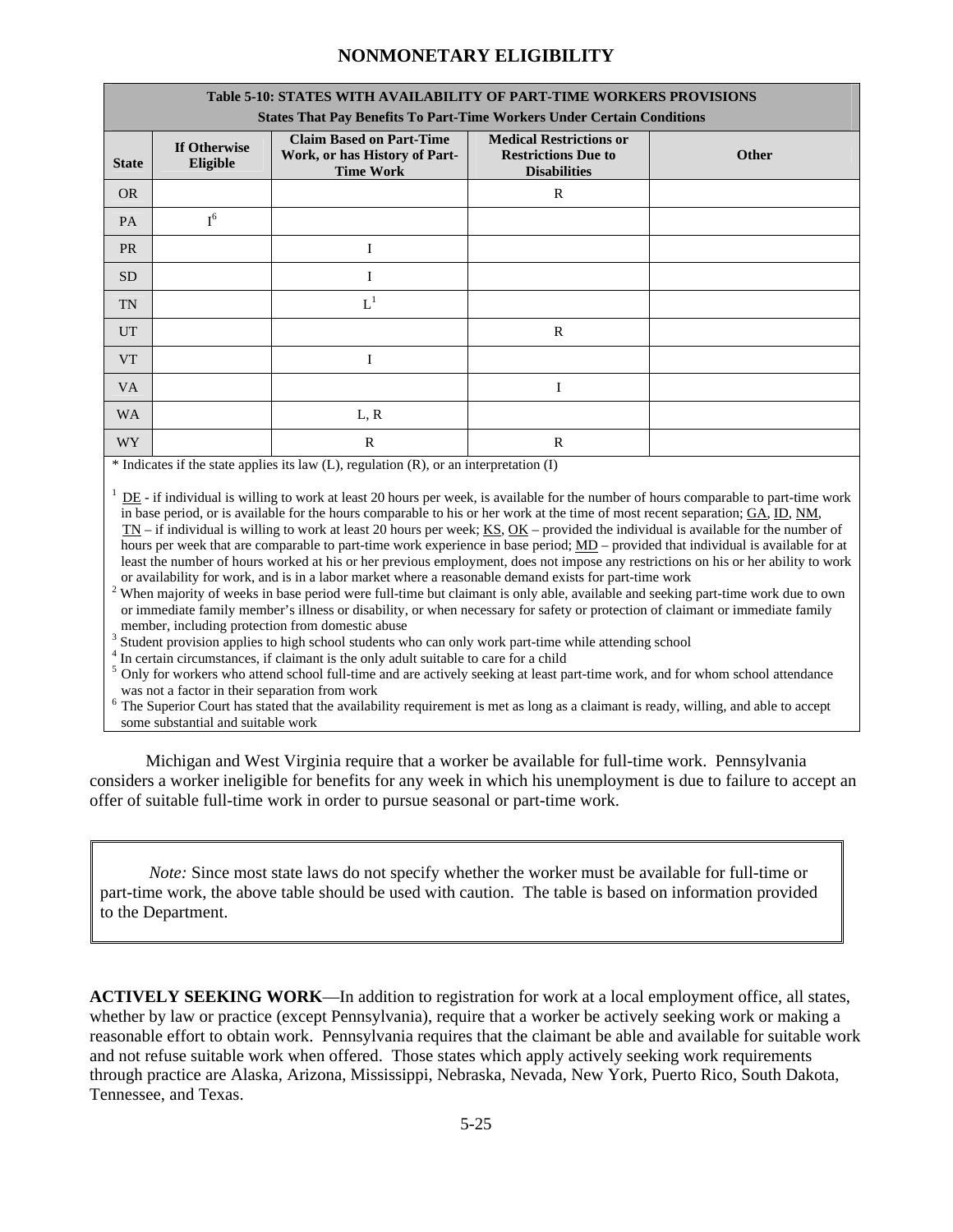**REFUSAL OF WORK—All state laws address refusals of work, although they vary concerning the extent of** the disqualification imposed. The FUTA provides that all state laws must also look at the labor market and certain labor standards. Specifically, benefits will not be denied to any otherwise eligible individual for refusing to accept new work if:

- The position offered is vacant due directly to a strike, lockout, or other labor dispute;
- The wages, hours, or other conditions of the work offered are substantially less favorable to the individual than those prevailing for similar work in the locality; or
- As a condition of being employed the individual would be required to join a company union, or to resign from or refrain from joining any bona fide labor organization.

**Criteria for Suitable Work**—All states look at whether the work refused was suitable. When state laws list the criteria for suitability, they usually address the degree of risk to a worker's health, safety, and morals; the worker's physical fitness, prior training, experience, and earnings; the length of unemployment and prospects for securing local work in a customary occupation; and the distance of the available work from the worker's residence. Delaware and New York make no reference to the suitability of work offered but provide for disqualification for refusals of work for which a worker is reasonably fitted. South Carolina specifies that whether work is suitable must be based on a standard of reasonableness as it relates to the particular worker involved.

These criteria are modified in some states to include other stipulations:

**Distance—**In Alabama and West Virginia, no work is unsuitable because of distance if it is in substantially the same locality as the last regular employment which the worker left voluntarily without good cause connected with the employment; in Indiana, work under substantially the same terms and conditions under which the worker was employed by a base-period employer, which is within the prior training, experience, and physical capacity to perform, is suitable work unless a bona fide change in residence makes such work unsuitable because of the distance involved. Delaware, New York, and Ohio provide that no refusal to accept employment shall be disqualifying if it is at an unreasonable distance from the worker's residence or the expense of travel to and from work is substantially greater than that in the former employment, unless provision is made for such expense.

**Personal/Family Reasons—**Maine does not disqualify a worker for refusal of suitable work if he refuses a position on a shift, the greater part of which falls between midnight and 5 a.m., and he is prevented from accepting the job because of family obligations. Maine excludes from suitable work a job the worker previously vacated if the reasons for leaving have not been removed or changed; in addition, if a claimant has refused work for a necessitous and compelling reason, the disqualification will be terminated when the claimant is again able and available for work. New Hampshire does not disqualify a worker who is the only available adult to care for an ill, infirm, or physically or mentally disabled family member if the individual is unable or unavailable for suitable, permanent full-time work in a given shift; in addition, New Hampshire does not impose a disqualification for refusing to accept new work if the worker is unable to accept work during the hours of a particular shift because of the family obligations described above. Wisconsin does not disqualify a worker who accepts work, which could have been refused with good cause, and then terminates with good cause within 10 weeks after starting the job. North Carolina does not deny benefits to a worker for refusing a job resulting from undue family hardship when the individual cannot accept a particular job because the individual is unable to obtain adequate childcare or elder care.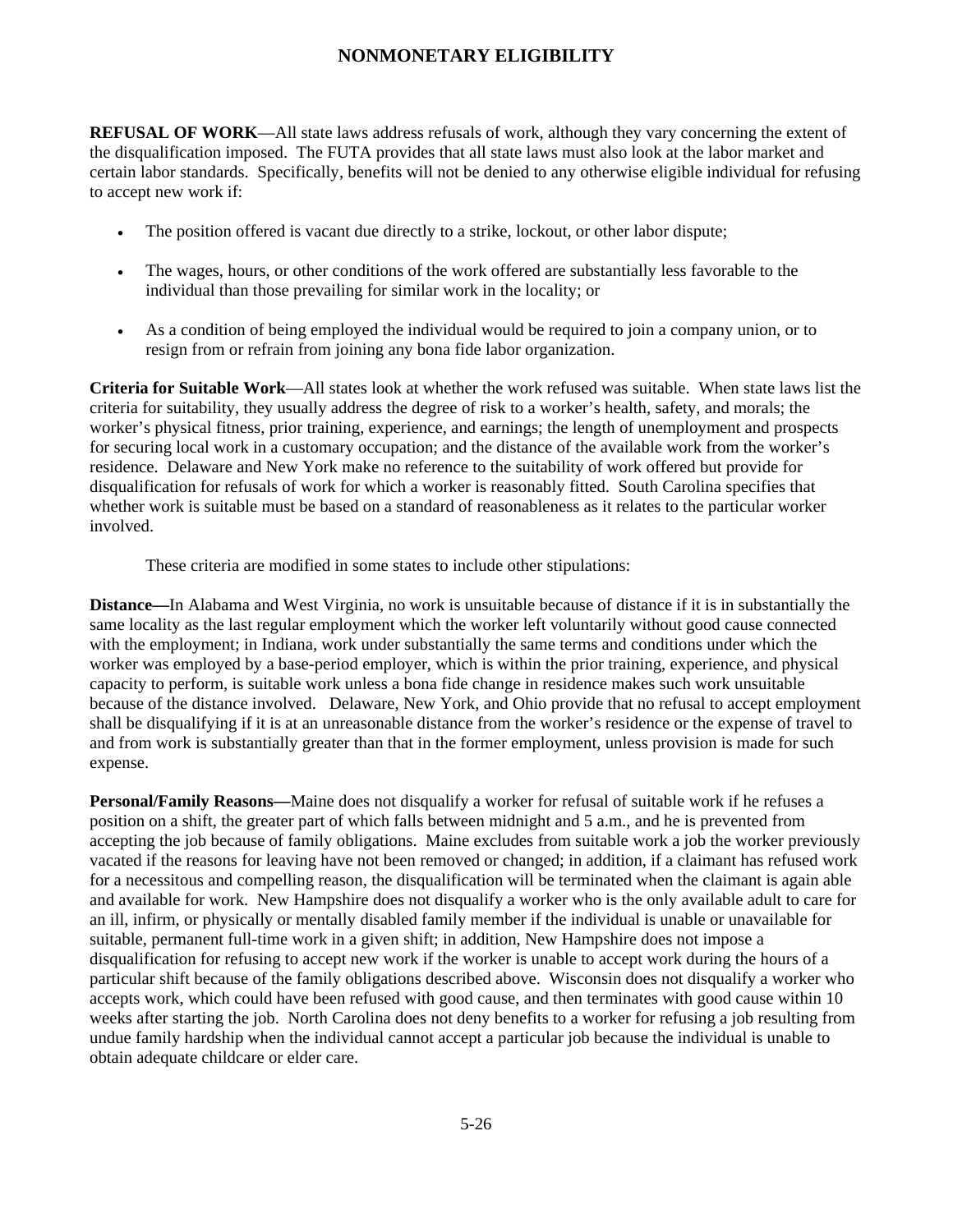Connecticut does not deem work suitable if, as a condition of being employed, the worker would be required to agree not to leave the position if recalled by his previous employer. In Louisiana, a worker may refuse work if the remuneration from the employer is below 60 percent of the individual's highest rate of pay in the base period. In Wisconsin, a worker has a good cause during the first six weeks of unemployment for refusing work at a lower grade of skill or significantly lower rate of pay than one or more recent jobs.

**Union/Collective Bargaining Issues—**Ohio and New York do not consider suitable any work that a worker is not required to accept pursuant to a labor-management agreement. In Illinois, a worker will not be disqualified if the position offered by an employing unit is a transfer to other work and the acceptance would separate a worker currently performing the work. Iowa does not disqualify a worker for failure to apply for or accept suitable work if the individual left work in lieu of exercising a right to bump or oust an employee with less seniority. In Oregon, a worker will not be disqualified for refusal of suitable work if the employer unilaterally modified the amount of wages agreed upon by the individual's collective bargaining unit and the employer. In Pennsylvania, a worker will not be disqualified for refusal of suitable work when the work is offered by his employer, and the worker is not required to accept the offer pursuant to terms of a union contract or agreement or an established employer plan, program or policy. In New York, a worker not subject to recall or who did not obtain employment through a union hall and is still unemployed after receiving 13 weeks of benefits is required to accept employment that the worker is capable of doing, provided the employment would result in a quarterly wage not less than 80 percent of the high quarter in the base period or the wages prevailing for similar work in the locality, whichever is less.

**Duration of Unemployment—A** few states provide for changing the definition of suitable work as the duration of the individual's unemployment grows. The suitability of the offered wage is the factor states have chosen to alter. For example, Florida requires the agency, in developing rules to determine the suitability of work, to consider the duration of the individual's unemployment and the wage rates available. In addition, Florida law specifies that, after a worker has received 25 weeks of benefits in a single year, suitable work will be a job that pays the minimum wage and is 120 percent or more of the individual's weekly benefit amount.

 Idaho law merely requires workers to be willing to expand their job search beyond their normal trade or occupation and to accept work at a lower rate of pay in order to remain eligible for benefits as the length of their unemployment grows. Louisiana will not disqualify a worker for refusing suitable work if the offered work pays less than 60 percent of the individual's highest rate of pay in the base period. Utah considers all earnings in the base year, not just earnings from the most recent employer, in the determination of suitable work and specifies that the agency will be more prone to consider work suitable the longer the worker is unemployed and less likely that the worker will secure local work in his or her customary occupation. Wyoming will apply the refusal-of-suitable work disqualification if, after 4 weeks of unemployment, the individual failed to apply for and accept suitable work other than his customary occupation offering at least 50 percent of the compensation earned in his or her previous occupation.

 Georgia specifies that, after a worker has received 10 weeks of benefits, no work will be considered unsuitable if it pays wages equal to at least 66 percent of the individual's highest quarter earnings in the base period and is at least equal to the federal or state minimum wage.

 Iowa law specifies that work is suitable if it meets the other criteria in the law and the gross weekly wage of the offered work bears the following relationship to the individual's high-quarter average weekly wage: (1) 100 percent during the first 5 weeks of unemployment; (2) 75 percent from the 6th through the 12th week of unemployment; (3) 70 percent from the 13th through the 18th week of unemployment; and (4) 65 percent after the 18th week of unemployment. No individual, however, is required to accept a job paying below the federal minimum wage.

 After 12 weeks of unemployment, Maine no longer considers the individual's prior wage in determining whether work is suitable. In Michigan, an individual will be denied benefits for refusing an offer of suitable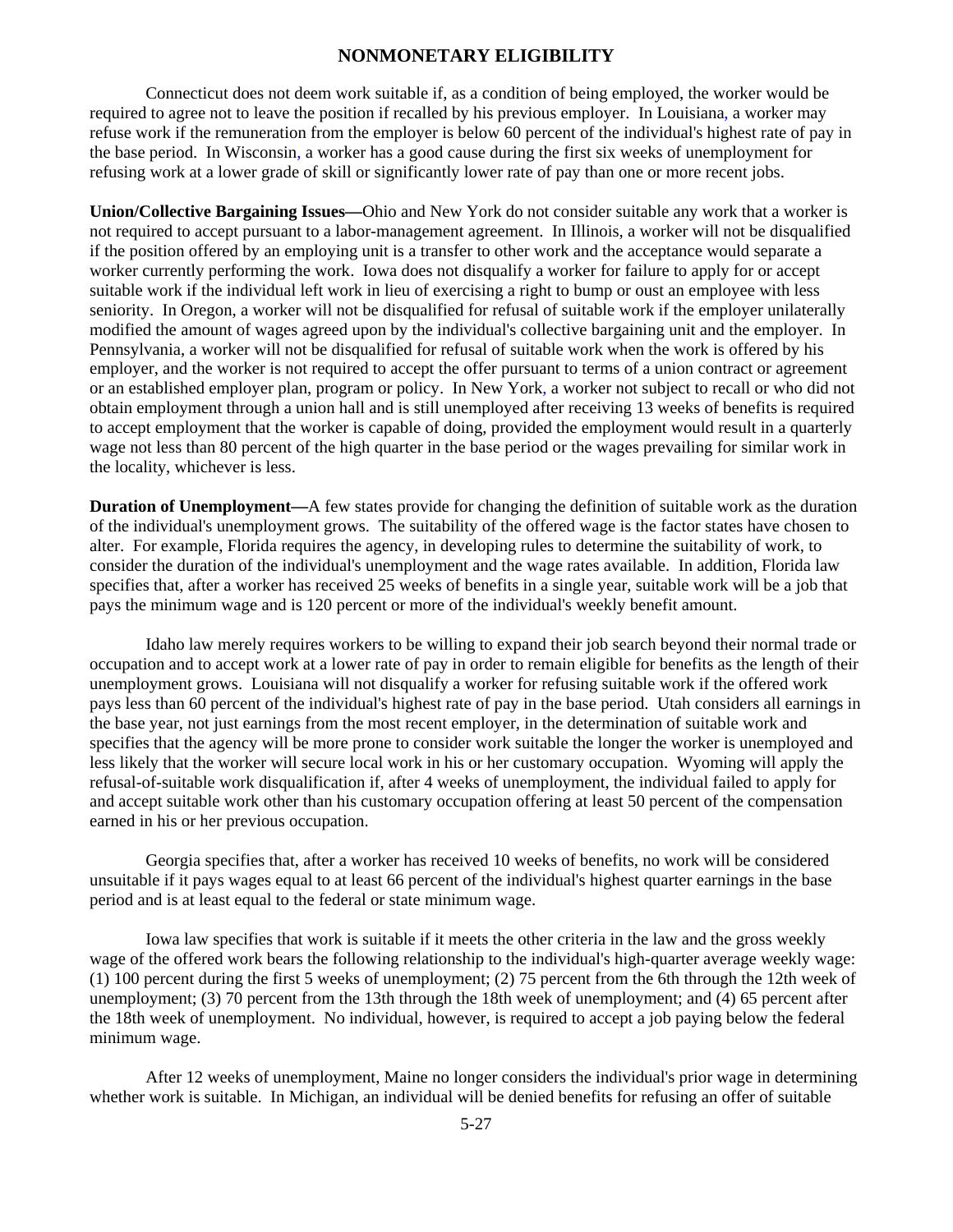work paying at least 70% of the gross pay rate received immediately before becoming unemployed. After 8 weeks of unemployment, Mississippi law specifies that work is suitable if the offered employment pays the minimum wage or higher and the wage is that prevailing for the individual's customary occupation or similar work in the locality. Montana, after 13 weeks of unemployment, specifies that a suitable work offer need only include wages equal to 75 percent of the individual's earnings in his previous customary insured work, but not less than the federal minimum wage. North Dakota law specifies that after a worker has received 18 weeks of benefits, suitable work will be any work that pays wages equal to the maximum weekly benefit amount, providing that consideration is given to the degree of risk involved to the individual's health, safety, morals, his physical fitness, and the distance of the work from his residence.

**Period of Disqualification—Some** states disqualify for a specified number of weeks (3 to 20) any workers who refuse suitable work; others postpone benefits for a variable number of weeks, with the maximum ranging from 1 to 12.

 More than half of the states disqualify, for the duration of the unemployment or longer, workers who refuse suitable work. Most of these states specify an amount that the worker must earn or a period of time the worker must work to remove the disqualification.

 The relationship between availability for work and refusal of suitable work is explained in the discussion of availability earlier in this chapter. The state of Wisconsin's provisions for suitable work recognize this relationship by stating: "If the commission determines that . . . a failure to accept suitable work has occurred with good cause, but that the employee is unable to work or unavailable for work, he shall be ineligible for the week in which such failure occurred and while such inability or unavailability continues."

 Of the states that reduce potential benefits for refusal of suitable work, the majority provide for reduction by an amount equal to the number of weeks of benefits postponed.

| Table 5-11: REFUSAL OF SUITABLE WORK - DISQUALIFICATION |                        |                                                       |                         |  |  |
|---------------------------------------------------------|------------------------|-------------------------------------------------------|-------------------------|--|--|
| <b>State</b>                                            |                        | <b>Benefits Postponed For-</b>                        | <b>Benefits Reduced</b> |  |  |
|                                                         | <b>Number Of Weeks</b> | Duration Of Unemployment Until Requalify <sup>1</sup> |                         |  |  |
| AL                                                      | $W + 1 - 10$           |                                                       |                         |  |  |
| AK                                                      | $W + 5$                |                                                       | 3 x WBA                 |  |  |
| AZ                                                      |                        | 8 x WBA                                               |                         |  |  |
| AR                                                      | $W + 7^2$              |                                                       |                         |  |  |
| CA                                                      | $W + 1 - 9^2$          |                                                       |                         |  |  |
| CO                                                      | $W + 20$               |                                                       | Equal                   |  |  |
| <b>CT</b>                                               |                        | 6 x WBA                                               |                         |  |  |
| DE                                                      |                        | 4 weeks of work and 4 x WBA                           |                         |  |  |
| DC                                                      |                        | 10 weeks of work and wages = to 10 x WBA              |                         |  |  |
| FL                                                      | $W + 1 - 5^3$          | 17 x WBA <sup>3</sup>                                 | Optional                |  |  |
| <b>GA</b>                                               |                        | $10 \times WBA^4$                                     |                         |  |  |
| H <sub>I</sub>                                          |                        | 5 x WBA                                               |                         |  |  |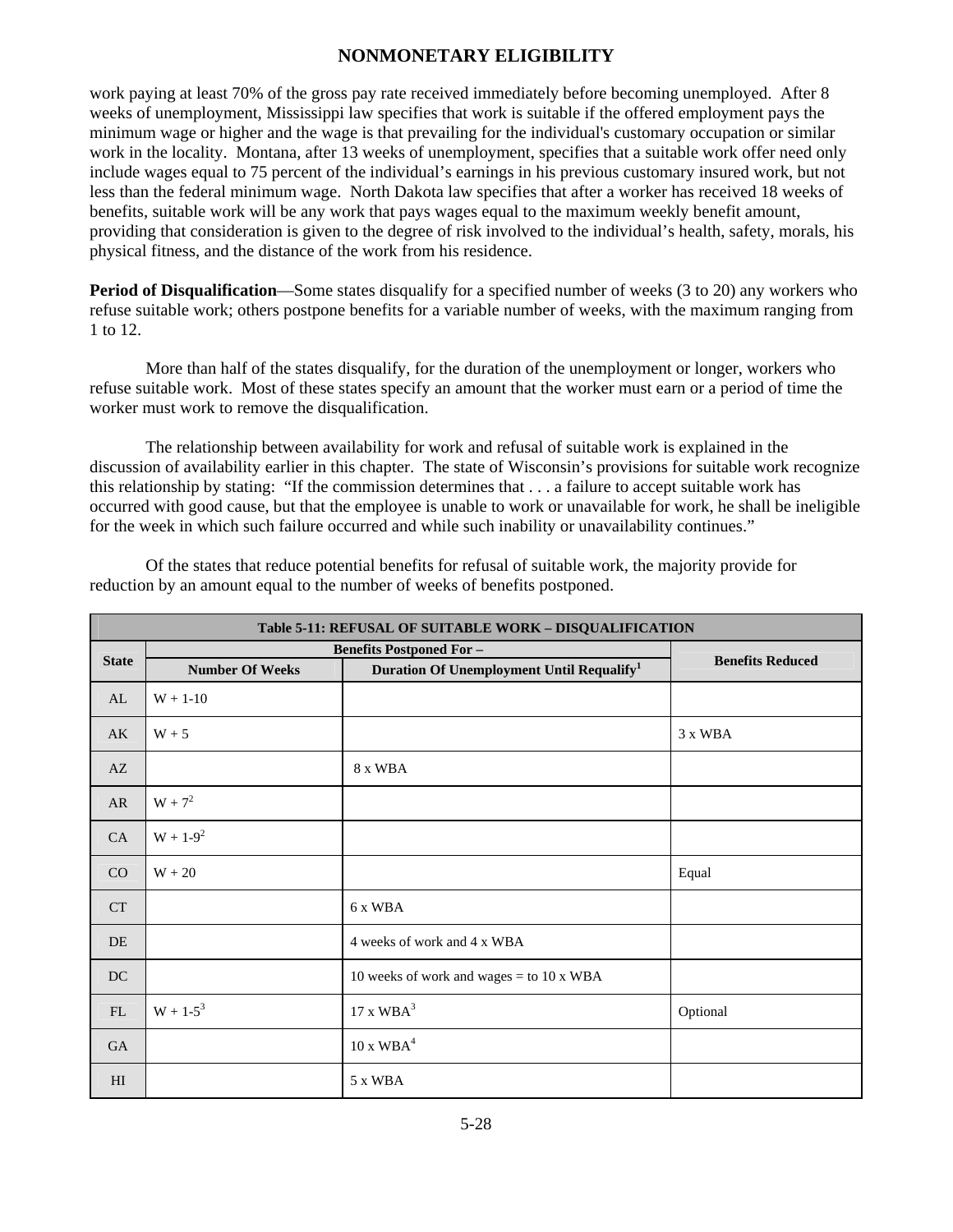| Table 5-11: REFUSAL OF SUITABLE WORK - DISQUALIFICATION |                        |                                                                                         |                                                             |  |  |
|---------------------------------------------------------|------------------------|-----------------------------------------------------------------------------------------|-------------------------------------------------------------|--|--|
| <b>State</b>                                            | <b>Number Of Weeks</b> | <b>Benefits Postponed For-</b><br>Duration Of Unemployment Until Requalify <sup>1</sup> | <b>Benefits Reduced</b>                                     |  |  |
| ID                                                      |                        | 14 x WBA                                                                                |                                                             |  |  |
|                                                         |                        |                                                                                         |                                                             |  |  |
| $\rm IL$                                                |                        | Wages equal to WBA in each of 4 weeks                                                   |                                                             |  |  |
| IN                                                      |                        | Wages equal to WBA in each of 8 weeks                                                   | $1st$ refusal - 75%;<br>$2nd - 85%$ ; 3 <sup>rd</sup> - 90% |  |  |
| IA                                                      |                        | 10 x WBA                                                                                |                                                             |  |  |
| <b>KS</b>                                               |                        | 3 x WBA                                                                                 |                                                             |  |  |
| KY                                                      |                        | 10 weeks of covered work plus 10 x WBA                                                  |                                                             |  |  |
| LA                                                      |                        | 10 x WBA                                                                                |                                                             |  |  |
| <b>ME</b>                                               |                        | 8 x WBA                                                                                 |                                                             |  |  |
| MD                                                      | $W + 5 - 10^3$         | 10 x WBA                                                                                |                                                             |  |  |
| <b>MA</b>                                               | $W + 7$                |                                                                                         | Up to 8 weeks                                               |  |  |
| MI                                                      | $W + 13$               |                                                                                         | Equal in current $BY^3$                                     |  |  |
| <b>MN</b>                                               | $W + 7$                |                                                                                         |                                                             |  |  |
| <b>MS</b>                                               | $W + 1 - 12$           |                                                                                         |                                                             |  |  |
| <b>MO</b>                                               |                        | 10 x WBA                                                                                |                                                             |  |  |
| <b>MT</b>                                               |                        | 6 x WBA                                                                                 | Equal                                                       |  |  |
| <b>NE</b>                                               | 12                     |                                                                                         | Equal                                                       |  |  |
| $\ensuremath{\text{NV}}$                                |                        | Wages equal to WBA in each week up to 15                                                |                                                             |  |  |
| <b>NH</b>                                               |                        | 5 weeks of covered work with earnings equal to 20%<br>more than WBA in each week        |                                                             |  |  |
| $\mathbf{N}\mathbf{J}$                                  | $W + 3$                |                                                                                         |                                                             |  |  |
| <b>NM</b>                                               |                        | 5 x WBA                                                                                 | Equal                                                       |  |  |
| ${\rm NY}$                                              |                        | 5 x WBA                                                                                 |                                                             |  |  |
| NC                                                      | $\mathbf{X}^5$         | 10 x WBA earned in at least 5 weeks                                                     | $\mathbf{X}^5$                                              |  |  |
| ND                                                      |                        | $10$ x $\rm WBA$                                                                        |                                                             |  |  |
| OH                                                      |                        | 6 weeks in covered work + wages equal to $27.5\%$ of<br>state $\mathrm{AWW}^6$          |                                                             |  |  |
| OK                                                      |                        | $10$ x $\mathbf{WBA}^7$                                                                 |                                                             |  |  |
| ${\rm OR}$                                              |                        | 4 x WBA                                                                                 | 8 x WBA                                                     |  |  |
| $\mathbf{PA}$                                           |                        | $\mathbf{X}^8$                                                                          |                                                             |  |  |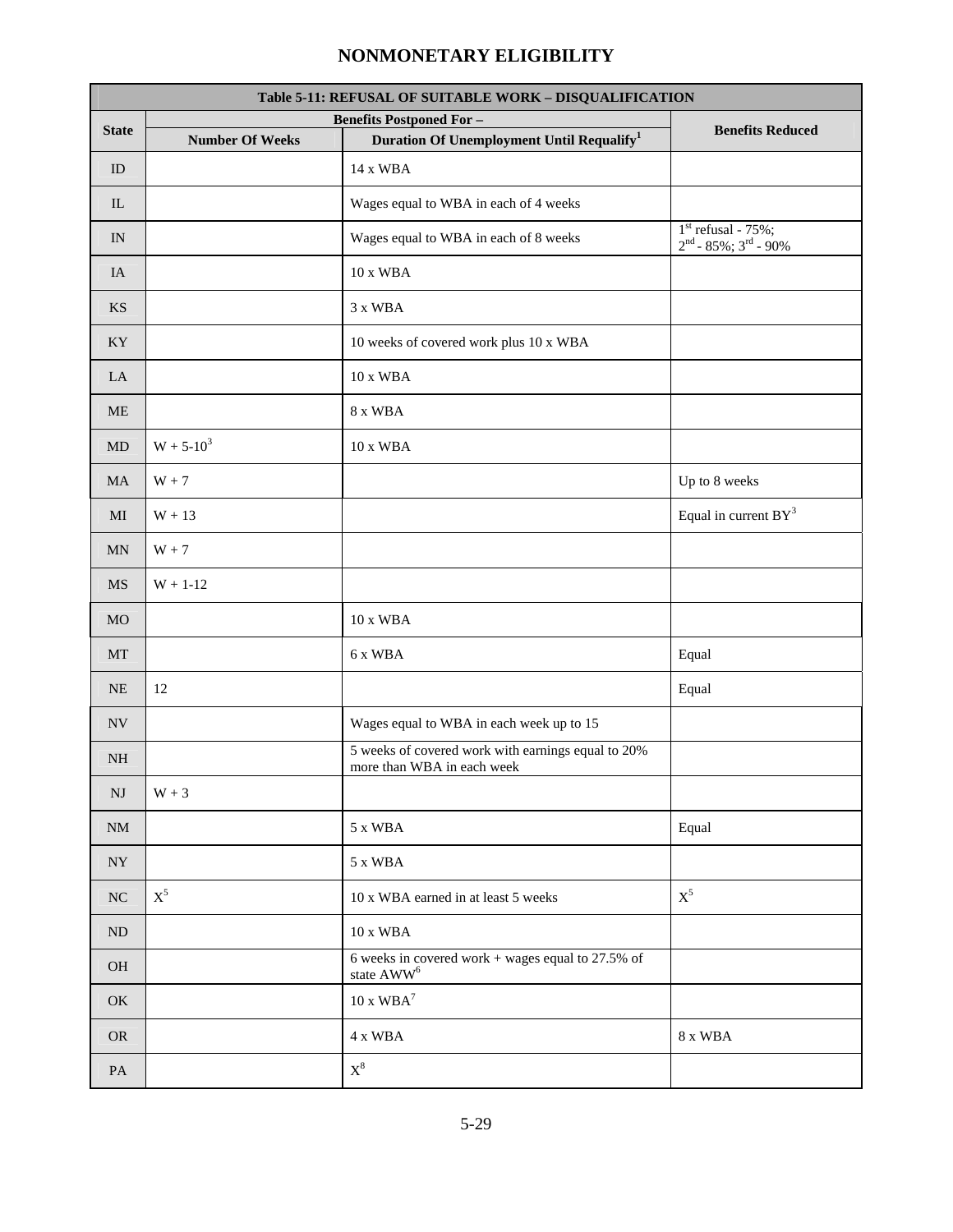|                 | Table 5-11: REFUSAL OF SUITABLE WORK - DISQUALIFICATION |                                                                                 |                         |  |  |  |  |  |  |  |
|-----------------|---------------------------------------------------------|---------------------------------------------------------------------------------|-------------------------|--|--|--|--|--|--|--|
|                 |                                                         | <b>Benefits Postponed For-</b>                                                  |                         |  |  |  |  |  |  |  |
| <b>State</b>    | <b>Number Of Weeks</b>                                  | Duration Of Unemployment Until Requalify <sup>1</sup>                           | <b>Benefits Reduced</b> |  |  |  |  |  |  |  |
| <b>PR</b>       |                                                         | 4 weeks of work and wages equal to 10 x WBA                                     |                         |  |  |  |  |  |  |  |
| RI              |                                                         | 8 weeks of covered work equaling 20 x minimum<br>hourly wage in each week       |                         |  |  |  |  |  |  |  |
| <b>SC</b>       |                                                         | 8 x WBA                                                                         |                         |  |  |  |  |  |  |  |
| <b>SD</b>       |                                                         | 6 weeks of covered work and wages equal to WBA in<br>each week                  |                         |  |  |  |  |  |  |  |
| <b>TN</b>       |                                                         | 10 x WBA in covered work                                                        |                         |  |  |  |  |  |  |  |
| TX <sup>1</sup> |                                                         | 6 weeks of work or wages equal to 6 x WBA (applies<br>to any refusal within BY) |                         |  |  |  |  |  |  |  |
| <b>UT</b>       |                                                         | 6 x WBA                                                                         |                         |  |  |  |  |  |  |  |
| <b>VT</b>       |                                                         | 6 x WBA                                                                         |                         |  |  |  |  |  |  |  |
| <b>VA</b>       |                                                         | 30 days or 240 hours of work                                                    |                         |  |  |  |  |  |  |  |
| <b>VI</b>       |                                                         | 4 weeks of work and 4 x WBA                                                     |                         |  |  |  |  |  |  |  |
| <b>WA</b>       |                                                         | 7 weeks and earnings in bona fide work of 7 x WBA                               |                         |  |  |  |  |  |  |  |
| <b>WV</b>       | $W + 4^9$                                               |                                                                                 | Equal                   |  |  |  |  |  |  |  |
| <b>WI</b>       |                                                         | 4 weeks elapsed and 4 x WBA                                                     |                         |  |  |  |  |  |  |  |
| <b>WY</b>       |                                                         | 8 x WBA                                                                         |                         |  |  |  |  |  |  |  |

 $KEY: W = Week$  of refusal

"Equal" indicates reduction equal to WBA multiplied by number of weeks of disqualification.

 $1$  Minimum employment or wages required to requalify for benefits

 $^2$  In  $\underline{AR}$ , weeks of disqualification must be weeks in which claimant is otherwise eligible or earns wages equal to WBA; in  $\underline{CA}$ , it must be weeks in which claimant meets reporting and registration requirements. Also, agency may add 1-8 weeks for successive disqualification.

 $3$  In  $FL$ , both term and duration of unemployment disqualifications are imposed. Aliens who refuse resettlement or relocation employment are disqualified 1-17 weeks, or reduction by not more than 5 weeks. In MI, claimant may be eligible for benefits in subsequent benefit year based on base period wages earned subsequent to refusal. In MD, either disqualification may be imposed at discretion of agency.

Individual must work for a liable employer and become unemployed through no fault of his own 5

 $<sup>5</sup>$  Disqualification may run into next BY which begins within 12 months after end of current year. Also, a permanent disqualification</sup> may be reduced to a time certain disqualification, but not less than 5 weeks, with a corresponding reduction in benefits (weeks of disqualification x WBA).<br> $<sup>6</sup>$  And wages at 27.5% of state AWW in each week</sup>

 $^7$  An individual who refuses an offer of work due to illness, death of a family member or other circumstances beyond the individual's control will be disqualified for the week of occurrence

 $8$  Until a worker obtains work not of a casual or temporary nature; however, if work refused was casual or temporary, then disqualification is for an equal period of time

Plus such additional weeks as offer remains open

#### **SPECIAL GROUPS**

All state laws contain provisions addressing special groups of workers. The FUTA requires the denial of benefits under certain circumstances to professional athletes, some aliens, and school personnel while it also prohibits states from denying benefits solely on the basis of pregnancy or the termination of pregnancy. Like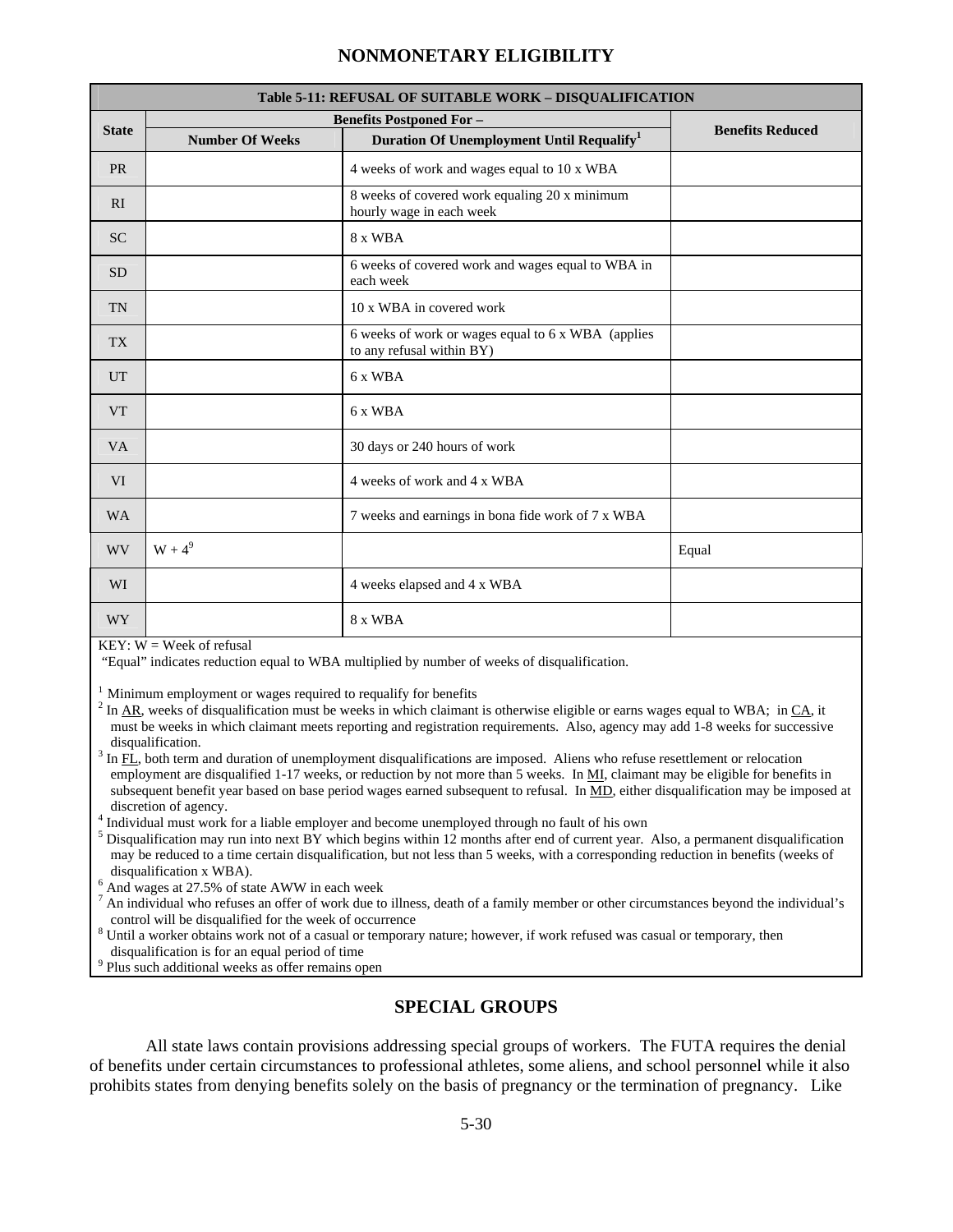the FUTA provisions, most of these special provisions restrict benefits more than the usual disqualification provisions.

**STUDENTS**—Most states exclude from coverage service performed by students for educational institutions. In addition, many states have special provisions limiting the benefit rights of students who have had covered employment. In some of these states, the disqualification is for the duration of the unemployment; in others, it is during school attendance or during the school term.

Many states disqualify workers during school attendance and some states extend the disqualification to vacation periods.

|              | <b>Table 5-12: TREATMENT OF STUDENTS</b>                                                                                                                      |                                                                                                                                                                                                                                                                                                                             |                |                                                                           |                                                                                                                                                                                                                                                       |  |  |  |  |  |  |  |
|--------------|---------------------------------------------------------------------------------------------------------------------------------------------------------------|-----------------------------------------------------------------------------------------------------------------------------------------------------------------------------------------------------------------------------------------------------------------------------------------------------------------------------|----------------|---------------------------------------------------------------------------|-------------------------------------------------------------------------------------------------------------------------------------------------------------------------------------------------------------------------------------------------------|--|--|--|--|--|--|--|
| <b>State</b> | <b>Disqualified For</b><br><b>Leaving Work To</b><br><b>Attend School</b>                                                                                     | Disqualified Or Ineligible While<br><b>Attending School</b>                                                                                                                                                                                                                                                                 | <b>State</b>   | <b>Disqualified For</b><br><b>Leaving Work To</b><br><b>Attend School</b> | Disqualified Or Ineligible While<br><b>Attending School</b>                                                                                                                                                                                           |  |  |  |  |  |  |  |
| AI           | Yes                                                                                                                                                           | Yes, ineligible if school hours<br>overlap normal work hours                                                                                                                                                                                                                                                                | AK             | Yes, if leaving<br>skilled work or not<br>attending approved<br>training  | Yes, unless student pursued an<br>academic education for a school<br>term and worked 30 hours a week,<br>and the academic schedule did not<br>preclude full time work in the<br>student's occupation, and if the<br>student was laid off <sup>1</sup> |  |  |  |  |  |  |  |
| AZ           | Yes, unless leaving<br>to resume approved<br>training or if work<br>hinders the<br>individual from<br>making satisfactory<br>progress in approved<br>training | Yes, unless there is a pattern of<br>concurrent, full-time work and<br>full-time school attendance for the<br>nine month period before the<br>filing of an initial claim for UI<br>benefits, and the individual has<br>not left or refused full-time work,<br>or reduced the hours of work to<br>part-time to attend school | AR             | Yes                                                                       | Yes, except while attending a<br>vocational school for a demand<br>occupation and other training as long<br>as they are making reasonable<br>efforts to obtain employment and<br>don't refuse suitable work                                           |  |  |  |  |  |  |  |
| CA           | Yes, except if<br>attending union<br>apprenticeship<br>school or approved<br>for training benefits                                                            | Yes, ineligible unless student has<br>a part-time seek work plan or is<br>available for full-time work in<br>labor market during school <sup>1</sup>                                                                                                                                                                        | CO             | Yes <sup>1</sup>                                                          | No, provided school attendance does<br>not interfere with ability to accept<br>suitable work <sup>1</sup>                                                                                                                                             |  |  |  |  |  |  |  |
| CT           | Yes <sup>1</sup>                                                                                                                                              | Yes, ineligible except student who<br>becomes unemployed while<br>attending school if work search is<br>restricted to employment that does<br>not conflict with regular class<br>hours and if student was<br>employed on a full-time basis<br>during the 2 years prior to<br>separation while in school <sup>1</sup>        | <b>DE</b>      | Yes                                                                       | No, if student determined to be<br>primarily a worker who happens to<br>attend school                                                                                                                                                                 |  |  |  |  |  |  |  |
| DC           | Yes                                                                                                                                                           | No, provided school is not an<br>undue restriction on availability                                                                                                                                                                                                                                                          | FL             | Yes                                                                       | No, provided school attendance does<br>not interfere with availability to<br>accept suitable work                                                                                                                                                     |  |  |  |  |  |  |  |
| <b>GA</b>    | Yes, unless Trade<br>Act training                                                                                                                             | Yes, unless attending approved<br>courses                                                                                                                                                                                                                                                                                   | H <sub>I</sub> | Yes                                                                       | Yes <sup>4</sup>                                                                                                                                                                                                                                      |  |  |  |  |  |  |  |
| ID           | Yes                                                                                                                                                           | Yes, unless attending approved<br>training <sup>1</sup>                                                                                                                                                                                                                                                                     | IL             | Yes, unless Trade<br>Act training                                         | Yes, ineligible when principal<br>occupation is a student unless<br>attends approved training <sup>1</sup>                                                                                                                                            |  |  |  |  |  |  |  |
| IN           | Yes, unless Trade<br>Act training                                                                                                                             | No, provided school attendance<br>does not interfere with availability<br>to accept work, and the student is<br>actively seeking work                                                                                                                                                                                       | IA             | Yes                                                                       | No, eligible if school attendance<br>does not interfere with ability to<br>accept suitable work                                                                                                                                                       |  |  |  |  |  |  |  |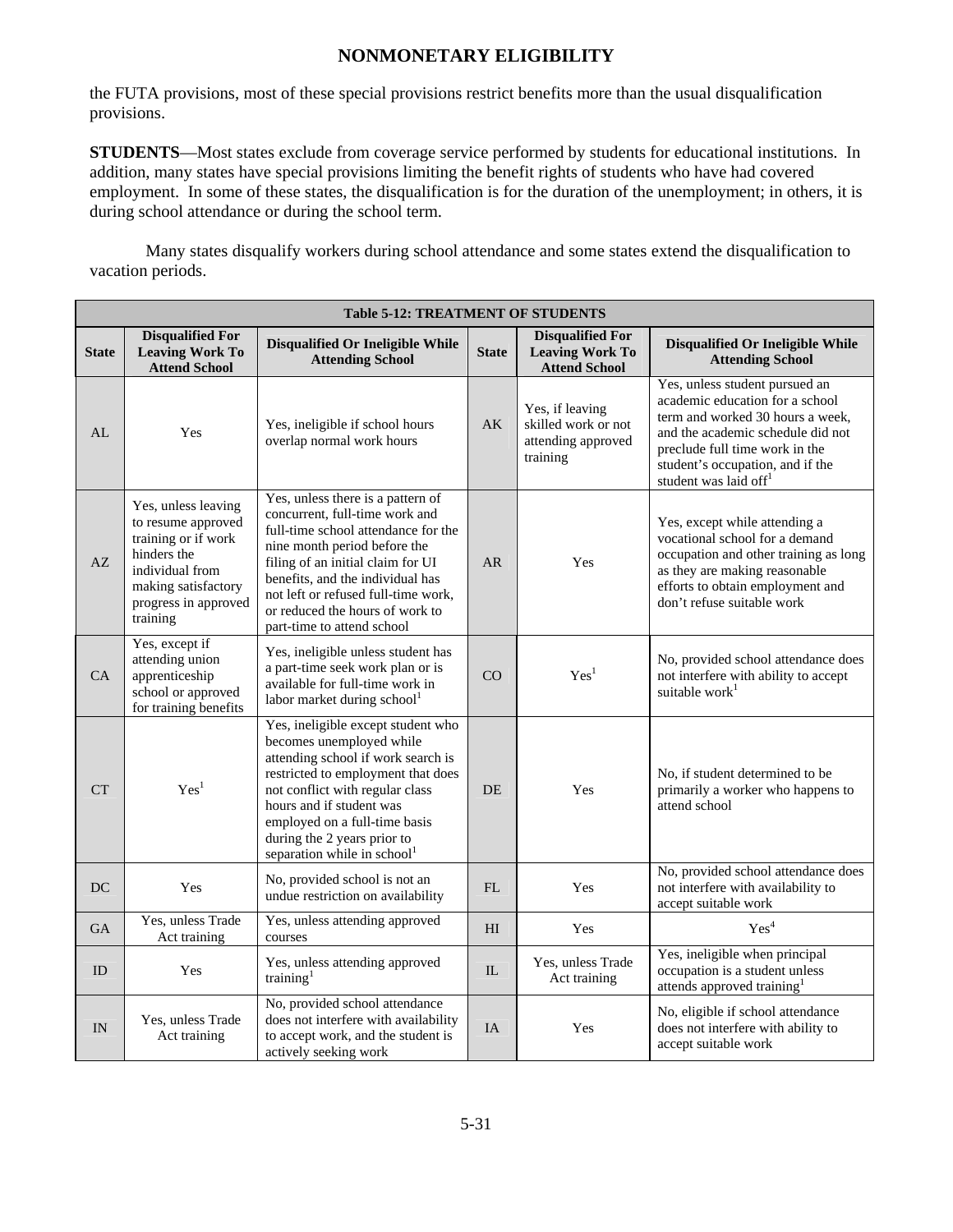$\blacksquare$ 

|              | <b>Table 5-12: TREATMENT OF STUDENTS</b>                                                        |                                                                                                                                                                                                 |              |                                                                           |                                                                                                                                                                                                                                                    |  |  |  |  |  |  |
|--------------|-------------------------------------------------------------------------------------------------|-------------------------------------------------------------------------------------------------------------------------------------------------------------------------------------------------|--------------|---------------------------------------------------------------------------|----------------------------------------------------------------------------------------------------------------------------------------------------------------------------------------------------------------------------------------------------|--|--|--|--|--|--|
| <b>State</b> | <b>Disqualified For</b><br><b>Leaving Work To</b><br><b>Attend School</b>                       | Disqualified Or Ineligible While<br><b>Attending School</b>                                                                                                                                     | <b>State</b> | <b>Disqualified For</b><br><b>Leaving Work To</b><br><b>Attend School</b> | Disqualified Or Ineligible While<br><b>Attending School</b>                                                                                                                                                                                        |  |  |  |  |  |  |
| <b>KS</b>    | Yes, unless Trade<br>Act training                                                               | Yes, disqualified, including<br>vacation periods, unless full-time<br>work is concurrent with school<br>attendance, or school schedule<br>does not affect availability for<br>work <sup>1</sup> | KY           | Yes                                                                       | No, provided school attendance does<br>not interfere with ability to accept<br>suitable work                                                                                                                                                       |  |  |  |  |  |  |
| LA           | N <sub>o</sub>                                                                                  | Yes, ineligible, including vacation<br>periods, unless student loses job<br>while in school and is available<br>for suitable work $1$                                                           | <b>ME</b>    | Yes                                                                       | Yes, disqualified unless student is<br>available for full-time work while in<br>school, or would leave school for<br>full-time work, or is in approved<br>training                                                                                 |  |  |  |  |  |  |
| <b>MD</b>    | Yes <sup>1</sup>                                                                                | <b>INA</b>                                                                                                                                                                                      | <b>MA</b>    | Yes                                                                       | No, provided industrial or vocational<br>training is found to be necessary to<br>obtain suitable work. Training must<br>be full-time and less than one year in<br>length. <sup>2</sup>                                                             |  |  |  |  |  |  |
| MI           | Yes <sup>1</sup>                                                                                | Yes, ineligible unless student<br>agrees to quit school/change class<br>schedule to accept work; or in<br>approved training                                                                     | MN           | Yes, unless entering<br>approved training                                 | Yes, ineligible unless willing to quit<br>school, except for approved training <sup>1</sup>                                                                                                                                                        |  |  |  |  |  |  |
| <b>MS</b>    | Yes                                                                                             | No, provided school hours do not<br>interfere with availability for full-<br>time work                                                                                                          | <b>MO</b>    | Yes                                                                       | Yes, ineligible if there is a<br>significant restriction on availability.<br>Some part-time students may be<br>eligible. Does not apply to WIA,<br>Trade Act, and mass layoff students.                                                            |  |  |  |  |  |  |
| MT           | No                                                                                              | No, provided that student can<br>demonstrate that s/he meets<br>general eligibility requirements                                                                                                | <b>NE</b>    | Yes                                                                       | Yes, disqualified unless major part<br>of BPW were for services performed<br>while attending school <sup>1</sup>                                                                                                                                   |  |  |  |  |  |  |
| <b>NV</b>    | Yes, unless<br>approved training or<br>high school student<br>who must legally<br>attend school | No, if school attendance does not<br>interfere with ability to seek and<br>accept suitable work                                                                                                 | <b>NH</b>    | Yes                                                                       | No, provided student is available for<br>and seeking permanent full-time<br>work during all the shifts and all the<br>hours there is a market for his<br>services                                                                                  |  |  |  |  |  |  |
| NJ           | Yes, except for<br>approved training.                                                           | Yes, disqualified, including<br>vacation periods, unless student<br>earned wages sufficient to qualify<br>for benefits while attending<br>school <sup>1</sup>                                   | <b>NM</b>    | Yes                                                                       | Yes, ineligible except if school<br>attendance was not a factor in their<br>job separation and as long as the<br>student is available and seeking at<br>least part-time work (even if<br>currently working part-time) <sup>1</sup>                 |  |  |  |  |  |  |
| <b>NY</b>    | No                                                                                              | Yes, disqualified. Personal and<br>non-compelling.                                                                                                                                              | <b>NC</b>    | No                                                                        | No, unemployed individual not<br>necessarily unavailable for or unable<br>to work while attending school and<br>not ineligible solely on basis of<br>attending school                                                                              |  |  |  |  |  |  |
| ND           | No                                                                                              | Yes, disqualified unless major<br>part of BPW were for services<br>performed while attending school <sup>1</sup>                                                                                | <b>OH</b>    | Yes, unless Trade<br>Act training.                                        | No, if becomes unemployed while<br>attending school; BPW were at least<br>partially earned while attending<br>school; meets availability and work<br>search requirements; and if available<br>for suitable employment on any<br>shift <sup>1</sup> |  |  |  |  |  |  |
| OK           | N <sub>o</sub>                                                                                  | No, provided student offers to quit<br>school, adjust class hours, or<br>change shifts to secure<br>employment <sup>1</sup>                                                                     | <b>OR</b>    | Yes, unless required<br>by law to attend<br>school <sup>2</sup>           | No, provided school attendance does<br>not interfere with availability to seek<br>and accept suitable work                                                                                                                                         |  |  |  |  |  |  |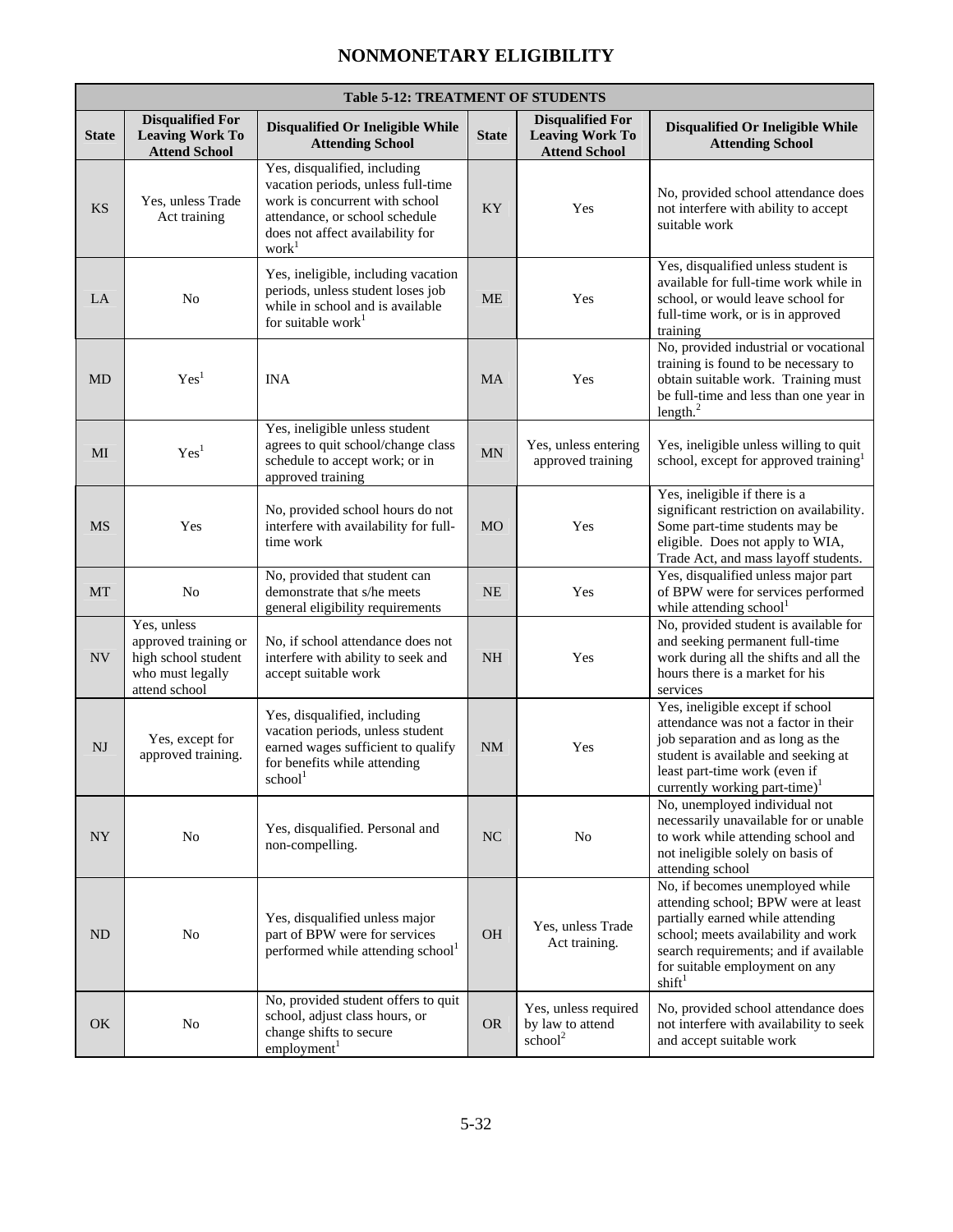|              |                                                                                                                         | <b>Table 5-12: TREATMENT OF STUDENTS</b>                                                                                                                |              |                                                                           |                                                                                                                                                                                                            |
|--------------|-------------------------------------------------------------------------------------------------------------------------|---------------------------------------------------------------------------------------------------------------------------------------------------------|--------------|---------------------------------------------------------------------------|------------------------------------------------------------------------------------------------------------------------------------------------------------------------------------------------------------|
| <b>State</b> | <b>Disqualified For</b><br><b>Leaving Work To</b><br><b>Attend School</b>                                               | Disqualified Or Ineligible While<br><b>Attending School</b>                                                                                             | <b>State</b> | <b>Disqualified For</b><br><b>Leaving Work To</b><br><b>Attend School</b> | Disqualified Or Ineligible While<br><b>Attending School</b>                                                                                                                                                |
| PA           | Yes, unless Trade<br>Act training and job<br>paid less than 80%<br>of Trade Act job and<br>was at lesser skill<br>level | No, provided able and available<br>for suitable work (does not have<br>to be full-time work)                                                            | <b>PR</b>    | <b>INA</b>                                                                | <b>INA</b>                                                                                                                                                                                                 |
| RI           | Yes, unless Trade<br>Act training                                                                                       | Yes, disqualified unless hours of<br>school do not interfere with hours<br>of work in student's occupation                                              | <b>SC</b>    | Yes                                                                       | No, not disqualified if student offers<br>to quit school, adjust class hours or<br>change shifts in order to secure<br>employment. Must make a work<br>search each week.                                   |
| <b>SD</b>    | Yes                                                                                                                     | Yes, ineligible if determined<br>principally occupied as a student                                                                                      | <b>TN</b>    | N <sub>o</sub>                                                            | <b>INA</b>                                                                                                                                                                                                 |
| <b>TX</b>    | Yes <sup>1</sup>                                                                                                        | Yes, eligible if willing to quit<br>school or change class schedule to<br>accommodate full-time work <sup>1</sup>                                       | <b>UT</b>    | Yes <sup>2</sup>                                                          | No, disqualified when school<br>attendance is a restriction to<br>availability for full-time suitable<br>work, unless in an approved training<br>program <sup>2</sup>                                      |
| <b>VT</b>    | Yes                                                                                                                     | Yes, if claim is based on part-time<br>employment and student remains<br>available for part-time work while<br>attending school                         | <b>VA</b>    | Yes <sup>3</sup>                                                          | Yes, unless attendance would limit<br>availability for only one of multiple<br>shifts in usual occupation                                                                                                  |
| <b>VI</b>    | N <sub>o</sub>                                                                                                          | N <sub>o</sub>                                                                                                                                          | <b>WA</b>    | Yes, unless<br>approved apprentice<br>training or Trade<br>Act training   | Yes, disqualified if registered at a<br>school that provides instruction of<br>12 or more hours per week, unless in<br>approved training or demonstrates<br>evidence of availability for work <sup>1</sup> |
| <b>WV</b>    | Yes, unless<br>previously enrolled<br>in approved<br>training $1$                                                       | No, provided student is in<br>approved vocational training or if<br>student is willing to drop or<br>rearrange classes if suitable work<br>were offered | WI           | Yes, unless Trade<br>Act training                                         | Yes, unless student is available for<br>full-time first shift work                                                                                                                                         |
| <b>WY</b>    | Yes, unless<br>previously enrolled<br>in approved training                                                              | Yes, disqualified unless major<br>part of BPW were for services<br>performed while attending school                                                     |              |                                                                           |                                                                                                                                                                                                            |
|              | $KEY: INA = Information not available$                                                                                  | NOTE: Unless otherwise indicated, state is applying its voluntary quit or availability provisions                                                       |              |                                                                           |                                                                                                                                                                                                            |
|              | $1$ State statutes specifically mention students                                                                        |                                                                                                                                                         |              |                                                                           |                                                                                                                                                                                                            |
|              |                                                                                                                         |                                                                                                                                                         |              |                                                                           |                                                                                                                                                                                                            |

2 Regulations specifically mention students

<sup>3</sup> Based upon case law

<sup>4</sup> Must be available for work and willing to quit school, except for approved training

**SCHOOL PERSONNEL—FUTA** requires states to deny benefits to instructional, research, or principal administrative employees of educational institutions between successive academic years or terms, or, when an agreement so provides, between two regular but not successive terms, if the individual performed such instructional, research, or administrative services in the first year or term and has a contract or a reasonable assurance of performing such services in the second year or term. The denial also applies to vacation or holiday periods within school years or terms.

 FUTA permits a state, at its option, to deny benefits between successive academic years or terms to other employees of a school or of an educational service agency who perform services to or on behalf of an educational institution if the individual performed services (other than the three types described above) during the year or term and has a reasonable assurance or a contract to perform services in the second year or term.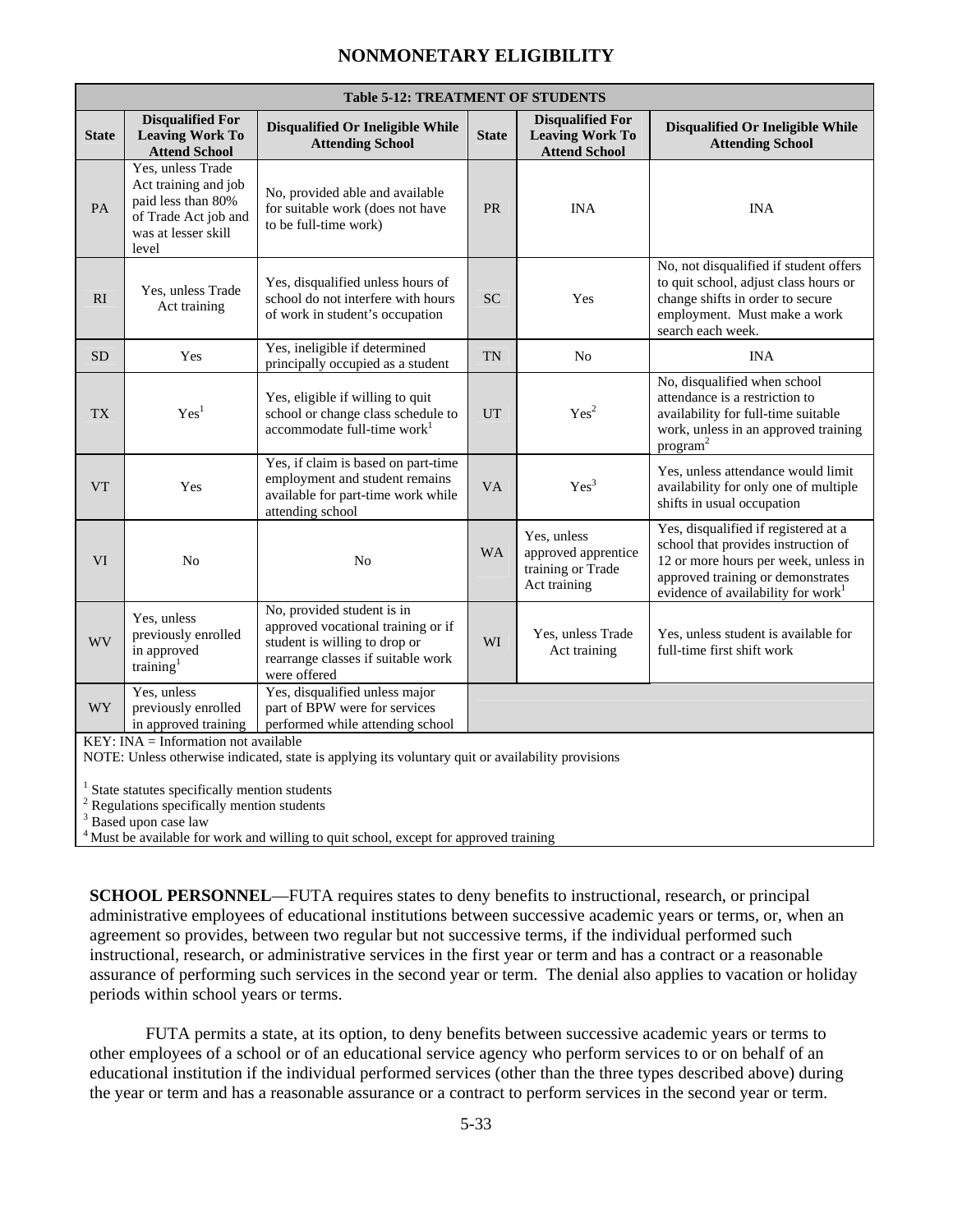The option for denial of benefits also applies to vacation or holiday periods within school years or terms. However, FUTA requires states to pay benefits retroactively to school personnel performing these "other" services if they were given a reasonable assurance of reemployment but were not, in fact, rehired when the new school term or year began.

 Kansas also applies a between and within-terms denial to school bus drivers not employed by governmental entities, nonprofit organizations, or Indian tribes. Arizona has a similar disqualification which applies to school bus contractors.

 Alaska provides state interim benefits, if money is appropriated from the general fund, to nonprofessional employees of educational institutions who are noncertified and provide compensated services to a school district for teaching indigenous languages if the individual's benefits are reduced or denied under the between terms or during vacation period provisions of the law.

**PROFESSIONAL ATHLETES**—FUTA requires states to deny benefits to a worker between two successive sport seasons if substantially all of the worker's services in the first season consist of participating in or preparing to participate in sports or athletic events and the worker has a reasonable assurance of performing similar services in the second season.

**ALIENS—**FUTA requires denial of benefits to certain aliens. Benefits may not be paid based on service performed by an alien unless the alien is one who; (1) was lawfully admitted for permanent residence at the time the services were performed and for which the wages paid are used as wage credits; (2) was lawfully present in the United States to perform the services for which the wages paid are used as wages credits; or (3) was permanently residing in the United States "under color of law," including one lawfully present in the United States under provisions of the Immigration and Nationality Act. (Note that aliens must also be legally authorized to work to be considered available for work.)

 To avoid discriminating against certain groups in the administration of this provision, federal law requires that the information designed to identify ineligible aliens must be requested of all workers. Whether or not the individual is in an acceptable alien status is determined by a preponderance of the evidence.

#### **DEDUCTIBLE INCOME**

Almost all state laws provide that a worker will not receive UI for any week during which the worker is receiving or is seeking benefits under any federal or other state UI law. A few states specifically mention benefits under the Federal Railroad Unemployment Insurance Act. Under most of the laws, no disqualification is imposed if it is finally determined that the worker is ineligible under the other law. The intent is to prevent duplicate payment of benefits for the same week. These disqualifications apply only to the week in which or for which the other payment is received.

 Most states have statutory provisions that a worker is ineligible for any week during which such worker receives or has received certain other types of remuneration such as wages in lieu of notice, dismissal wages, worker's compensation for temporary partial disability, holiday and vacation pay, back pay, and benefits under a supplemental unemployment benefit plan. In many states, if the payment concerned is less than the weekly benefit amount, the worker receives the difference; in other states, no benefits are payable for a week of such payments regardless of the amount of payment. A few states provide for rounding the resultant benefits, like payments for weeks of partial unemployment, to half dollar or dollar amounts. Tennessee provides for a denial of benefits for a separation due to a claimant's acceptance of an employer's program providing incentives to employees for voluntarily terminating their employment.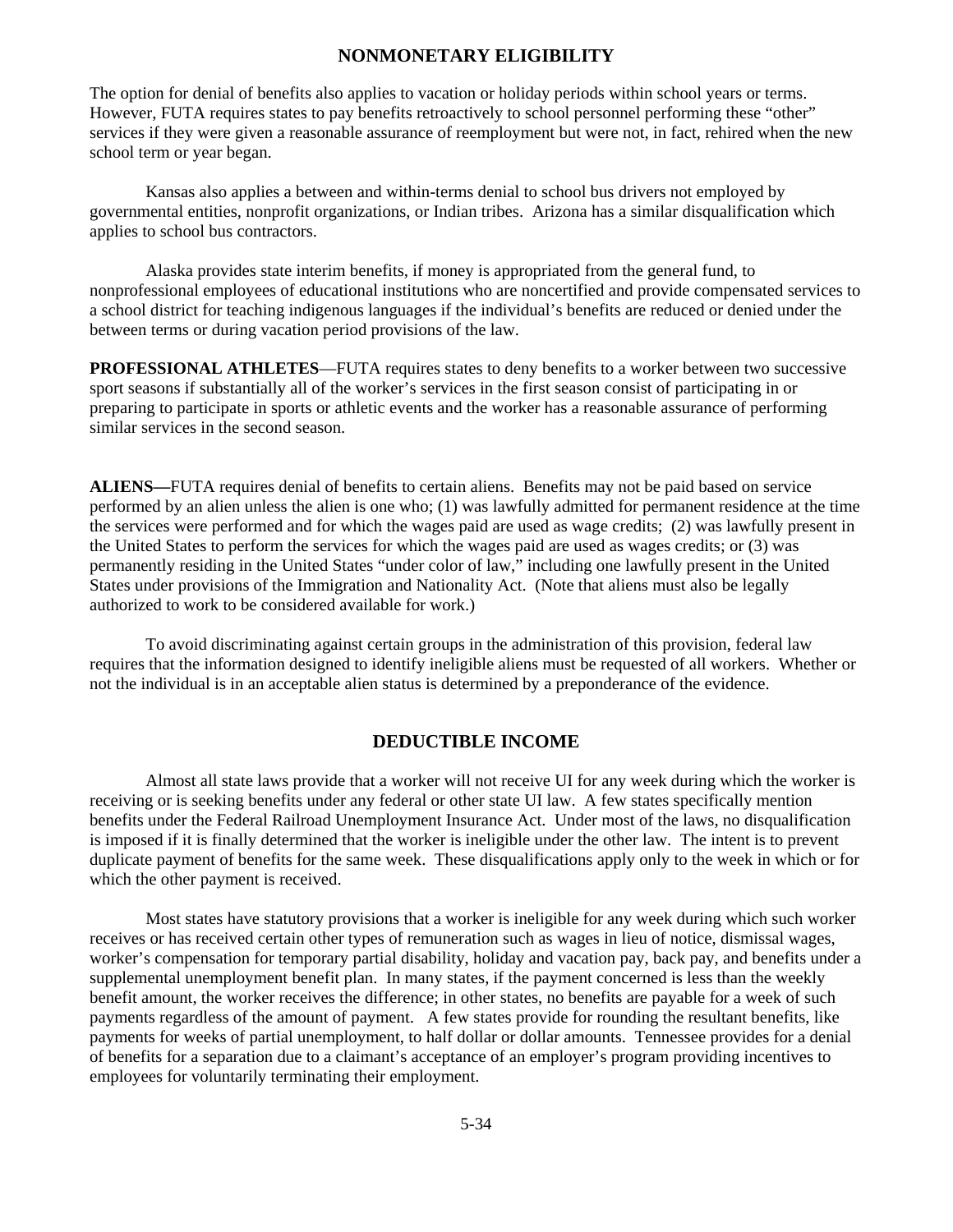**Wages in Lieu of Notice and Dismissal Payments**—A considerable number of states consider wages in lieu of notice to be deductible income. Many states have the same provision for receipt of dismissal payments as for receipt of wages in lieu of notice. The state laws use a variety of terms such as dismissal allowance, dismissal payments, dismissal wages, separation allowances, termination allowances, severance payments, or some combination of these terms. In many states, all dismissal payments are included as wages for contribution purposes, as they are under the FUTA. Other states exclude dismissal payments which the employer is not legally required to make. To the extent that dismissal payments are included in taxable wages for contribution purposes, workers receiving such payments may be considered not unemployed, or not totally unemployed, for the weeks concerned. Some states have so ruled in general counsel opinions and benefit decisions. However, under rulings in some states, workers who received dismissal payments have been held to be unemployed because the payments were not made for the period following their separation from work but, instead, with respect to their prior service.

|                          | Table 5-13: STATES WITH WAGES IN LIEU OF NOTICE AND DISMISSAL PAYMENTS PROVISIONS |                  |                |                     |                                                                                                                                                 |                                                                                     |              |                                                                                                                                  |  |  |  |  |  |
|--------------------------|-----------------------------------------------------------------------------------|------------------|----------------|---------------------|-------------------------------------------------------------------------------------------------------------------------------------------------|-------------------------------------------------------------------------------------|--------------|----------------------------------------------------------------------------------------------------------------------------------|--|--|--|--|--|
| <b>State</b>             | <b>Wages</b>                                                                      | <b>Dismissal</b> | <b>State</b>   | <b>Wages</b>        | <b>Dismissal</b>                                                                                                                                | <b>State</b>                                                                        | <b>Wages</b> | <b>Dismissal</b>                                                                                                                 |  |  |  |  |  |
| AK                       | $\mathbb{R}$                                                                      | $\mathbf R$      | <b>AR</b>      | $\mathbb{R}$        | R                                                                                                                                               | AZ                                                                                  |              | D (not considered unemployed)                                                                                                    |  |  |  |  |  |
| CA                       | R: By<br>interpretation                                                           |                  | CO             | ${\bf R}$           | L: Benefits<br>postponed for<br>number of weeks<br>equal to total<br>amount of<br>additional<br>remuneration<br>divided by usual<br>weekly wage | <b>CT</b>                                                                           | $\mathbf D$  | D: Not applicable to<br>severance or accrued<br>leave pay based on<br>service for the Armed<br>Forces                            |  |  |  |  |  |
| DE.                      |                                                                                   | $\mathbb{R}$     | DC             |                     | $\mathbb{R}$                                                                                                                                    | FL                                                                                  | $\mathbb{R}$ |                                                                                                                                  |  |  |  |  |  |
| <b>GA</b>                | D                                                                                 | D                | IL             | R: By<br>regulation |                                                                                                                                                 | R: Excludes greater of first \$3 or<br>1/5 WBA from other than BP<br>IN<br>employer |              |                                                                                                                                  |  |  |  |  |  |
| <b>IA</b>                | $\mathbf R$                                                                       | $\mathbb{R}$     | <b>KY</b>      | ${\bf R}$           |                                                                                                                                                 | LA                                                                                  | $\mathbb{R}$ | R: But not less than 1<br>week, for each week<br>a BP employer<br>provided severance<br>pay which equaled or<br>exceeded the WBA |  |  |  |  |  |
| <b>ME</b>                | $\mathbf R$                                                                       | $\mathsf{R}$     | <b>MD</b>      |                     | $\mathbf R$                                                                                                                                     | <b>MA</b>                                                                           | D            |                                                                                                                                  |  |  |  |  |  |
| MI                       | $\mathbb{R}$                                                                      | $\mathbb{R}$     | <b>MN</b>      | $\mathbb{R}$        | $\mathbb{R}$                                                                                                                                    | <b>NE</b>                                                                           | $\mathbb{R}$ | $\mathbb{R}$                                                                                                                     |  |  |  |  |  |
| $\ensuremath{\text{NV}}$ | $\mathbf D$                                                                       | ${\bf D}$        | NH             | ${\bf R}$           | ${\bf R}$                                                                                                                                       | NJ                                                                                  | ${\bf D}$    |                                                                                                                                  |  |  |  |  |  |
| <b>NM</b>                | R: By regulation                                                                  |                  | N <sub>C</sub> | D                   | D                                                                                                                                               | <b>OH</b>                                                                           | ${\bf R}$    | R: Not applicable to<br>severance or accrued<br>leave pay based on<br>service for the Armed<br>Forces                            |  |  |  |  |  |
| <b>SD</b>                | $\mathbb{R}$                                                                      | $\mathbb{R}$     | <b>TX</b>      | D                   |                                                                                                                                                 | <b>UT</b>                                                                           | $\mathbb{R}$ | $\mathbb{R}$                                                                                                                     |  |  |  |  |  |
| <b>VT</b>                | $\mathbb{R}$                                                                      | $\mathbb{R}$     | <b>VA</b>      | $\mathbb{R}$        | R: Only when<br>allocated by the<br>employer to<br>specific pay<br>periods                                                                      | <b>WA</b>                                                                           | $\mathbb{R}$ | R <sup>1</sup>                                                                                                                   |  |  |  |  |  |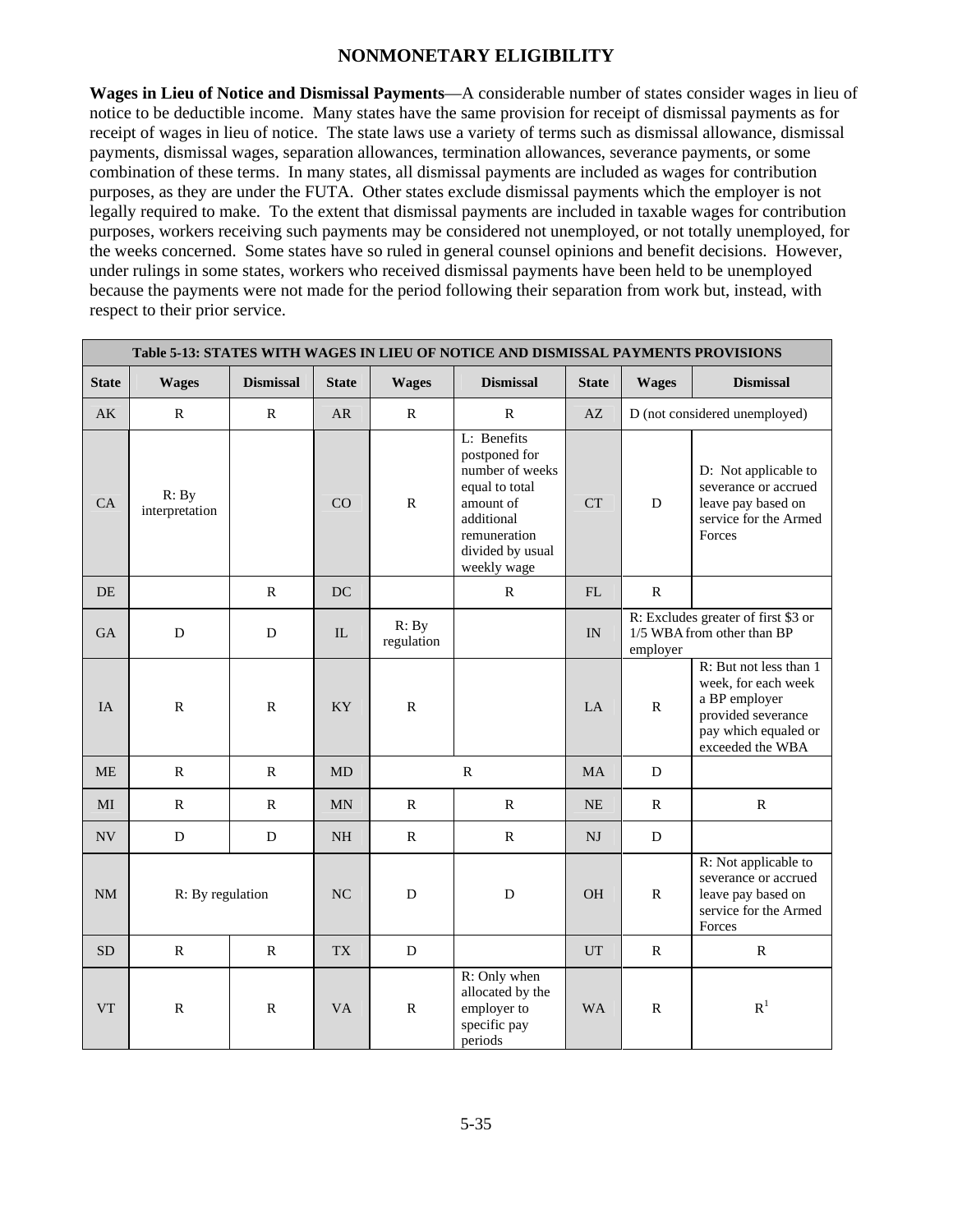|              | Table 5-13: STATES WITH WAGES IN LIEU OF NOTICE AND DISMISSAL PAYMENTS PROVISIONS                                                                                                                                                |                  |              |              |                                                                                                                                                                    |              |              |                  |  |  |  |  |
|--------------|----------------------------------------------------------------------------------------------------------------------------------------------------------------------------------------------------------------------------------|------------------|--------------|--------------|--------------------------------------------------------------------------------------------------------------------------------------------------------------------|--------------|--------------|------------------|--|--|--|--|
| <b>State</b> | <b>Wages</b>                                                                                                                                                                                                                     | <b>Dismissal</b> | <b>State</b> | <b>Wages</b> | <b>Dismissal</b>                                                                                                                                                   | <b>State</b> | <b>Wages</b> | <b>Dismissal</b> |  |  |  |  |
| WV           | D                                                                                                                                                                                                                                |                  | WI           |              | R: Only when<br>allocated by<br>close of week,<br>payable at full<br>applicable wage<br>D<br><b>WY</b><br>D<br>rate and<br>employee had<br>notice of<br>allocation |              |              |                  |  |  |  |  |
|              |                                                                                                                                                                                                                                  |                  |              |              | $R$ = weekly benefit reduced by weekly prorated amount of the payment $D =$ all benefits denied for the week of receipt                                            |              |              |                  |  |  |  |  |
|              | Previously accrued compensation except severance pay, when assigned to a period of time by collective bargaining or trade<br>practices; negotiated settlements or proceeds given for early termination of an employment contract |                  |              |              |                                                                                                                                                                    |              |              |                  |  |  |  |  |

**Worker's Compensation Payments—**Nearly half of the state laws list worker's compensation under any state or federal law as disqualifying income. Some disqualify for the week concerned; the others consider worker's compensation deductible income and reduce unemployment benefits payable by the amount of the worker's compensation payments. A few states reduce the unemployment benefit only if the worker's compensation payment is for temporary partial disability, the type of worker's compensation payment that a worker most likely could receive while certifying ability to work.

|                                                                                                                                                                                                                                                | <b>Table 5-14: STATES WITH WORKER'S COMPENSATION PROVISIONS</b> |           |              |              |                |                 |    |              |   |  |  |
|------------------------------------------------------------------------------------------------------------------------------------------------------------------------------------------------------------------------------------------------|-----------------------------------------------------------------|-----------|--------------|--------------|----------------|-----------------|----|--------------|---|--|--|
|                                                                                                                                                                                                                                                | <b>State</b>                                                    |           | <b>State</b> | <b>State</b> |                | <b>State</b>    |    | <b>State</b> |   |  |  |
| AL                                                                                                                                                                                                                                             | R                                                               | <b>CA</b> | R            | CO           | $\mathbf R$    | <b>CT</b>       | D' | DE           | R |  |  |
| <b>GA</b>                                                                                                                                                                                                                                      | D                                                               | $\Pi$ .   | R            | IA           | R              | <b>KS</b>       | D  | $L_A$        | R |  |  |
| <b>MA</b>                                                                                                                                                                                                                                      | D                                                               | <b>MN</b> | R            | <b>MO</b>    | R              | <b>MT</b>       | D  | <b>NE</b>    | R |  |  |
| <b>NH</b>                                                                                                                                                                                                                                      | R                                                               | <b>OH</b> | R            | RI           | R              | SD <sub>1</sub> | R  | <b>TN</b>    | D |  |  |
| <b>TX</b>                                                                                                                                                                                                                                      | D                                                               | <b>VT</b> | R            | <b>VA</b>    | R <sup>1</sup> | <b>WA</b>       | D  | <b>WV</b>    | D |  |  |
| WI                                                                                                                                                                                                                                             | R                                                               |           |              |              |                |                 |    |              |   |  |  |
| $R$ = weekly benefit reduced by weekly prorated amount of the payment $D =$ all benefits denied for the week of receipt<br>If worker's compensation received after receipt of UI, worker liable to repay UI in excess of worker's compensation |                                                                 |           |              |              |                |                 |    |              |   |  |  |
|                                                                                                                                                                                                                                                |                                                                 |           |              |              |                |                 |    |              |   |  |  |

**Vacation Pay, Holiday Pay, and Back Pay**—Many states consider workers receiving vacation pay as not eligible for benefits; several other states hold workers eligible for benefits if they are on a vacation without pay through no fault of their own. In practically all states, as under the FUTA, vacation pay is considered wages for contribution purposes – in a few states, in the statutory definition of wages; in others, in official explanations, general counsel or attorney general opinions, interpretations, regulations, or other publications of the state agency. Thus, a worker receiving vacation pay equal to his weekly benefit amount would, by definition, not be unemployed and would not be eligible for benefits. Some of the explanations point out that vacation pay is considered wages because the employment relationship is not discontinued, and others emphasize that a worker on vacation is not available for work. Vacation payments made at the time of severance of the employment relationship, rather than during a regular vacation shutdown, are considered disqualifying income in some states only if such payments are required under contract and are allocated to specified weeks; in other states, such payments, made voluntarily or in accordance with a contract, are not considered disqualifying income.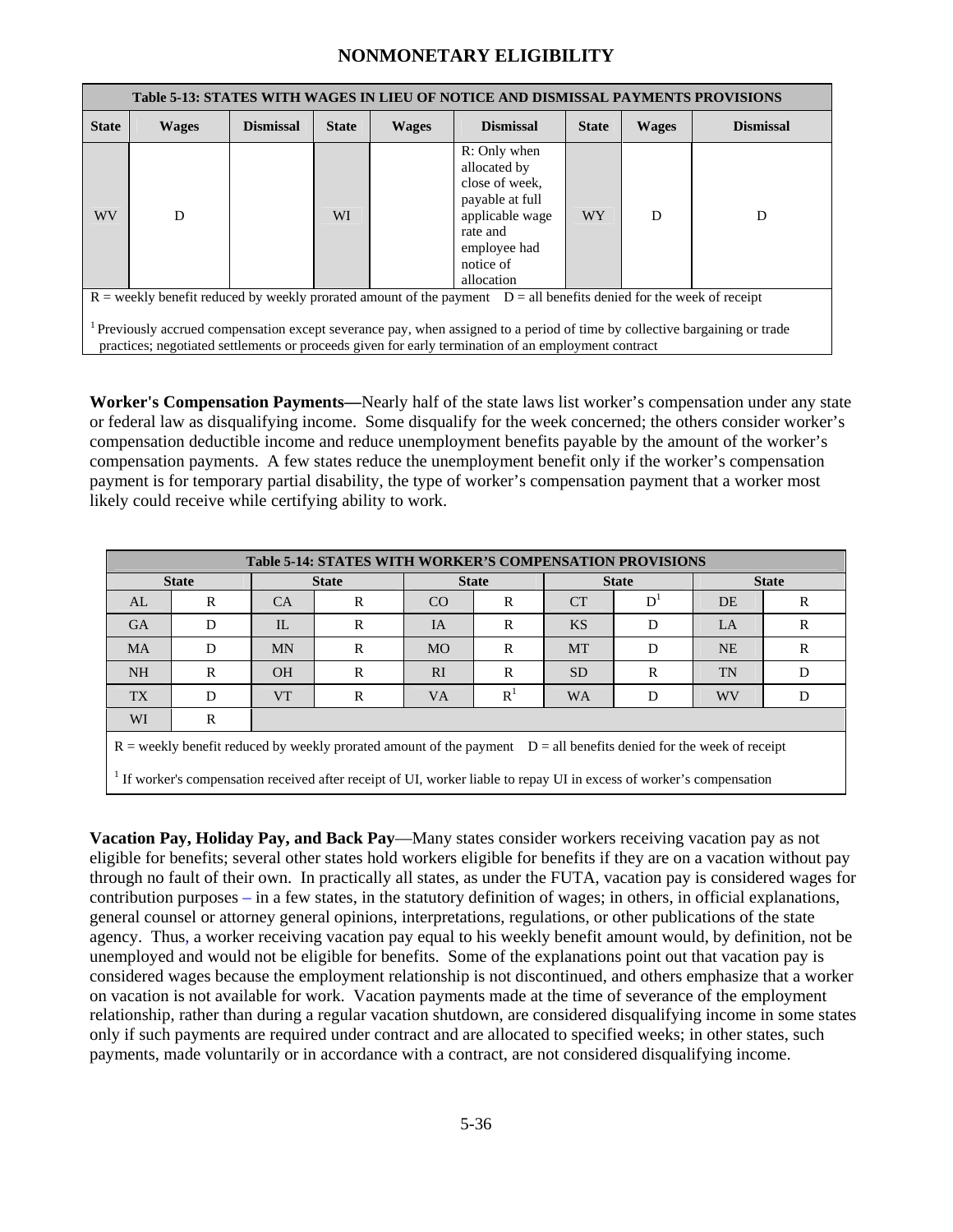|                        | Table 5-15: STATES WITH HOLIDAY PAY, BACK PAY AND VACATION PAY PROVISIONS |                                                                                                                                                |                                                                                                                                                                     |              |                                                                                     |                                                                                                                                                                           |                                                                                     |  |  |  |  |  |
|------------------------|---------------------------------------------------------------------------|------------------------------------------------------------------------------------------------------------------------------------------------|---------------------------------------------------------------------------------------------------------------------------------------------------------------------|--------------|-------------------------------------------------------------------------------------|---------------------------------------------------------------------------------------------------------------------------------------------------------------------------|-------------------------------------------------------------------------------------|--|--|--|--|--|
| <b>State</b>           | Holiday                                                                   | <b>Back Pay</b>                                                                                                                                | <b>Vacation</b>                                                                                                                                                     | <b>State</b> | Holiday                                                                             | <b>Back Pay</b>                                                                                                                                                           | <b>Vacation</b>                                                                     |  |  |  |  |  |
| AL                     |                                                                           | D                                                                                                                                              |                                                                                                                                                                     | AK           | $\mathbb{R}$                                                                        | R: Employer<br>withholds amount<br>of benefits paid<br>and remits to UI<br>agency                                                                                         | $\mathbb{R}$                                                                        |  |  |  |  |  |
| AR                     | R: WBA minus<br>holiday pay in<br>excess of 40% of<br><b>WBA</b>          |                                                                                                                                                | R: WBA minus<br>vacation pay in<br>excess of 40% of<br><b>WBA</b>                                                                                                   | CA           | $\mathbb{R}$                                                                        | $\mathbb{R}$                                                                                                                                                              |                                                                                     |  |  |  |  |  |
| CO                     | Treated as wages<br>in the week in<br>which the holiday<br>occurred       | R: Employer<br>withholds<br>amount of<br>benefits paid and<br>remits to UI<br>agency                                                           | D                                                                                                                                                                   | DE.          |                                                                                     | $\mathbb{R}$                                                                                                                                                              |                                                                                     |  |  |  |  |  |
| DC                     |                                                                           | Employer<br>withholds<br>amount of<br>benefits paid and<br>remits to UI<br>agency                                                              |                                                                                                                                                                     | <b>GA</b>    |                                                                                     | Employer<br>withholds amount<br>of benefits paid<br>and remits to UI<br>agency                                                                                            | D                                                                                   |  |  |  |  |  |
| H <sub>I</sub>         | $\mathbb{R}$                                                              | $\mathbb{R}$                                                                                                                                   | R: If continued<br>attachment to<br>employer                                                                                                                        | ID           | $\mathbf R$                                                                         | R/D: Depending<br>on amount                                                                                                                                               | D                                                                                   |  |  |  |  |  |
| IL                     | $\mathbb{R}$                                                              | R: When<br>employee<br>reinstated after<br>suspension/dis-<br>charge and<br>receives full<br>compensation<br>for period if<br>charges reversed | $\mathbb{R}$                                                                                                                                                        | IN           | R: Excludes<br>greater of first \$3<br>or 1/5 WBA from<br>other than BP<br>employer | R: Excludes greater<br>of first $$3$ or $1/5$<br>WBA from other<br>than BP employer.<br>Employer with-<br>holds amount of<br>benefits paid and<br>remits to UI<br>agency. | R: Excludes<br>greater of first<br>\$3 or 1/5 WBA<br>from other than<br>BP employer |  |  |  |  |  |
| IA                     |                                                                           |                                                                                                                                                | R: If employer<br>designated a<br>specific vacation<br>period, benefits<br>are reduced for<br>that period of<br>time. If not,<br>reduction is<br>limited to 1 week. | <b>KS</b>    | $\mathbb{R}$                                                                        | D: Employer<br>withholds amount<br>of benefits paid<br>and remits to UI<br>agency                                                                                         | $\mathbb{R}$                                                                        |  |  |  |  |  |
| $\mathbf{K}\mathbf{Y}$ |                                                                           | R: Benefits will<br>be reduced<br>100% for<br>overpayments<br>caused by back<br>pay award                                                      |                                                                                                                                                                     | LA           |                                                                                     |                                                                                                                                                                           | ${\bf R}$                                                                           |  |  |  |  |  |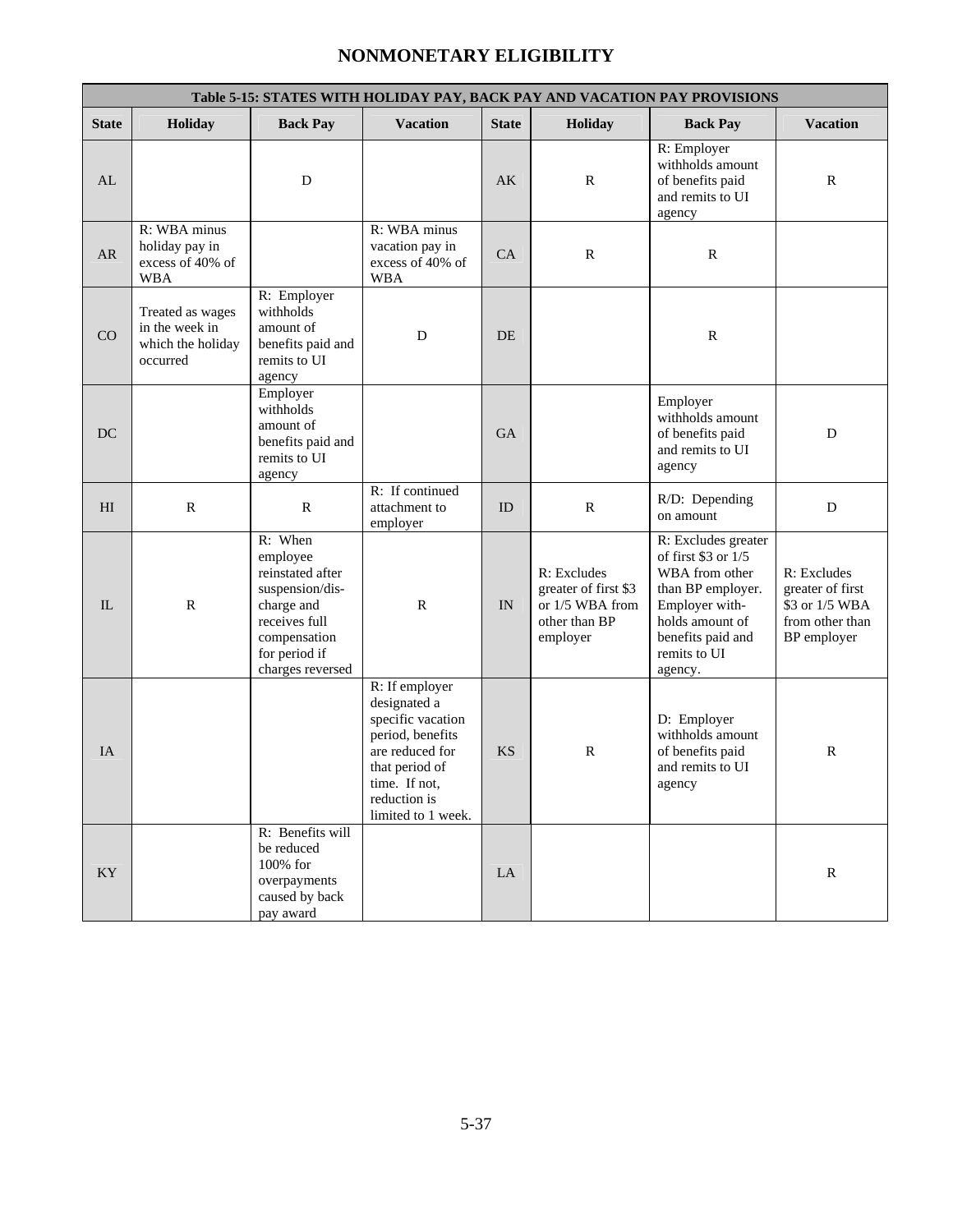|                          | Table 5-15: STATES WITH HOLIDAY PAY, BACK PAY AND VACATION PAY PROVISIONS |                                                                                      |                                                                                          |              |                                                                                                                                                                                    |                                                                                   |                                                                                                                                                                                          |  |  |  |  |  |
|--------------------------|---------------------------------------------------------------------------|--------------------------------------------------------------------------------------|------------------------------------------------------------------------------------------|--------------|------------------------------------------------------------------------------------------------------------------------------------------------------------------------------------|-----------------------------------------------------------------------------------|------------------------------------------------------------------------------------------------------------------------------------------------------------------------------------------|--|--|--|--|--|
| <b>State</b>             | Holiday                                                                   | <b>Back Pay</b>                                                                      | <b>Vacation</b>                                                                          | <b>State</b> | Holiday                                                                                                                                                                            | <b>Back Pay</b>                                                                   | <b>Vacation</b>                                                                                                                                                                          |  |  |  |  |  |
| $ME$                     | $\mathbf R$                                                               | $X^1$                                                                                | ${\bf R}$                                                                                | <b>MD</b>    | R: Not applicable<br>to pay attributable<br>to any period<br>outside the terms<br>of an employment<br>agreement, which<br>specifies<br>scheduled<br>vacation or<br>holiday periods |                                                                                   | R: Not<br>applicable to pay<br>attributable to<br>any period<br>outside the terms<br>of an<br>employment<br>agreement,<br>which specifies<br>scheduled<br>vacation or<br>holiday periods |  |  |  |  |  |
| <b>MA</b>                | ${\bf D}$                                                                 |                                                                                      |                                                                                          | MI           | $\mathbb{R}$                                                                                                                                                                       | $\mathbb{R}$                                                                      | $\mathbb{R}$                                                                                                                                                                             |  |  |  |  |  |
| <b>MN</b>                | R: 55% deducted<br>as long as amount<br>is less than WBA                  | $\mathbb{R}$                                                                         | R: Only applies if<br>temporary or<br>seasonal layoff,<br>not if permanent<br>separation | <b>MS</b>    |                                                                                                                                                                                    | D: Employer<br>withholds amount<br>of benefits paid<br>and remits to UI<br>agency |                                                                                                                                                                                          |  |  |  |  |  |
| <b>MO</b>                | Reportable during<br>week of holiday                                      | R: Employer<br>withholds<br>amount of<br>benefits paid and<br>remits to UI<br>agency | $\mathbb{R}$                                                                             | NV           | Treated as wages<br>the week in which<br>it is paid                                                                                                                                | D: Employer<br>withholds amount<br>of benefits paid<br>and remits to UI<br>agency | D                                                                                                                                                                                        |  |  |  |  |  |
| ${\rm NY}$               | D                                                                         |                                                                                      | D                                                                                        | NM           |                                                                                                                                                                                    | R: By regulation                                                                  |                                                                                                                                                                                          |  |  |  |  |  |
| <b>NC</b>                |                                                                           | D: Employer<br>withholds<br>amount of<br>benefits paid and<br>remits to UI<br>agency | D                                                                                        | ND           | Reportable during<br>week of holiday                                                                                                                                               | Not reportable                                                                    | Reportable when<br>received unless<br>individual takes<br>vacation prior to<br>lay-off                                                                                                   |  |  |  |  |  |
| <b>OH</b>                |                                                                           |                                                                                      | $\mathbb{R}$                                                                             | <b>OR</b>    | May be<br>deductible<br>depending on<br>circumstances                                                                                                                              |                                                                                   | May be<br>deductible<br>depending on<br>circumstances                                                                                                                                    |  |  |  |  |  |
| $\mathbf{PA}$            | ${\bf R}$                                                                 | ${\bf R}$                                                                            | R: Only<br>deductible if<br>claimant has a<br>return to work<br>date                     | ${\rm PR}$   |                                                                                                                                                                                    |                                                                                   | ${\bf R}$                                                                                                                                                                                |  |  |  |  |  |
| RI                       |                                                                           |                                                                                      | ${\bf R}$                                                                                | <b>SD</b>    | ${\bf R}$                                                                                                                                                                          |                                                                                   |                                                                                                                                                                                          |  |  |  |  |  |
| $\mathcal{T}\mathcal{N}$ |                                                                           | ${\bf R}$                                                                            |                                                                                          | <b>UT</b>    | ${\bf R}$                                                                                                                                                                          | ${\bf R}$                                                                         | ${\bf R}$                                                                                                                                                                                |  |  |  |  |  |
| ${\rm VT}$               |                                                                           | ${\bf R}$                                                                            | ${\bf R}$                                                                                | <b>VA</b>    | Reportable during<br>week of holiday                                                                                                                                               | ${\bf R}$                                                                         | ${\bf R}$                                                                                                                                                                                |  |  |  |  |  |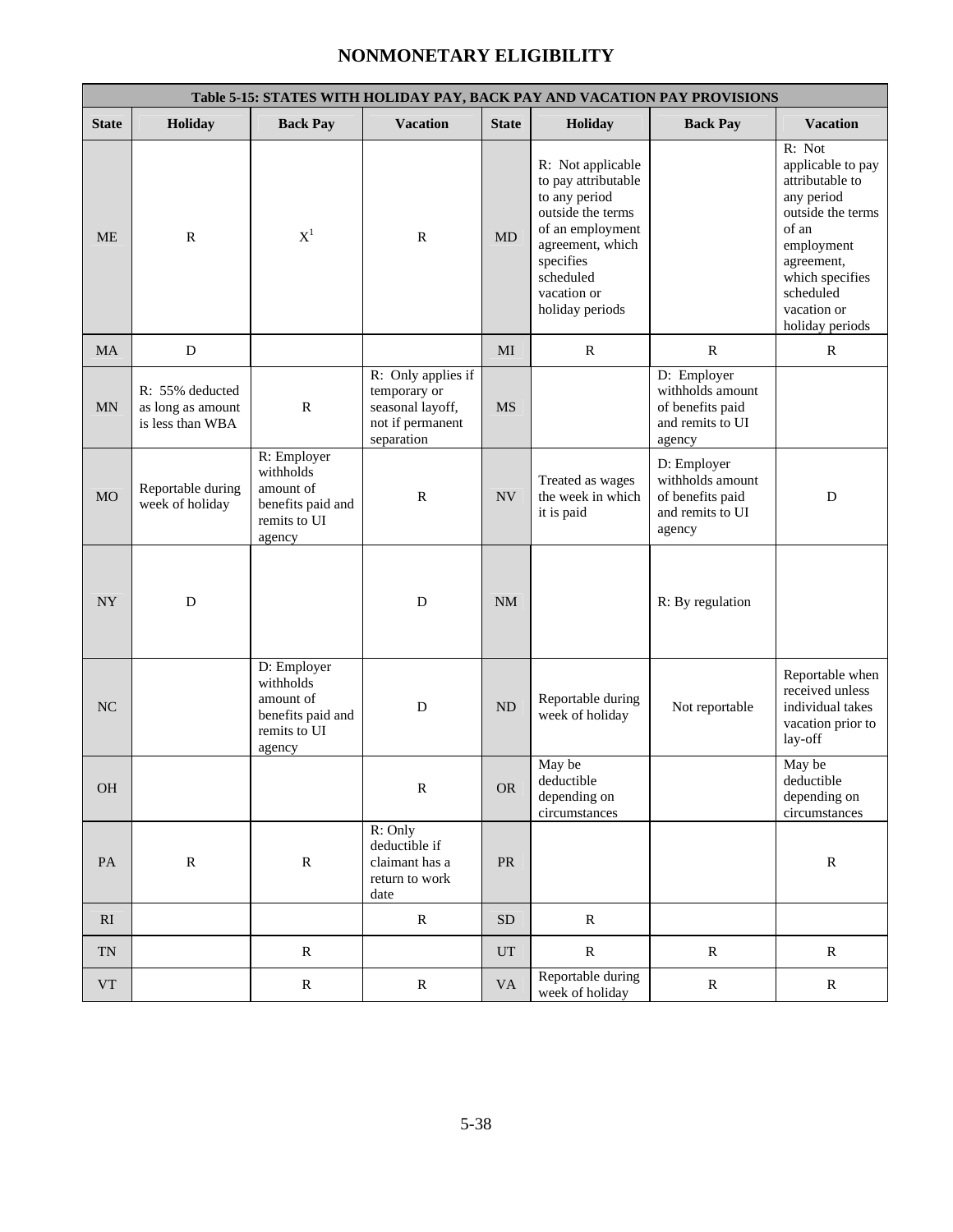|              | Table 5-15: STATES WITH HOLIDAY PAY, BACK PAY AND VACATION PAY PROVISIONS                                                                                                                                                                                                                                                                                                                                                                                                                                                                |                                                                                   |                                                                                                                    |                 |                                               |                 |                                                                                                             |  |  |  |  |
|--------------|------------------------------------------------------------------------------------------------------------------------------------------------------------------------------------------------------------------------------------------------------------------------------------------------------------------------------------------------------------------------------------------------------------------------------------------------------------------------------------------------------------------------------------------|-----------------------------------------------------------------------------------|--------------------------------------------------------------------------------------------------------------------|-----------------|-----------------------------------------------|-----------------|-------------------------------------------------------------------------------------------------------------|--|--|--|--|
| <b>State</b> | Holiday                                                                                                                                                                                                                                                                                                                                                                                                                                                                                                                                  | <b>Back Pay</b>                                                                   | <b>Vacation</b>                                                                                                    | <b>State</b>    | Holiday                                       | <b>Back Pay</b> | <b>Vacation</b>                                                                                             |  |  |  |  |
| <b>WA</b>    | R: If assigned to<br>the week claimed<br>rather than<br>accrued                                                                                                                                                                                                                                                                                                                                                                                                                                                                          | Employer<br>withholds<br>amount of<br>benefits paid and<br>remits to UI<br>agency | R: If assigned to<br>the week claimed<br>rather than<br>accrued                                                    | <b>WV</b>       | D                                             | D               | D: Except if<br>worker is totally<br>unemployed and<br>if pay is<br>accumulated<br>prior to<br>unemployment |  |  |  |  |
| WI           | R: Only when<br>allocated by close<br>of such week.<br>payable at full<br>wage rate, and<br>employee has<br>notice                                                                                                                                                                                                                                                                                                                                                                                                                       |                                                                                   | R: Only when<br>allocated by close<br>of such week.<br>payable at full<br>wage rate, and<br>employee has<br>notice | WY <sup>-</sup> | D: Allocated to<br>week the holiday<br>occurs | $\mathbf R$     | D                                                                                                           |  |  |  |  |
|              | $R$ = weekly benefit reduced by weekly prorated amount of the payment $D$ = benefits denied for the week of receipt<br>If a payment, which is awarded or authorized by the National Labor Relations Board, a court or any other administrative agency of<br>government for any settlement of a dispute, is for, or equivalent to, wages for a specific period of time, then that payment will be<br>considered wages with respect to the week or weeks which are covered by the award, providing the claimant receives the back payment. |                                                                                   |                                                                                                                    |                 |                                               |                 |                                                                                                             |  |  |  |  |

**Retirement Payments**—FUTA requires states to reduce the weekly benefit amount of any individual by the amount, allocated weekly, of any "....governmental or other pension, retirement or retired pay, annuity, or any other similar periodic payment which is based on the previous work of such individual..." This requirement applies only to payments made under a plan maintained or contributed to by a base-period or chargeable employer which affected eligibility for or increased the amount of the retirement pay. States are permitted to reduce benefits on less than a dollar-for-dollar basis by taking into account the contributions made by the worker to the plan in question. (This effectively means the FUTA requirement is limited to 100% employer-financed pensions.) Also, the requirement applies only to those payments made on a periodic (as opposed to lump-sum) basis. As a result, the states may choose from a variety of options in creating a retirement pay provision. In 2008, FUTA was amended to prohibit reductions for pensions, retirement or retired pay, annuity, or other similar payments which are not includible in the gross income of the individual because it was a part of a rollover distribution.

|              | <b>Table 5-16: EFFECT OF RETIREMENT PAYMENTS</b>               |                                                                              |                                                                                   |                                                                       |                |                                                                |                                                                            |                                                                                   |                                                                       |  |  |  |  |
|--------------|----------------------------------------------------------------|------------------------------------------------------------------------------|-----------------------------------------------------------------------------------|-----------------------------------------------------------------------|----------------|----------------------------------------------------------------|----------------------------------------------------------------------------|-----------------------------------------------------------------------------------|-----------------------------------------------------------------------|--|--|--|--|
|              |                                                                | <b>Deductions --</b>                                                         |                                                                                   | <b>Excludes</b>                                                       |                |                                                                | <b>Deductions --</b>                                                       |                                                                                   | <b>Excludes</b>                                                       |  |  |  |  |
| <b>State</b> | All<br><b>Pensions</b><br>All<br><b>Employers</b><br>(1 State) | <b>All Pensions</b><br><b>BP</b><br><b>Employer</b><br>$(50 \text{ States})$ | <b>Considers</b><br><b>Employee</b><br><b>Contributions</b><br><b>To Pensions</b> | <b>Pensions</b><br><b>Not</b><br><b>Affected By</b><br><b>BP</b> Work | <b>State</b>   | All<br><b>Pensions</b><br>All<br><b>Employers</b><br>(1 State) | <b>All Pensions</b><br><b>BP</b><br><b>Employer</b><br>(50 <i>States</i> ) | <b>Considers</b><br><b>Employee</b><br><b>Contributions</b><br><b>To Pensions</b> | <b>Pensions</b><br><b>Not</b><br><b>Affected By</b><br><b>BP</b> Work |  |  |  |  |
| AL           |                                                                | X                                                                            |                                                                                   | X                                                                     | AK             |                                                                | X                                                                          | X                                                                                 | X                                                                     |  |  |  |  |
| AZ           |                                                                | X                                                                            | $\mathbf{X}$                                                                      | X                                                                     | AR             |                                                                | X                                                                          | X                                                                                 |                                                                       |  |  |  |  |
| <b>CA</b>    |                                                                | X                                                                            | X                                                                                 | X                                                                     | CO             |                                                                | X                                                                          |                                                                                   |                                                                       |  |  |  |  |
| <b>CT</b>    |                                                                | X                                                                            | X                                                                                 | X                                                                     | DE             |                                                                | X                                                                          | $\mathbf{X}$                                                                      |                                                                       |  |  |  |  |
| DC           | X                                                              |                                                                              | X                                                                                 |                                                                       | FL             |                                                                | X                                                                          | X                                                                                 | X                                                                     |  |  |  |  |
| <b>GA</b>    |                                                                | X                                                                            | X                                                                                 | X                                                                     | H <sub>I</sub> |                                                                | X                                                                          | X                                                                                 | X                                                                     |  |  |  |  |
| ID           |                                                                | $X^1$                                                                        | X                                                                                 |                                                                       | IL             |                                                                | $X^2$                                                                      | X                                                                                 |                                                                       |  |  |  |  |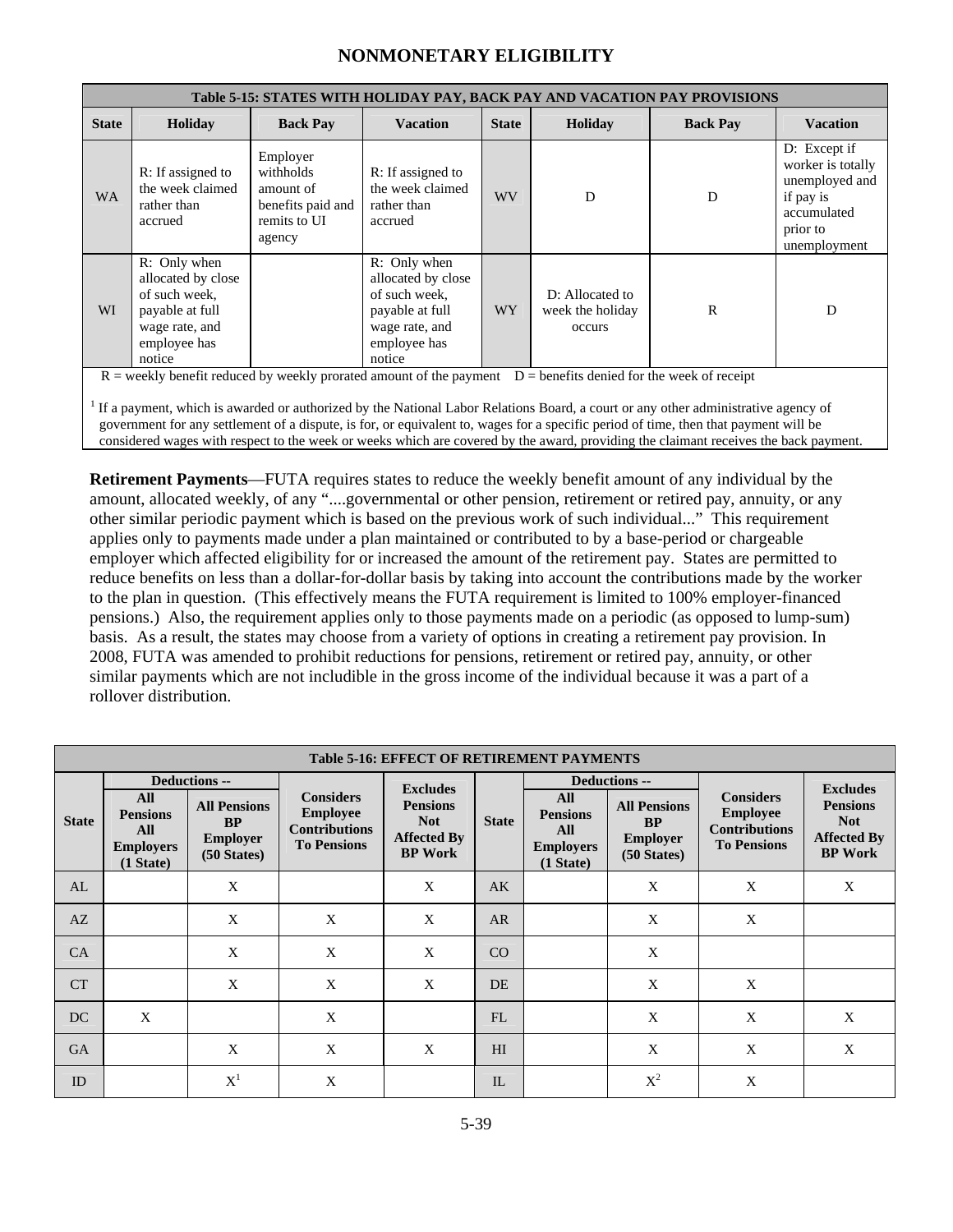|                          | <b>Table 5-16: EFFECT OF RETIREMENT PAYMENTS</b>                                                                                                                                                  |                                                              |                                                                                   |                                                                       |                  |                                                                       |                                                              |                                                                                   |                                                                       |  |
|--------------------------|---------------------------------------------------------------------------------------------------------------------------------------------------------------------------------------------------|--------------------------------------------------------------|-----------------------------------------------------------------------------------|-----------------------------------------------------------------------|------------------|-----------------------------------------------------------------------|--------------------------------------------------------------|-----------------------------------------------------------------------------------|-----------------------------------------------------------------------|--|
|                          |                                                                                                                                                                                                   | Deductions --                                                |                                                                                   | <b>Excludes</b>                                                       |                  |                                                                       | Deductions --                                                |                                                                                   | <b>Excludes</b>                                                       |  |
| <b>State</b>             | <b>All</b><br><b>Pensions</b><br><b>All</b><br><b>Employers</b><br>(1 State)                                                                                                                      | <b>All Pensions</b><br>BP<br>Employer<br>(50 <i>States</i> ) | <b>Considers</b><br><b>Employee</b><br><b>Contributions</b><br><b>To Pensions</b> | <b>Pensions</b><br><b>Not</b><br><b>Affected By</b><br><b>BP</b> Work | <b>State</b>     | <b>All</b><br><b>Pensions</b><br>All<br><b>Employers</b><br>(1 State) | <b>All Pensions</b><br>BP<br>Employer<br>(50 <i>States</i> ) | <b>Considers</b><br><b>Employee</b><br><b>Contributions</b><br><b>To Pensions</b> | <b>Pensions</b><br><b>Not</b><br><b>Affected By</b><br><b>BP</b> Work |  |
| IN                       |                                                                                                                                                                                                   | X                                                            |                                                                                   |                                                                       | IA               |                                                                       | $\mathbf X$                                                  | X                                                                                 | $\mathbf X$                                                           |  |
| $\mathbf{K}\mathbf{S}$   |                                                                                                                                                                                                   | $\mathbf X$                                                  | $\mathbf X$                                                                       | $\mathbf X$                                                           | KY               |                                                                       | $\mathbf X$                                                  | $\mathbf X$                                                                       | $\mathbf X$                                                           |  |
| LA                       |                                                                                                                                                                                                   | $\mathbf X$                                                  |                                                                                   |                                                                       | <b>ME</b>        |                                                                       | $\mathbf X$                                                  | $\mathbf X$                                                                       | X                                                                     |  |
| MD                       |                                                                                                                                                                                                   | $\mathbf{X}^3$                                               | $\mathbf X$                                                                       |                                                                       | MA               |                                                                       | $\mathbf X$                                                  | $\mathbf X$                                                                       | $\mathbf X$                                                           |  |
| MI                       |                                                                                                                                                                                                   | $\mathbf X$                                                  | $\mathbf X$                                                                       | $\mathbf X$                                                           | MN               |                                                                       | $\mathbf X$                                                  |                                                                                   |                                                                       |  |
| $\rm{MS}$                |                                                                                                                                                                                                   | $\mathbf X$                                                  |                                                                                   |                                                                       | MO               |                                                                       | $\mathbf X$                                                  |                                                                                   | $\mathbf X$                                                           |  |
| MT                       |                                                                                                                                                                                                   | X                                                            | X                                                                                 | $\mathbf X$                                                           | <b>NE</b>        |                                                                       | $\mathbf X$                                                  | $\mathbf{X}^4$                                                                    |                                                                       |  |
| $\ensuremath{\text{NV}}$ |                                                                                                                                                                                                   | $\mathbf X$                                                  | $\mathbf X$                                                                       | $\mathbf X$                                                           | NH               |                                                                       | $\mathbf X$                                                  | $\mathbf X$                                                                       | $\mathbf X$                                                           |  |
| $\mathbf{N}\mathbf{J}$   |                                                                                                                                                                                                   | X                                                            | X                                                                                 | X                                                                     | $\rm{NM}$        |                                                                       | $\mathbf X$                                                  | X                                                                                 |                                                                       |  |
| ${\rm NY}$               |                                                                                                                                                                                                   | $\mathbf X$                                                  | $\mathbf X$                                                                       | $\mathbf X$                                                           | $_{\mathrm{NC}}$ |                                                                       | $\mathbf X$                                                  |                                                                                   |                                                                       |  |
| ND                       |                                                                                                                                                                                                   | $\mathbf X$                                                  | $\mathbf X$                                                                       | $\mathbf X$                                                           | <b>OH</b>        |                                                                       |                                                              |                                                                                   |                                                                       |  |
| OK                       |                                                                                                                                                                                                   | $\mathbf X$                                                  |                                                                                   | $\mathbf X$                                                           | <b>OR</b>        |                                                                       | $\mathbf X$                                                  | $\mathbf X$                                                                       |                                                                       |  |
| PA                       |                                                                                                                                                                                                   | X                                                            | X                                                                                 | $\mathbf X$                                                           | PR               |                                                                       | $\mathbf X$                                                  | X                                                                                 | X                                                                     |  |
| RI                       |                                                                                                                                                                                                   | $\mathbf X$                                                  | $\mathbf X$                                                                       | $\mathbf X$                                                           | <b>SC</b>        |                                                                       | $\mathbf X$                                                  | $\mathbf X$                                                                       |                                                                       |  |
| ${\rm SD}$               |                                                                                                                                                                                                   | $\mathbf X$                                                  | $\mathbf X$                                                                       |                                                                       | <b>TN</b>        |                                                                       | $\mathbf X$                                                  | $\mathbf X$                                                                       | X                                                                     |  |
| <b>TX</b>                |                                                                                                                                                                                                   | X                                                            | X                                                                                 |                                                                       | UT               |                                                                       | $\mathbf X$                                                  |                                                                                   | $\mathbf X$                                                           |  |
| <b>VT</b>                |                                                                                                                                                                                                   |                                                              | $\mathbf X$                                                                       |                                                                       | <b>VI</b>        |                                                                       | $\mathbf X$                                                  |                                                                                   |                                                                       |  |
| $\mathbf{V}\mathbf{A}$   |                                                                                                                                                                                                   | $\mathbf{X}^2$                                               |                                                                                   |                                                                       | <b>WA</b>        |                                                                       | $\mathbf X$                                                  | $\mathbf X$                                                                       | $\mathbf X$                                                           |  |
| <b>WV</b>                |                                                                                                                                                                                                   | $\mathbf X$                                                  |                                                                                   | $\mathbf X$                                                           | WI               |                                                                       | $\mathbf X$                                                  | $\mathbf X$                                                                       | $\mathbf X$                                                           |  |
| <b>WY</b>                |                                                                                                                                                                                                   | $\mathbf X$                                                  | $\mathbf X$                                                                       |                                                                       |                  |                                                                       |                                                              |                                                                                   |                                                                       |  |
|                          | <sup>1</sup> Only reportable if 100% funded by employer<br><sup>2</sup> Deducted if BP or chargeable employer<br><sup>3</sup> Excludes lump sums paid at time of layoff or shutdown of operations |                                                              |                                                                                   |                                                                       |                  |                                                                       |                                                              |                                                                                   |                                                                       |  |

 $4\bar{B}y$  regulation

**Effect of Social Security Payments**—Social Security payments are sometimes treated differently from retirement payments in general. The following table indicates the extent, if any, by which the weekly benefit amount is reduced due to receipt of Social Security payments.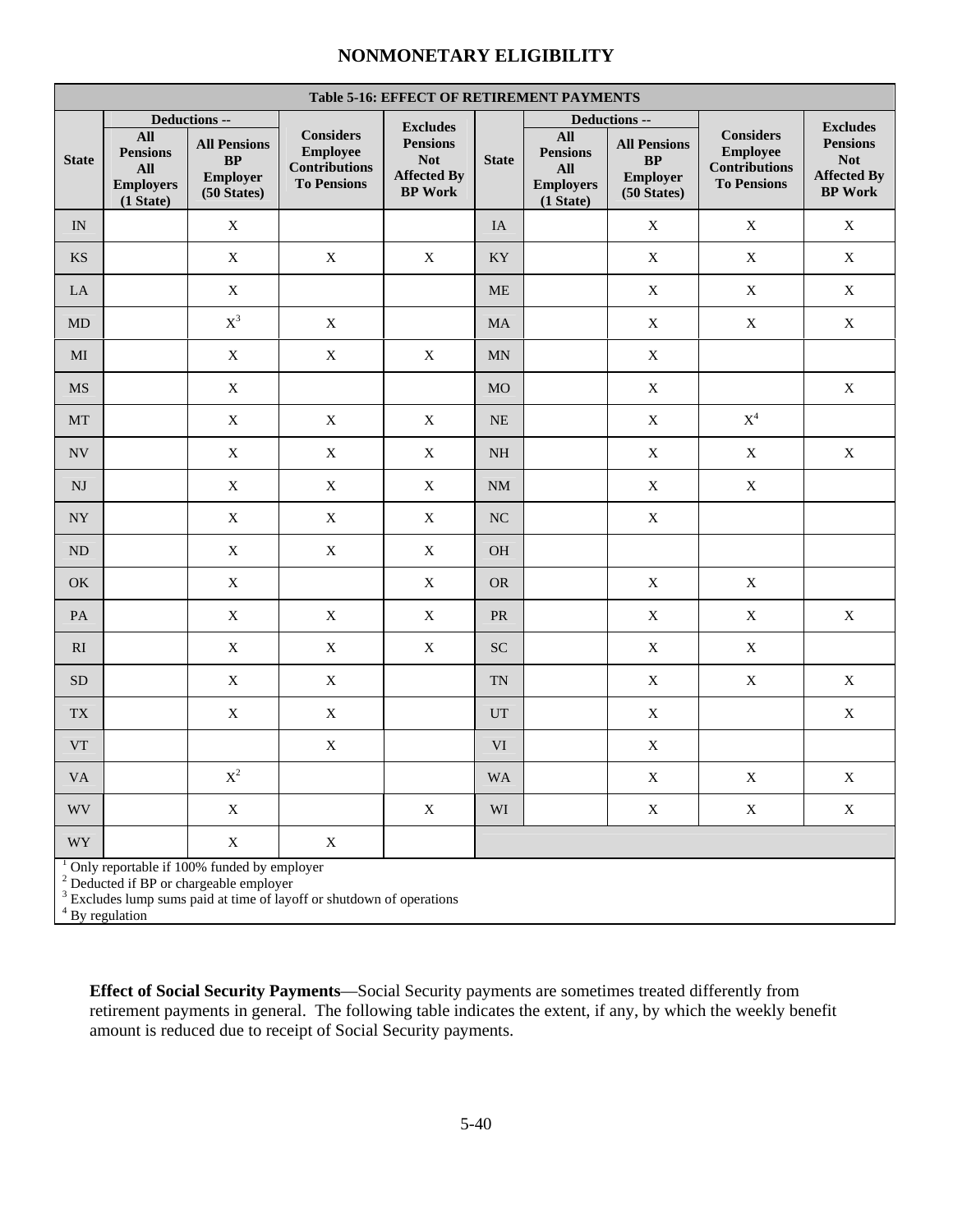| <b>Table 5-17: EFFECT OF SOCIAL SECURITY PAYMENTS</b>                                                         |                 |           |                |           |                                |                |                             |
|---------------------------------------------------------------------------------------------------------------|-----------------|-----------|----------------|-----------|--------------------------------|----------------|-----------------------------|
| AL                                                                                                            | Not Reduced     | AK        | Not Reduced    | AZ        | Not Reduced                    | AR             | Not Reduced                 |
| CA                                                                                                            | Not Reduced     | CO        | Not Reduced    | <b>CT</b> | Not Reduced                    | DE             | Not Reduced                 |
| DC                                                                                                            | Not Reduced     | FL        | Not Reduced    | <b>GA</b> | Not Reduced                    | H <sub>I</sub> | Not Reduced                 |
| ID                                                                                                            | Not Reduced     | IL        | Reduced by 50% | IN        | Not Reduced                    | IA             | Not Reduced                 |
| <b>KS</b>                                                                                                     | Not Reduced     | KY        | Not Reduced    | LA        | Reduced by 50%                 | ME             | Not Reduced                 |
| <b>MD</b>                                                                                                     | Not Reduced     | <b>MA</b> | Not Reduced    | MI        | Not Reduced                    | <b>MN</b>      | Reduced by 50% <sup>1</sup> |
| <b>MS</b>                                                                                                     | Not Reduced     | <b>MO</b> | Not Reduced    | <b>MT</b> | Not Reduced                    | <b>NE</b>      | Not Reduced                 |
| <b>NV</b>                                                                                                     | Not Reduced     | <b>NH</b> | Not Reduced    | <b>NJ</b> | Not Reduced                    | <b>NM</b>      | Not Reduced                 |
| <b>NY</b>                                                                                                     | Not Reduced     | NC        | Not Reduced    | <b>ND</b> | Not Reduced                    | <b>OH</b>      | Not Reduced                 |
| OK                                                                                                            | Not Reduced     | <b>OR</b> | Not Reduced    | <b>PA</b> | Not Reduced                    | <b>PR</b>      | Reduced by 100%             |
| RI                                                                                                            | Not Reduced     | SC        | Not Reduced    | <b>SD</b> | Reduced by $50\%$ <sup>2</sup> | <b>TN</b>      | Not Reduced                 |
| <b>TX</b>                                                                                                     | Not Reduced     | UT        | Reduced by 50% | <b>VT</b> | Not Reduced                    | <b>VA</b>      | Not Reduced <sup>3</sup>    |
| <b>VI</b>                                                                                                     | Reduced by 100% | <b>WA</b> | Not Reduced    | <b>WV</b> | Not Reduced                    | WI             | Not Reduced                 |
| WY <sub></sub>                                                                                                | Not Reduced     |           |                |           |                                |                |                             |
| Unless base period wages were earned while claimant was already qualified to receive Social Security benefits |                 |           |                |           |                                |                |                             |

 $1<sup>2</sup>$  Reduction will cease once UTF CQ ending balance reaches \$30,000,000

<sup>3</sup> Reduced by 50% if fund balance factor is below 50%

**Supplemental Unemployment Payments**—A supplemental unemployment payment plan is a system whereby, under a contract, payments are made from an employer-financed trust fund to his workers. The purpose is to provide the worker, while unemployed, with a combined UI and supplemental unemployment benefit payment amounting to a specified proportion of his weekly earnings while employed.

 There are two major types of such plans: (1) those of the Ford-General Motors type, under which the worker has no vested interest and is eligible for payments only if he is laid off by the company; and (2) those under which the worker has a vested interest and may collect if he is out of work for other reasons, such as illness or permanent separation.

 All states except New Mexico, Puerto Rico, South Carolina, and South Dakota permit supplementation by Ford-General Motors type plans without affecting UI payments.

 In 48 states permitting supplementation, an interpretive ruling was made either by the attorney general (27 states) or by the employment security agency (10 states); in Maine, supplementation is permitted as a result of a Superior Court decision and, in the remaining  $10$  states<sup>1</sup> by amendment of the UI statutes.

 Some supplemental unemployment benefit plans of the Ford-General Motors type provide for alternative payments or substitute private payments in a state in which a ruling not permitting supplementation is issued. These payments may be made in amounts equal to three or four times the regular weekly private benefit after two or three weekly payments of state UI benefits without supplementation; in lump sums when the layoff

l

 $<sup>1</sup> AK$ , CA, CO, GA, HI, IN, MD, NH, OH and VA.</sup>